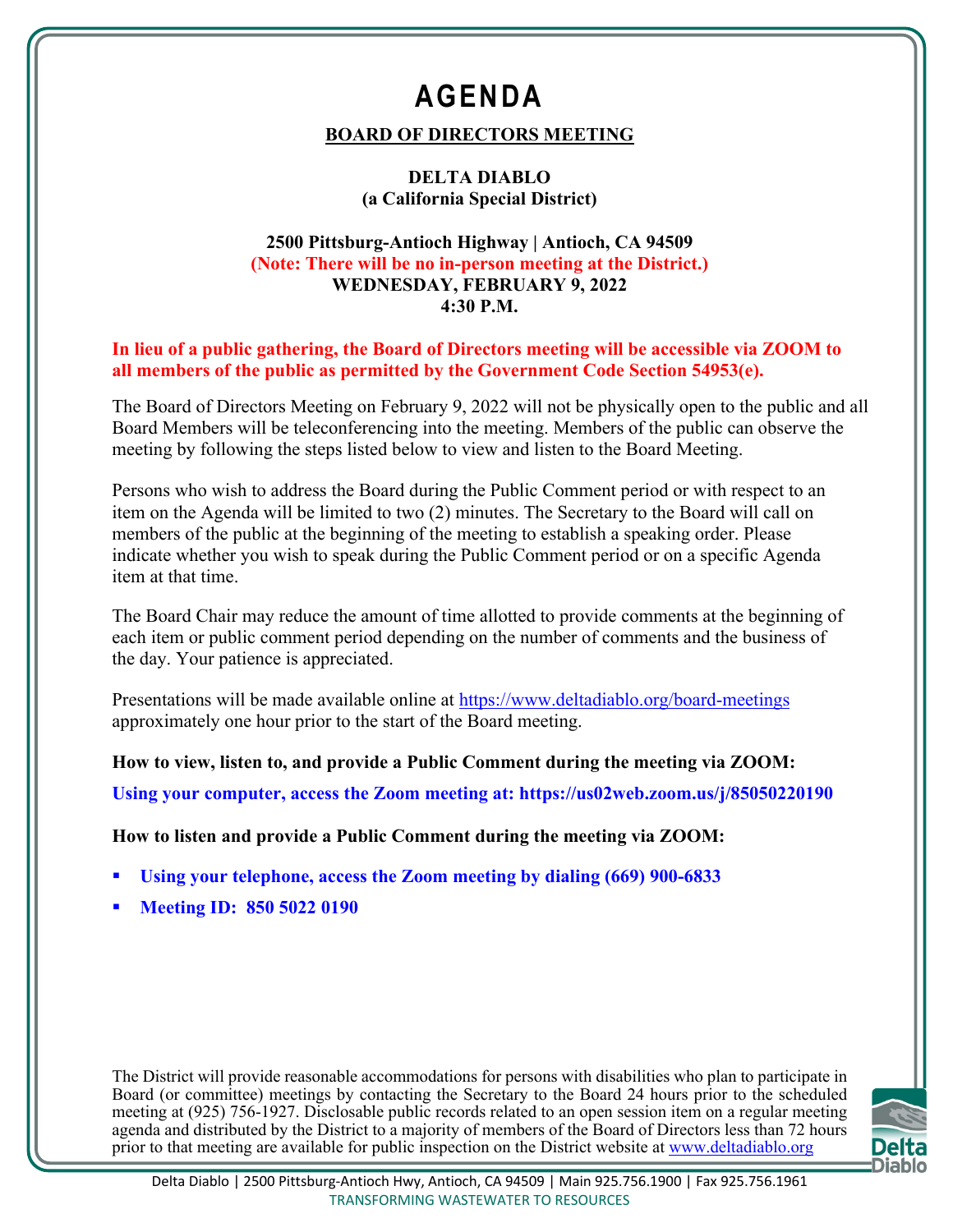# **AGENDA**

#### **BOARD OF DIRECTORS MEETING**

**DELTA DIABLO (a California Special District)**

#### **2500 Pittsburg-Antioch Highway | Antioch, CA 94509 (Note: There will be no in-person meeting at the District.) WEDNESDAY, FEBRUARY 9, 2022 4:30 P.M.**

**A. ROLL CALL**

### **B. PLEDGE OF ALLEGIANCE**

### **C. PUBLIC COMMENTS**

#### **D. RECOGNITION**

- 1) **Adopt** Resolution Commending Outgoing Board Chair**,** Federal Glover, for His Service to the District as Board Chair (Vince De Lange)
- 2) **Introduction** of Kelly Ring, Chemist I, to the District (Dean Eckerson)
- 3) **Introduction** of Simon Kobayashi, Associate Engineer, to the District (Thanh Vo)

### **E. CONSENT CALENDAR**

- 1) **Approve** Minutes of the Board of Directors Meeting, January 12, 2022 (Cecelia Nichols-Fritzler)
- 2) **Receive** District Monthly Check Register, December 2021 (Eka Ekanem)
- 3) **Receive** First Quarter Fiscal Year 2021/2022 District Investment Report (Anika Lyons)
- 4) **Accept** and **Authorize** General Manager to File Notice of Completion, C.W. Roen Construction Company, Headworks Improvements, Project No. 17117 (Thanh Vo)
- 5) **Authorize** General Manager to Transfer Monies to Sand Filter Intermittent Backwash System Project From the Recycled Water Capital Asset Replacement Fund Reserves in the Amount of \$125,000, for a Total Project Budget of \$975,000; and **Authorize** General Manager to Approve Construction Contract Change Orders in an Amount Not to Exceed 46% of the Construction Contract, for a New Total Construction Contract Authorization of \$874,604, Parkson Corporation, Sand Filter Intermittent Backwash System, Project No. 21121 (Chris Thomas)
- 6) **Consider** Continuing Teleconference Meetings (AB 361, Government Code Section 54953[e]) (Cecelia Nichols-Fritzler)

The District will provide reasonable accommodations for persons with disabilities who plan to participate in Board (or committee) meetings by contacting the Secretary to the Board 24 hours prior to the scheduled meeting at (925) 756-1927. Disclosable public records related to an open session item on a regular meeting agenda and distributed by the District to a majority of members of the Board of Directors less than 72 hours prior to that meeting are available for public inspection on the District website at www.deltadiablo.org

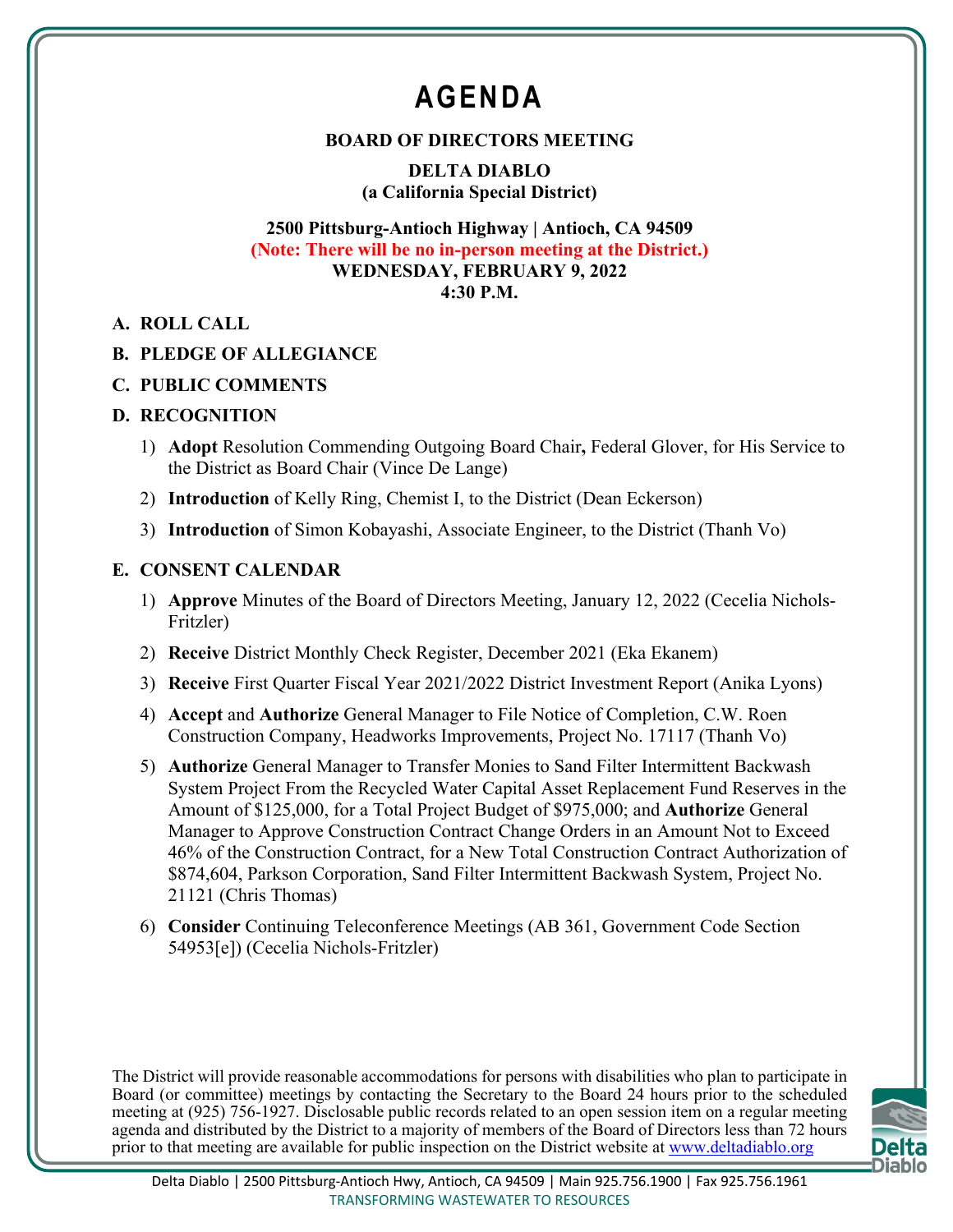### **F. DELIBERATION ITEMS**

**Adopt** Resolution Declaring that, as of January 12, 2022, Public Interest and Necessity Demanded Immediate Expenditure of Public Money to Safeguard Life, Health, and Property without Submitting the Expenditure to Bid, Pursuant to Public Contract Code Section 20783; **Ratify** General Manager's Establishment of a New Fiscal Year 2021/2022 Project in the Wastewater Capital Asset Replacement Fund, and the Transfer of Monies to this Project from Wastewater Capital Asset Replacement Fund Reserves in the Amount of \$350,000, for a Total Project Budget of \$350,000; **Ratify** General Manager's Negotiation and Execution of Materials Procurement, Construction, and Other Related Services Contracts in a Total Combined Amount Not to Exceed \$350,000; and **Take** Related Actions under the California Environmental Quality Act, Shore Acres Interceptor Emergency Repair, Project No. 22129 (Thanh Vo)

#### **G. PRESENTATIONS AND REPORTS**

**Receive** Report on Wastewater COVID-19 Surveillance Partnership Activities (Amanda Roa)

### **H. MANAGER'S COMMENTS**

#### **I. DIRECTORS' COMMENTS**

#### **J. CORRESPONDENCE**

**Receive** Monthly Lobbyist Report Dated January 2022, Key Advocates, Inc., Western Recycled Water Coalition (Thanh Vo)

### **K. CLOSED SESSION**

CONFERENCE WITH LABOR NEGOTIATORS (GOV. CODE, SECTION 54957.6)

Agency Negotiators: Vince De Lange, Michael Jarvis

Employee Organizations: Operations and Maintenance Unit, Public Employees Union, Local One; Professional & Technical Unit, Public Employees Union, Local One; Management Association

Unrepresented Employees: All unrepresented employees

### **L. ADJOURNMENT**

The next Board of Directors meeting will be held on March 9, 2022 at 4:30 p.m.

The District will provide reasonable accommodations for persons with disabilities who plan to participate in Board (or committee) meetings by contacting the Secretary to the Board 24 hours prior to the scheduled meeting at (925) 756-1927. Disclosable public records related to an open session item on a regular meeting agenda and distributed by the District to a majority of members of the Board of Directors less than 72 hours prior to that meeting are available for public inspection on the District website at www.deltadiablo.org

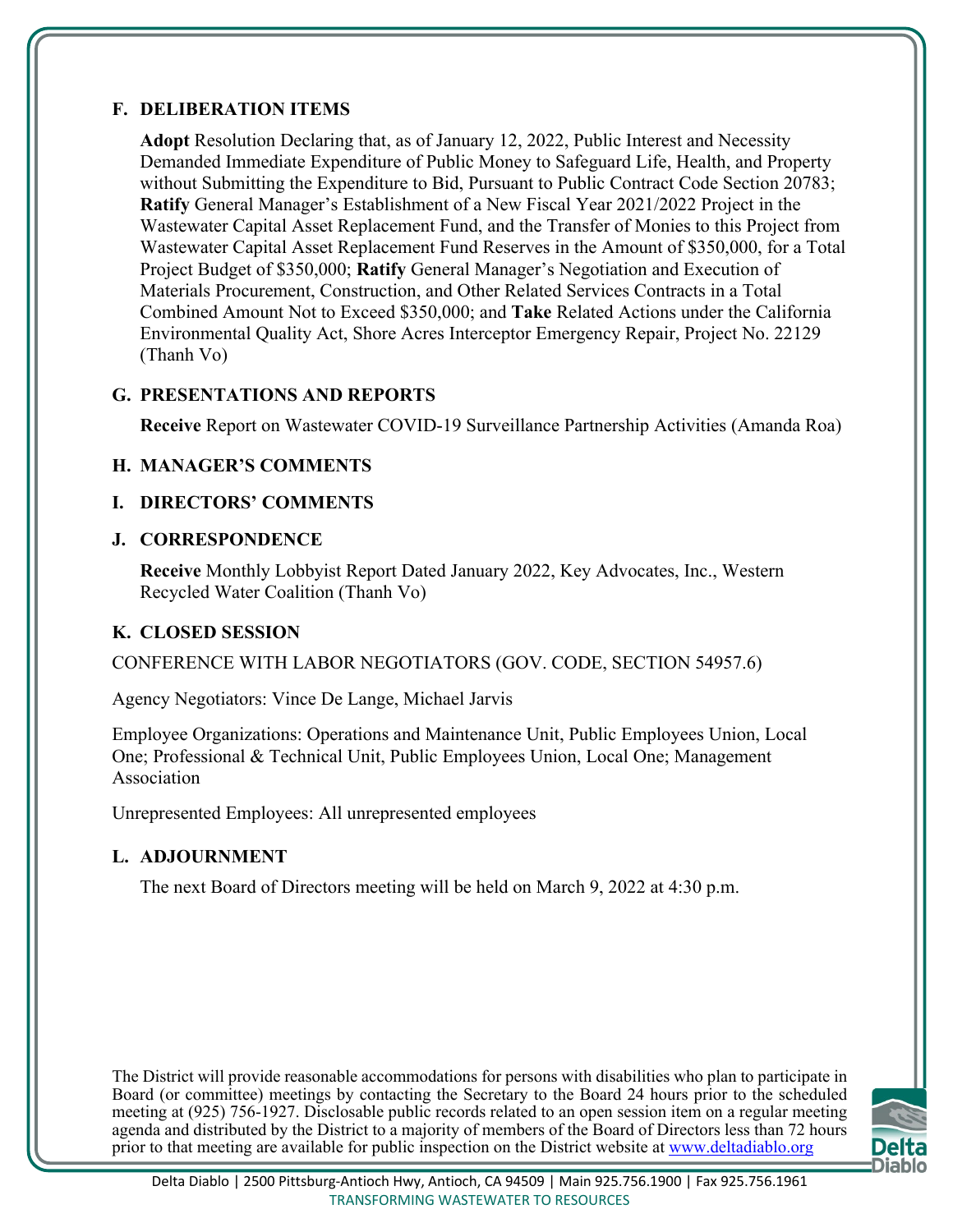#### **ITEM D/1**

February 9, 2022

#### ADOPT RESOLUTION COMMENDING OUTGOING BOARD CHAIR, FEDERAL GLOVER, FOR HIS SERVICE TO THE DISTRICT AS BOARD CHAIR

#### **Recommendation**

Adopt a Resolution commending Mr. Federal Glover for his service as outgoing Chair of the Board of Directors.

#### **Background Information**

Director Glover served as Chair of the Board of Directors from February 1, 2021 to January 31, 2022.

#### **Analysis**

In recognition of his service to the District as Board of Chair, staff has prepared a proposed resolution highlighting key District accomplishments and direct contributions to the District during his tenure. Director Glover will serve as Board Secretary through January 31, 2023 as part of the traditional Board rotation.

#### **Financial Impact**

None.

#### **Attachment**

Proposed Resolution Commending Outgoing Board Chair Federal Glover on His Service to the District as Chair

Prepared by:

Vince De Lange General Manager

cc: District File BRD.01-ACTS

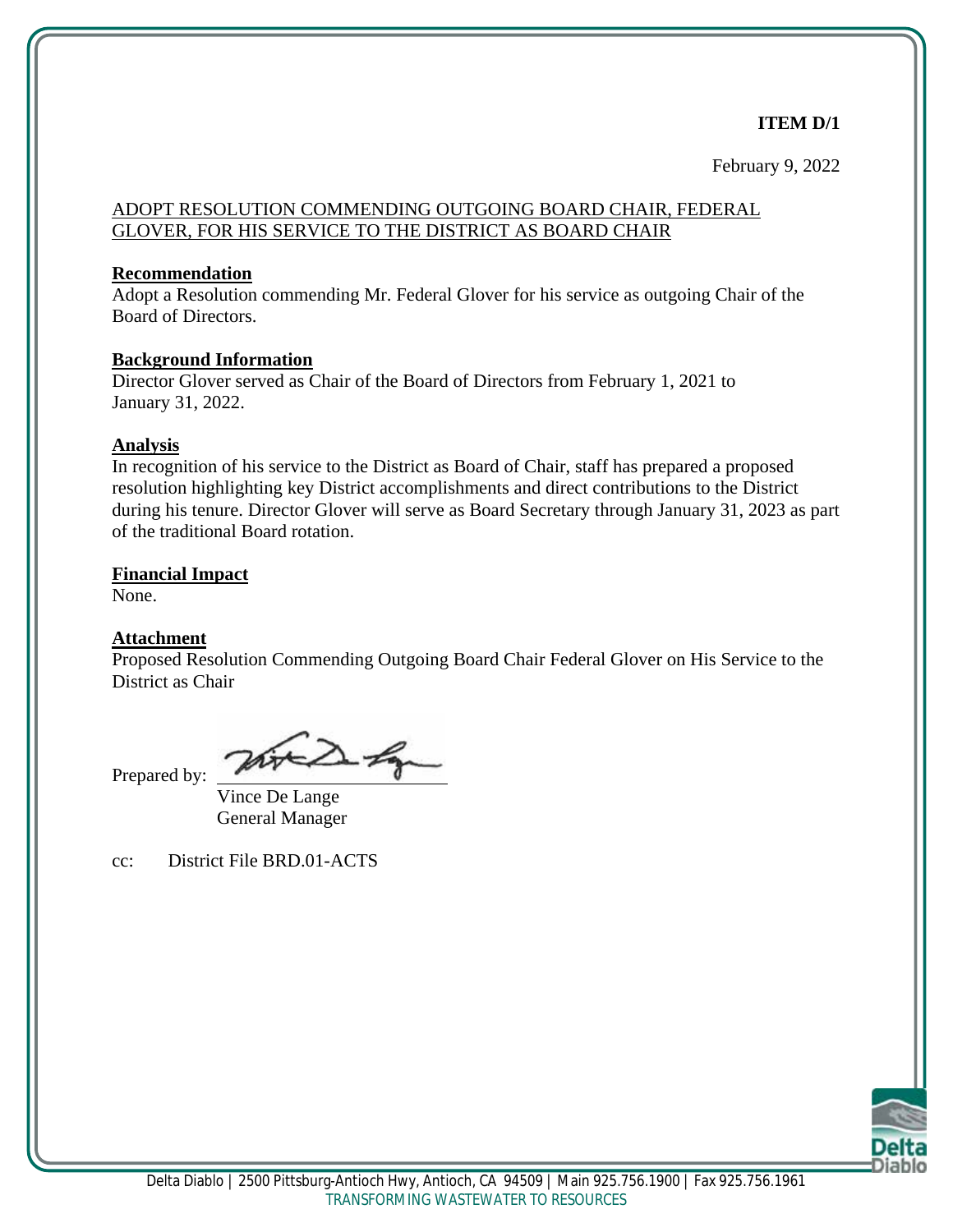### **BEFORE THE BOARD OF DIRECTORS OF DELTA DIABLO**

*(a Special District)*

#### **Re: Commending Outgoing Board ) Chair Federal Glover on His ) RESOLUTION NO. 06/2022 Service to the District as Chair )**

#### THE BOARD OF DIRECTORS OF DELTA DIABLO HAS DETERMINED THAT:

WHEREAS, Director Federal Glover was appointed to serve as Chair of the Board of Directors of Delta Diablo from February 1, 2021 to January 31, 2022; and

WHEREAS, under his able leadership, the District continued its path as a "Utility of the Future" by fostering an organizational culture that embraces innovative approaches, sustainable solutions, and community engagement in achieving its core mission of protecting public health and the environment, while maintaining reasonable rates and serving as a responsible steward of the public's resources and trust; and

WHEREAS, the District achieved the following key accomplishments during his tenure:

- **§** Continued successful implementation of protective measures in response to the COVID-19 global pandemic to mitigate the potential spread of COVID-19 in the workplace and ensure the health and safety of District employees and members of the public;
- § Completed an update to the District's Strategic Plan in August 2021 following extensive engagement with employees that resulted in new Mission, Vision, and Behavioral Value statements, as well as detailed Goals, Strategies, and Objectives to support continued organizational excellence;
- § Conducted effective follow-up investigations and implemented necessary preventive and corrective measures following minor exceedances of effluent copper and mercury concentration permit limits in July and August 2021, respectively. Based on its strong regulatory compliance record, the District will qualify for the NACWA Silver Peak Performance Award for 2021;
- § Continued efforts to ensure the effectiveness and reliability of critical infrastructure in the wastewater collection, conveyance, and treatment systems, and achieved significant progress in planning, design, and construction of major capital projects;
- **§** Completed the 2021 Cost-of-Service Study, prepared excellent public communications in support of Sewer Service Charge adjustments for FY21/22 that highlighted critical nature of infrastructure investment needs, progressive increases in operating costs over time, and need for rate increases during pandemic; and
- **§** Prepared an FY20/21 Annual Comprehensive Financial Report and FY21/22 Budget Book to support effective public communication and transparency and received a "clean" FY20/21 financial audit opinion with no recommendations for improvement.

WHEREAS, the District continued its long-standing tradition of being recognized as an industry leader at the agency, team, and individual levels in receiving the following awards during his tenure:

- § NACWA Utility of the Future Today Award
- **§** NACWA 2020 Silver Peak Performance Award
- **§** GFOA Distinguished Budget Presentation Award for FY20/21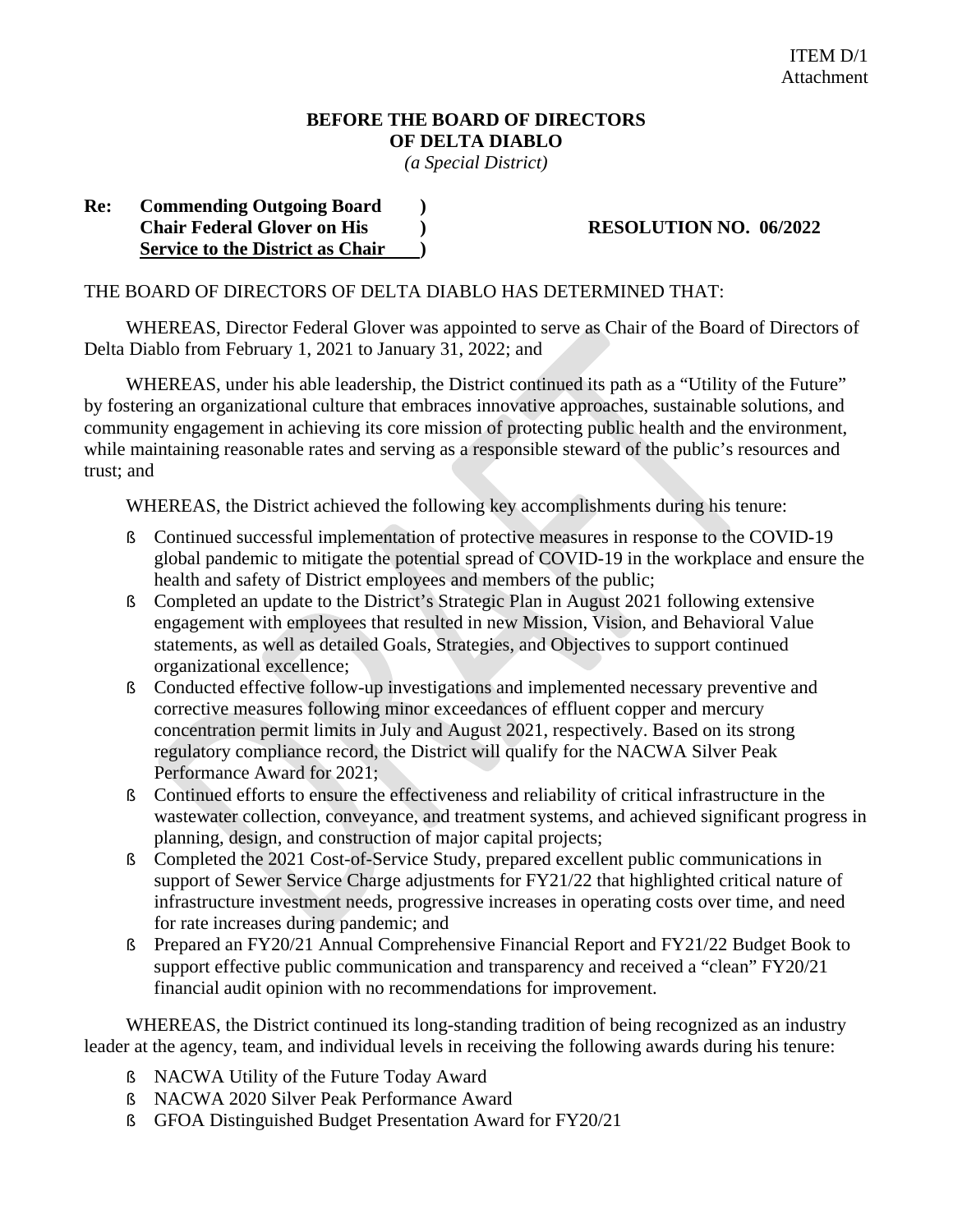- **§** GFOA Certificate of Recognition for Budget Preparation for FY20/21
- **§** GFOA Distinguished Budget Presentation Award for FY21/22
- § GFOA Certificate of Recognition for Budget Preparation for FY21/22
- § GFOA Certificate of Achievement for Excellence in Financial Reporting for FY19/20
- **§** GFOA Award of Financial Reporting Achievement for FY19/20

WHEREAS, Director Glover consistently recognized staff for its commitment and dedication to organizational excellence, continuous improvement, and innovation.

NOW THEREFORE, the Board of Directors of Delta Diablo DOES HEREBY RESOLVE AND ORDER as follows:

**Mr. Federal Glover is hereby commended for his outstanding service and leadership while serving the District for one year as Chair of the Board of Directors.** 

PASSED AND ADOPTED on February 9, 2022, by the following vote:

| AYES: | <b>ABSENT:</b>  |
|-------|-----------------|
| NOES: | <b>ABSTAIN:</b> |

I HEREBY CERTIFY that the foregoing is a true and correct copy of a Resolution adopted by the Board of Directors of Delta Diablo on February 9, 2022.

> ATTEST: Monica Wilson Board Chair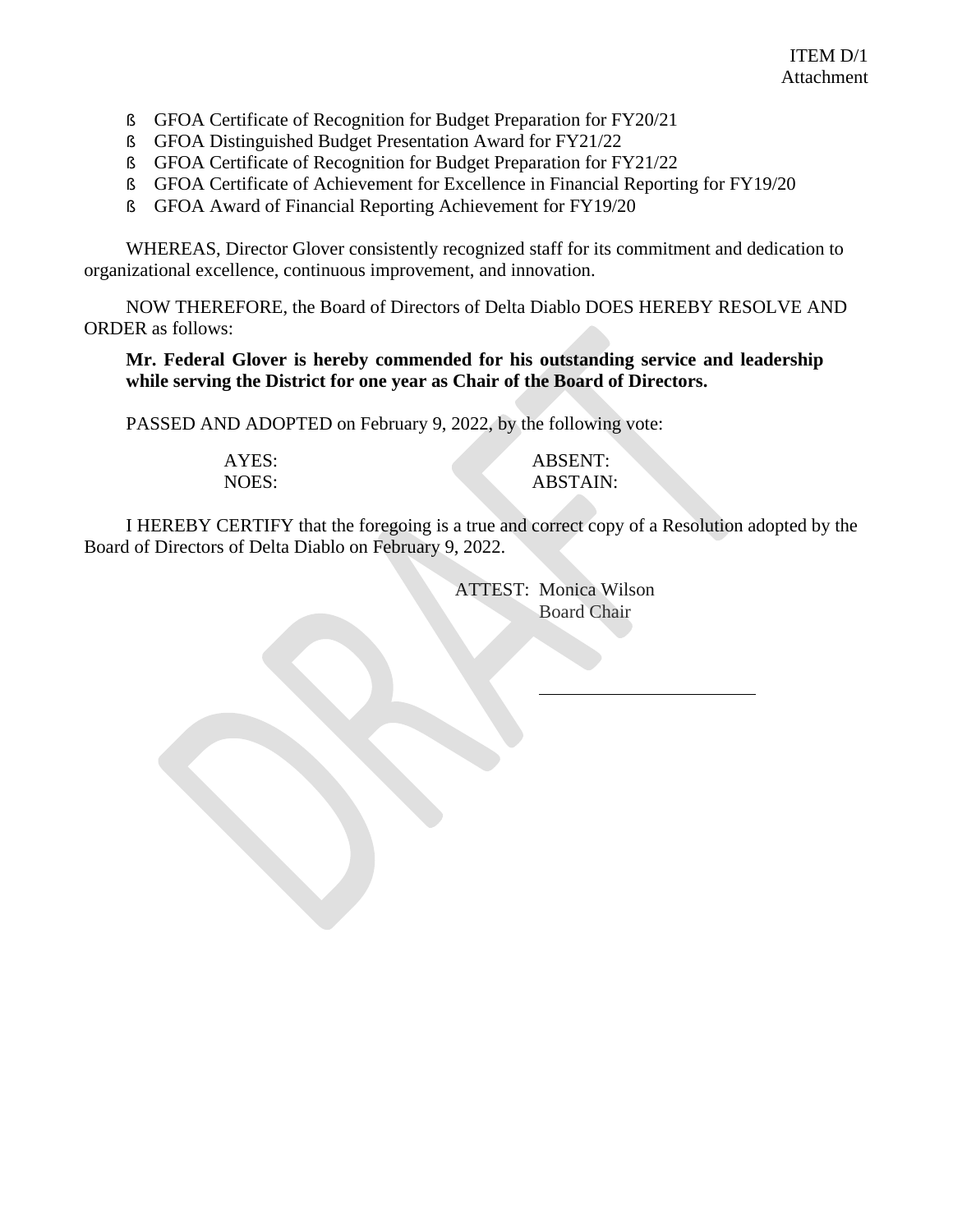#### **ITEM D/2**

#### INTRODUCTION OF KELLY RING, CHEMIST I, TO THE DISTRICT

#### **Recommendation**

Welcome Ms. Kelly Ring, Chemist I, to the District.

#### **Background Information**

The District previously completed a recruitment process to establish an eligibility list to fill vacant Chemist positions. Based on the results of a comprehensive and competitive selection process, Ms. Ring was selected as the most highly qualified candidate for this position.

#### **Analysis**

Ms. Ring began her employment with the District on December 27, 2021. She has over ten years of experience working in private contract laboratories and public water/wastewater utility laboratories. She earned a Bachelor of Science Degree in Chemistry from University of California, Davis. Prior to joining the District, Ms. Ring was employed as a Chemist at the City of Pinole and as an Aquatic Ecotoxicologist at McCampbell Analytical, Inc. She is very familiar with wastewater analysis and bioassay toxicity studies and will utilize her knowledge and skills to support the Environmental Stewardship goal in the District's Strategic Plan (dated August 2021).

#### **Financial Impact**

Sufficient funding for the Chemist I position is included in the adopted Fiscal Year 2021/2022 Budget.

#### **Attachments**

Prepared by:

None.

Dean Eckerson Resource Recovery Services Director

cc: Ms. Kelly Ring, Chemist I District File No. HR.01

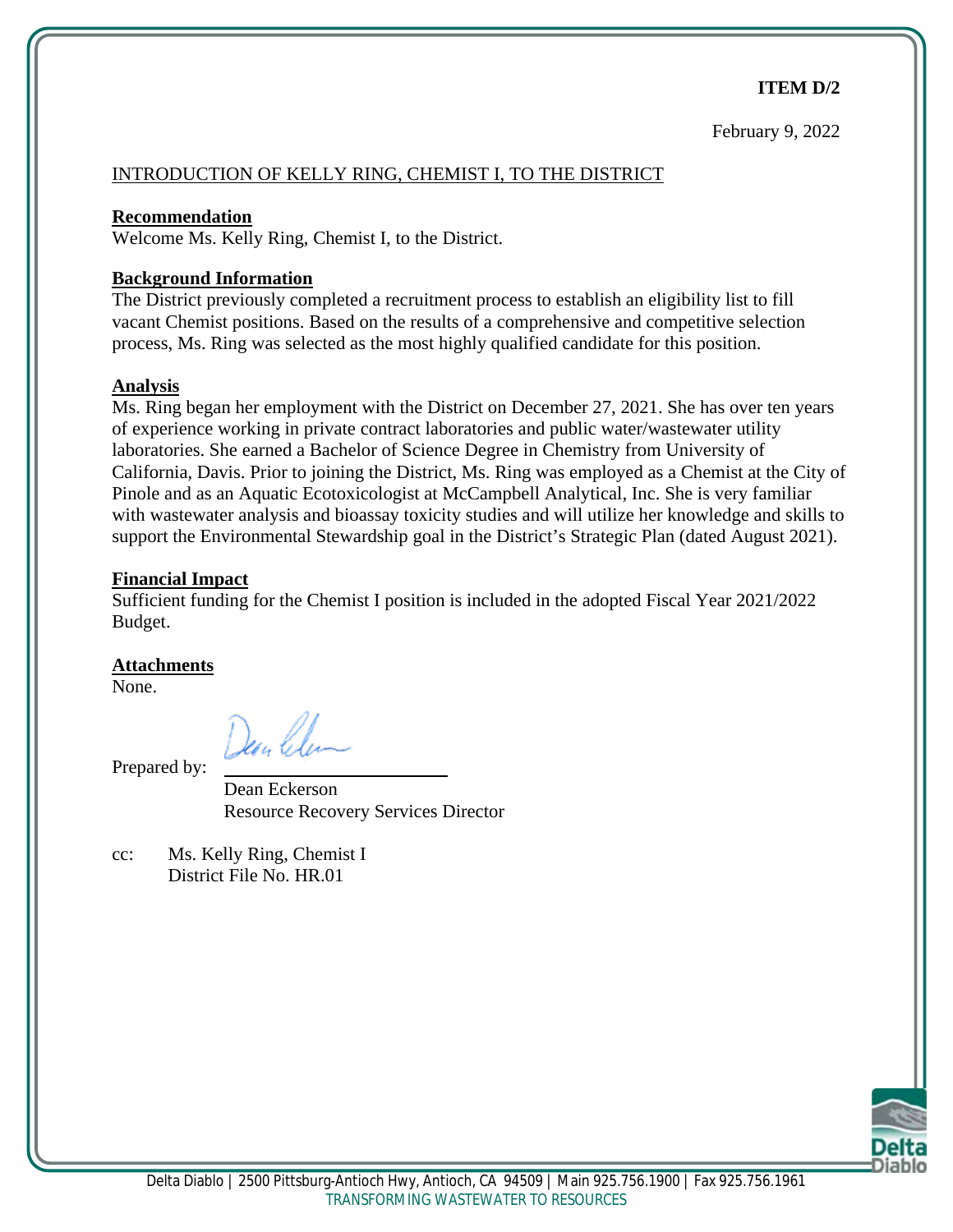#### **ITEM D/3**

February 9, 2022

#### INTRODUCTION OF SIMON KOBAYASHI, ASSOCIATE ENGINEER, TO THE DISTRICT

#### **Recommendation**

Welcome Mr. Simon Kobayashi, Associate Engineer, to the District.

#### **Background Information**

The District recently completed a recruitment and selection process to fill the Associate Engineer position. Based on the results of a comprehensive and competitive recruitment process, Mr. Kobayashi was selected as the most qualified candidate for this position and joined the District on January 24, 2022.

#### **Analysis**

Mr. Kobayashi is a graduate of the University of Virginia with a Bachelor of Science Degree in Civil Engineering. He also received a Master of Science Degree in Civil and Environmental Engineering from the University of California, Berkeley. Prior to joining the District, Mr. Kobayashi worked at RMC and Napa Sanitation District where he gained diverse design and project management experience in the water and wastewater industry. He will apply his extensive engineering knowledge and experience in support of the Infrastructure Investment goal in the District's Strategic Plan (dated August 2021) to ensure the long-term effectiveness and reliability of the District's critical infrastructure. In addition, he will be directly involved with implementing key measures to improve capital project delivery through enhanced coordination, collaboration, and communication.

#### **Financial Impact**

Sufficient funding for the Associate Engineer position is included in the adopted Fiscal Year 2021/2022 Budget.

#### **Attachments**

None.

Prepared by:

Thanh Vo Acting Engineering Services Director

cc: Mr. Simon Kobayashi, Associate Engineer District File No. HR.01

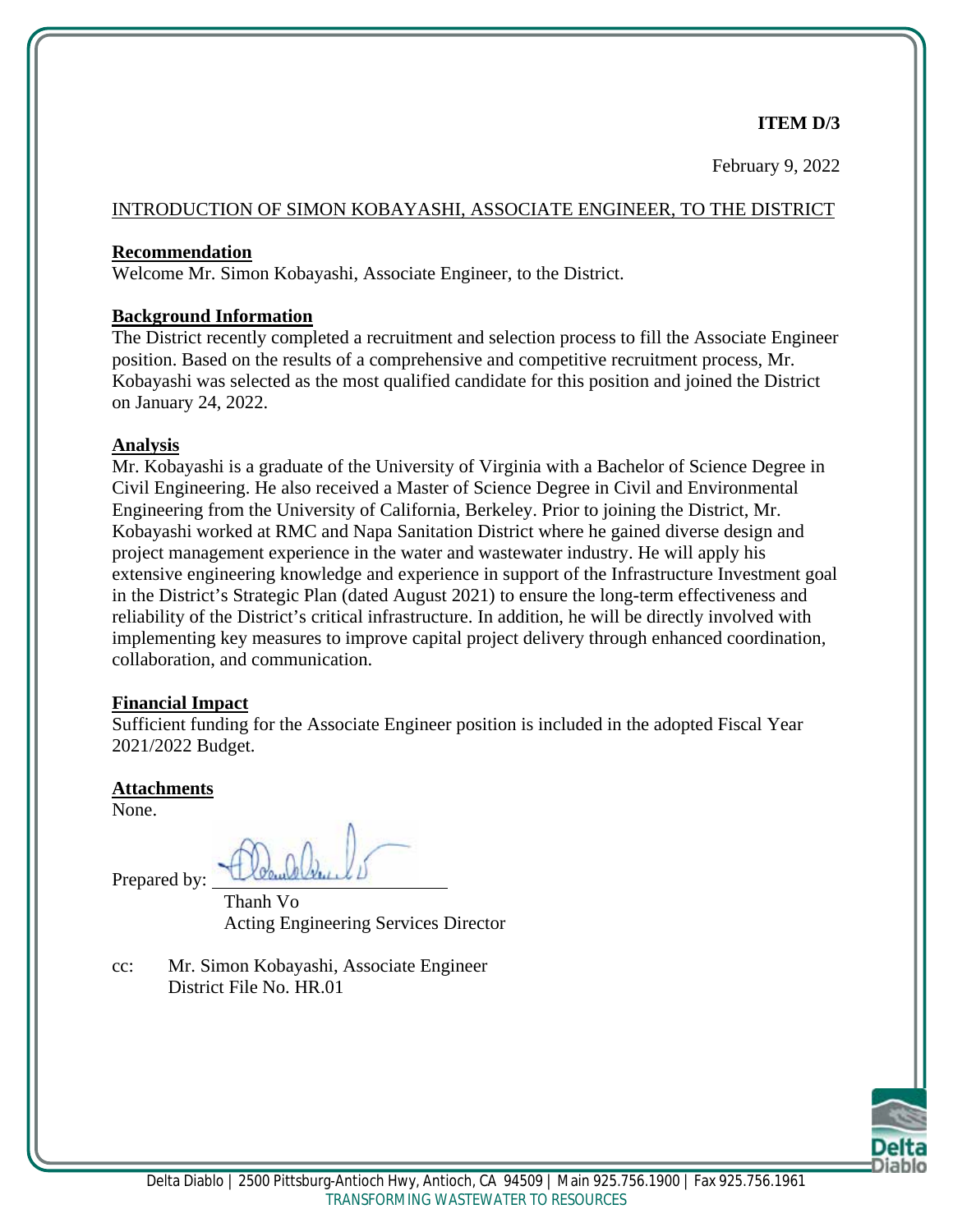#### **ITEM E/1**

February 9, 2022

#### APPROVE MINUTES OF THE BOARD OF DIRECTORS MEETING, JANUARY 12, 2022

#### **Recommendation**

Approve Minutes of the Board of Directors Meeting held on January 12, 2022.

### **DRAFT Minutes of the Board of Directors Meeting**

#### **DELTA DIABLO January 12, 2022**

The meeting was called to order by Chair Glover at 4:30 p.m., on Wednesday, January 12, 2022, via Zoom. Present were Vice Chair Monica Wilson and Director Juan Banales. Also present were Mary Ann Mason, District Counsel; Vince De Lange, General Manager; Cecelia Nichols-Fritzler, Office Manager/Secretary to the Board; Brian Thomas, Acting Business Services Director; Thanh Vo, Acting Engineering Services Director; Anika Lyons, Finance Manager; Niger Edwards, Human Resources and Risk Manager; Trevor Simpson, Maintenance Supervisor; Christopher O'Connor, WWTP Operator III; Cheryl Rhodes Alexander; and John Cropper.

Chair Glover read the following statement: "In lieu of a public gathering, the Board of Directors meeting will be accessible via ZOOM to all members of the public as permitted by the Government Code Section 54953(e)."

Ms. Nichols-Fritzler read a statement regarding the process for receiving public comments and the availability of presentations on the District's website.

PUBLIC COMMENTS None.

BOARD REORGANIZATION

Approve Reorganization of the Board for 2022 and Appoint Board Committee Members, Alternates, and Representatives

Mr. De Lange outlined the recommended traditional rotation of the Board positions, committee members, and representatives for 2022, proposed to take effect on February 1, 2022. Vice Chair Wilson moved approval; seconded by Director Banales, and by roll call vote (Ayes: *Banales, Glover, Wilson*; Noes: *None*; Absent: *None*), the Board approved reorganization of the Board and appointment of committee members, alternates, and representatives for 2022.

#### RECOGNITION

Adopt Resolution Commending and Congratulating Cheryl Rhodes Alexander, Human Resources and Risk Manager, on Her Retirement from the District

Mr. Thomas recognized Ms. Rhodes Alexander for retiring from the District on December 17, 2021, after achieving 15 years of service at the District. Mr. Thomas noted Ms. Rhodes Alexander effectively managed a broad range of critical functions, including labor relations,

recruitment/selection, training/development, and performance management. He noted Ms. Rhodes Alexander was instrumental in adapting to COVID-19 challenges and protecting employee health

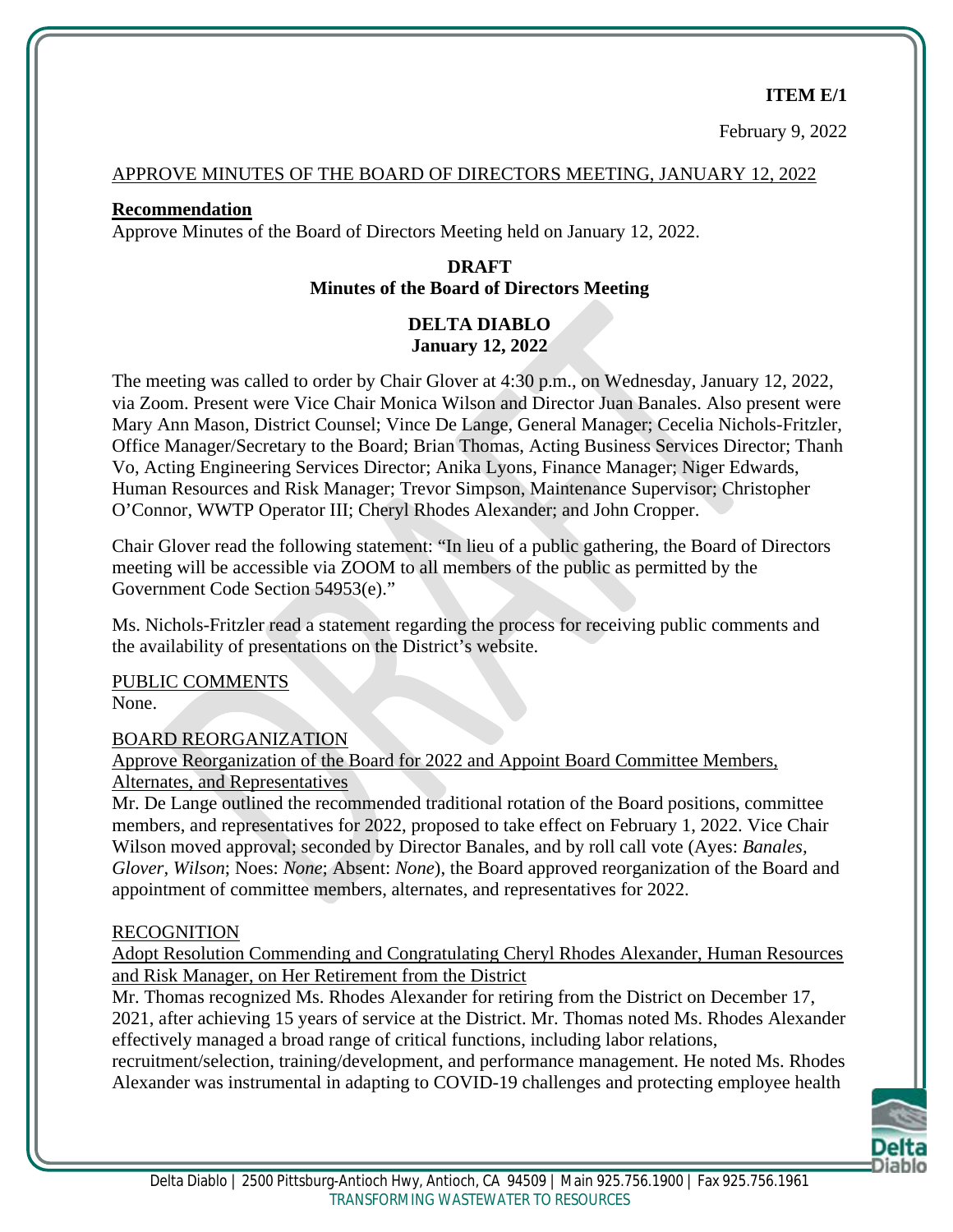and safety. In addition, Mr. Thomas noted her commitment to professional development during her tenure and dedication to public service, professionalism, and proactive issue resolution.

Ms. Rhodes Alexander thanked the Board and District staff, while acknowledging Jacqueline McDuffie, Human Resources Analyst II, and expressing confidence in Ms. Edwards joining the District as the new Human Resources and Risk Manager. Chair Glover thanked Ms. Rhodes Alexander for her service to the District. Vice Chair Wilson thanked her for her service and wished her well. Director Banales congratulated Ms. Rhodes Alexander. Ms. Mason thanked Ms. Rhodes Alexander for her service noting that she enjoyed her diligent, dedicated, pragmatic, and compassionate approach, and wished her well.

Vice Chair Wilson moved approval, seconded by Director Banales, and by a roll call vote (Ayes: *Banales, Glover, and Wilson*, Noes: *None;* Absent: *None,* Abstain: *None;*), the Board adopted a resolution commending and congratulating Cheryl Rhodes Alexander, Human Resources and Risk Manager, on her retirement from the District.

Introduction of Christopher O'Connor, Wastewater Treatment Plant Operator III, to the District Mr. De Lange introduced Mr. O'Connor, who began his employment on December 6, 2021, noting that he possesses over five years of experience in the wastewater sector, in addition to four years in the industrial mechanical field. Prior to joining the District, he worked as an Operations & Maintenance Technician 3 for Fairfield Suisun Sewer District. In addition, he has an Associate in Science degree in Wastewater Technology from Solano Community College and holds a WWTP Operator II state certification. The Board welcomed Mr. O'Connor to the District. Mr. O'Connor thanked the Board for the opportunity.

Introduction of Kelly Ring, Chemist I, to the District Mr. De Lange commented this item would be presented to the Board at its February meeting.

Introduction of Niger Edwards, Human Resources and Risk Manager, to the District Mr. Thomas introduced Ms. Edwards, who began her employment on December 20, 2021, noting she possesses over 15 years of public sector experience and recently served as Manager of Employee Relations with the East Bay Municipal Utility District. Mr. Thomas noted she has extensive experience in performance evaluations, recruitments, classification and compensation studies, effective communication, and implementation of strategic and organizational improvement initiatives. The Board welcomed Ms. Edwards, who thanked the Board and stated her interest in contributing to the District goals.

#### Congratulate Doug Schreiner (Senior Operator), Taylor Schofield (WWTP Operator II), Nick Muchmore (WWTP Operator III), Trevor Simpson (Maintenance Supervisor), and Anthony Novero (WWTP Operator II) on Promotions

Mr. De Lange highlighted five recent promotions of District employees and commented that the promotions are a direct result of the employees' commitment to professional development. He provided an overview of the Workforce Development goal in the District's Strategic Plan and highlighted key employee attributes that supported these promotions, noting the direct contributions to achieving the District's mission.

The Board congratulated these employees on their well-deserved recent promotions. Mr. Simpson thanked the Board for the opportunity, noting his appreciation for working at the District.

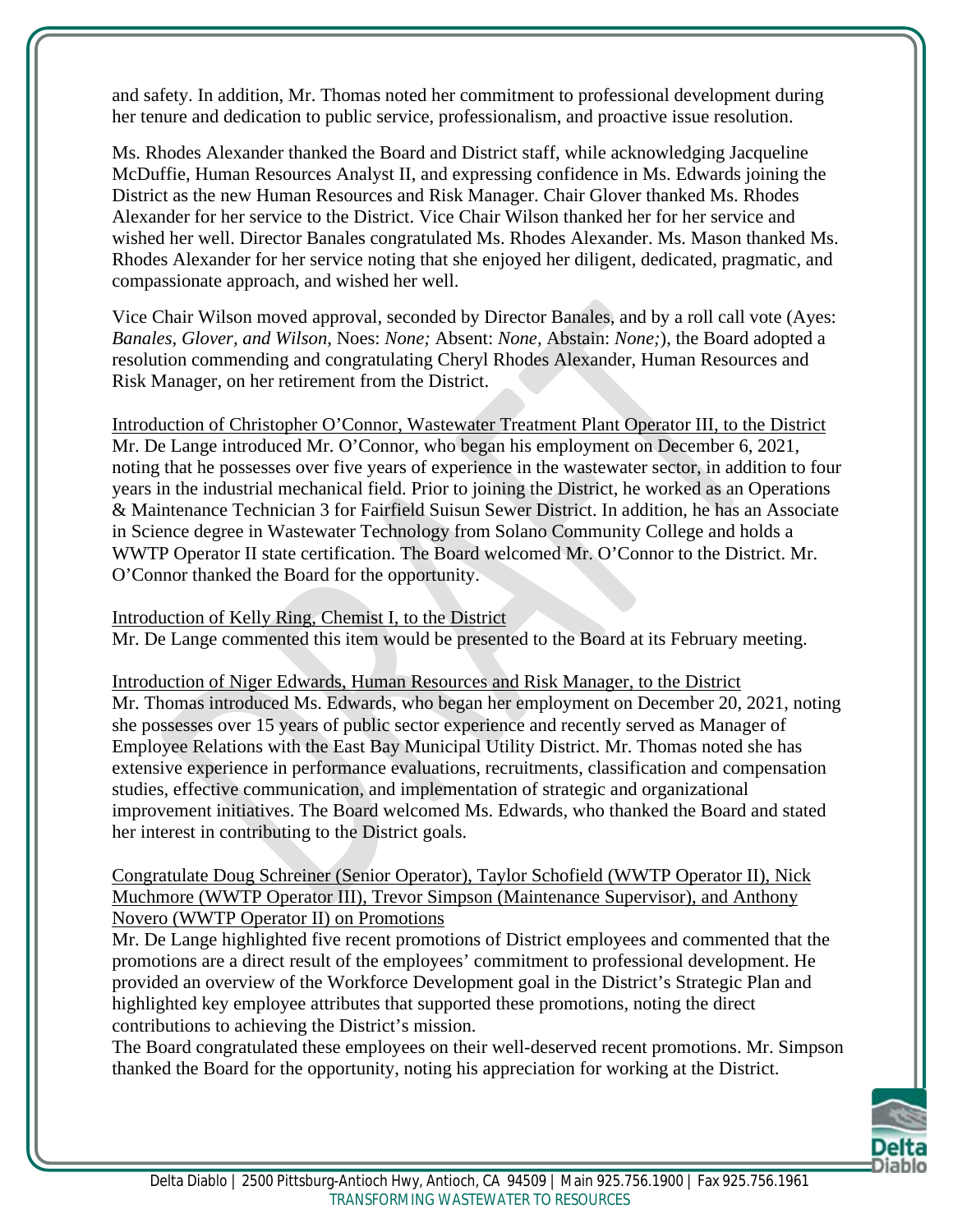#### CONSENT CALENDAR

Vice Chair Wilson moved approval of the Consent Calendar, seconded by Director Banales, and by a roll call vote (Ayes: *Banales, Glover, and Wilson*, Noes: *None;* Absent: *None,* Abstain: *None;*), the following Consent items were approved: Approve Minutes of the Board of Directors Meeting, December 8, 2021; Receive Notes from Board of Directors Finance Committee Meeting, January 5, 2022; Receive District Monthly Check Register for November 2021; Adopt Resolution Commending and Congratulating Carol Margetich, Business Services Director, on Her Retirement from the District; Adopt Resolution Commending and Congratulating Jason Wong, Chemist II, on His Retirement from the District; Adopt Resolution Commending and Congratulating Jayne Strommer, Government Affairs Manager, on Her Retirement from the District; Authorize General Manager to Transfer Monies to Pump Station Facilities Repair Project from Wastewater Capital Asset Replacement Fund Reserves in an Amount of \$400,000, for a Total Project Budget of \$14,718,914, Authorize General Manager to Approve Contract Change Orders in an Amount Not to Exceed 13% of the Construction Contract Amount, for a New Total Authorization of \$11,155,360, W.M. Lyles, Co., and Authorize General Manager to Execute Amendment No. 3 to Consulting Services Contract in the Amount of \$60,000, for a New Total Contract Amount of \$1,457,445, ICM Group, Inc., Construction Management and Inspections Services, Pump Station Facilities Repair, Project No. 80008; Approve and Authorize General Manager to Execute Six-Month General Services Contract for a Total Amount Not to Exceed \$20,378, Including Annual Extensions Not to Exceed Four (4) Years, for a Total Contract Amount Not to Exceed \$183,402, from January 1, 2022 through June 30, 2026, New Image Landscape Company, Landscape Maintenance Services; and Approve and Authorize General Manager to Execute Interagency Agreement for a Total Contract Amount Not to Exceed \$140,000, from November 17, 2021 through June 30, 2022, Contra Costa County, Department of Information Technology, Information Technology Services

#### DELIBERATION ITEMS

Consider Adopting Resolution Authorizing the Board of Directors, in All Its Capacities, Including the Integrated Financing Corporation, and Its Subcommittees to Continue Teleconference Meetings Under Government Code Section 54953(e), Make Related Findings, and Take Related Actions Ms. Nichols-Fritzler presented an overview of Government Code Section 54953(e) and the key provisions of AB 361, which amended the teleconferencing provision of the Brown Act effective October 1, 2021. She noted the Board previously adopted Resolution Nos. 15/2021, 19/2021 at its October 13, 2021 and November 17, 2021 meetings, respectively. She also noted that the Board authorized continuance of teleconference meetings at the December 8, 2021 meeting. In addition, she restated the requirements that the District must follow regarding agenda posting, instructions on how to access the meeting and provide public comment, options for attending a meeting via a callin or internet-based service option, and Board conduct of meetings in a manner that protects the constitutional and statutory rights of the public. In addition, she noted if there is a disruption in the meeting, the Board must stop the meeting until public access and the ability to comment is restored.

Vice Chair Wilson moved approval to adopt a resolution to authorize the Board of Directors, in all its capacities, and its subcommittees, to conduct teleconference meetings under Government Code Section 54953(e) and make related findings; determine that these bodies will hold virtual meetings for the next 30 days; and direct the General Manager to return this matter to the Board for reconsideration as to all bodies covered by the Resolution, seconded by Director Banales, and by roll call vote *(*Ayes: *Banales, Glover, Wilson,* Noes: *None,* Abstain: *None),* the Resolution was adopted.

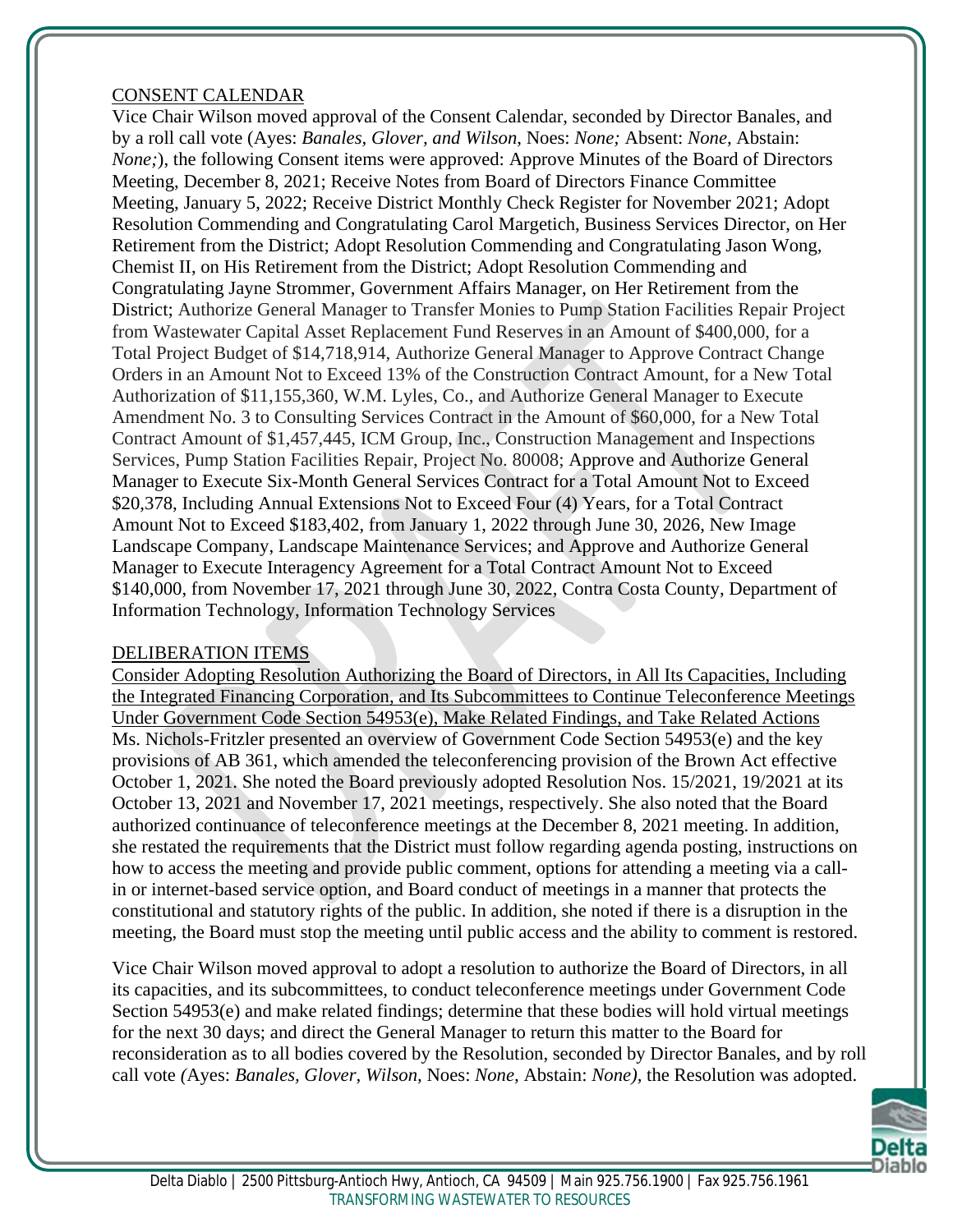#### **PRESENTATIONS AND REPORTS**

Receive Audited Annual Comprehensive Financial Report (ACFR) and Memorandum on Internal Control for Fiscal Year 2020/2021

Ms. Lyons provided a brief overview of the District's audit process and introduced Mr. John Cropper from Cropper Accountancy Corporation, noting that this is a new auditing firm for the District in support of continued organizational improvement. Mr. Cropper highlighted the District has exceeded basic financial reporting requirements by including a transmittal letter and statistical section in its ACFR, which in intended to improve reader context and transparency. He commented that the ACFR accurately represents the District's financial position, and the District was issued an "unmodified" or "clean" opinion by the auditor, which represents the highest quality outcome. Mr. Cropper noted the District continues to maintain a strong financial position, including adding \$19.8 million in net position in FY20/21 for a total net position \$196.2 million as of June 30, 2021, which includes an unrestricted net position of \$64.8 million. He noted increased sewer connection fee revenue, accounting adjustments, reduction in operating expenses, and outside agency reimbursements as key drivers for the increased net position in FY20/21. In addition, Mr. Cropper reviewed operating revenues (\$41.3 million) and operating expenses of (\$31.7 million) resulting in net income of \$9.6 million. In reference to the Memorandum of Internal Control, Mr. Cropper noted there were no material weaknesses or opportunities to strengthen internal controls and operating efficiency identified as part of the audit process.

Chair Glover thanked Mr. Cropper and commented he is pleased to know that the District is operating efficiently and in good order. Director Banales thanked Mr. Cropper and noted his satisfaction with receiving a clean report and future focus on continuing strong internal controls.

#### MANAGER'S COMMENTS

Mr. De Lange provided an update on the District's response to COVID-19 and noted the nearterm focus on effectively managing omicron impacts in the workplace.

DIRECTORS' COMMENTS None.

**CORRESPONDENCE** Receive Monthly Lobbyist Report Dated December 2021, Key Advocates, Inc., Western Recycled Water Coalition, Project No. 90024 The Board received and filed the report

CLOSED SESSION None.

ADJOURNMENT The next Board of Directors meeting will be held on February 9, 2022 at 4:30 p.m.

> Federal Glover Board Secretary

(Recording Secretary: Cecelia Nichols-Fritzler)

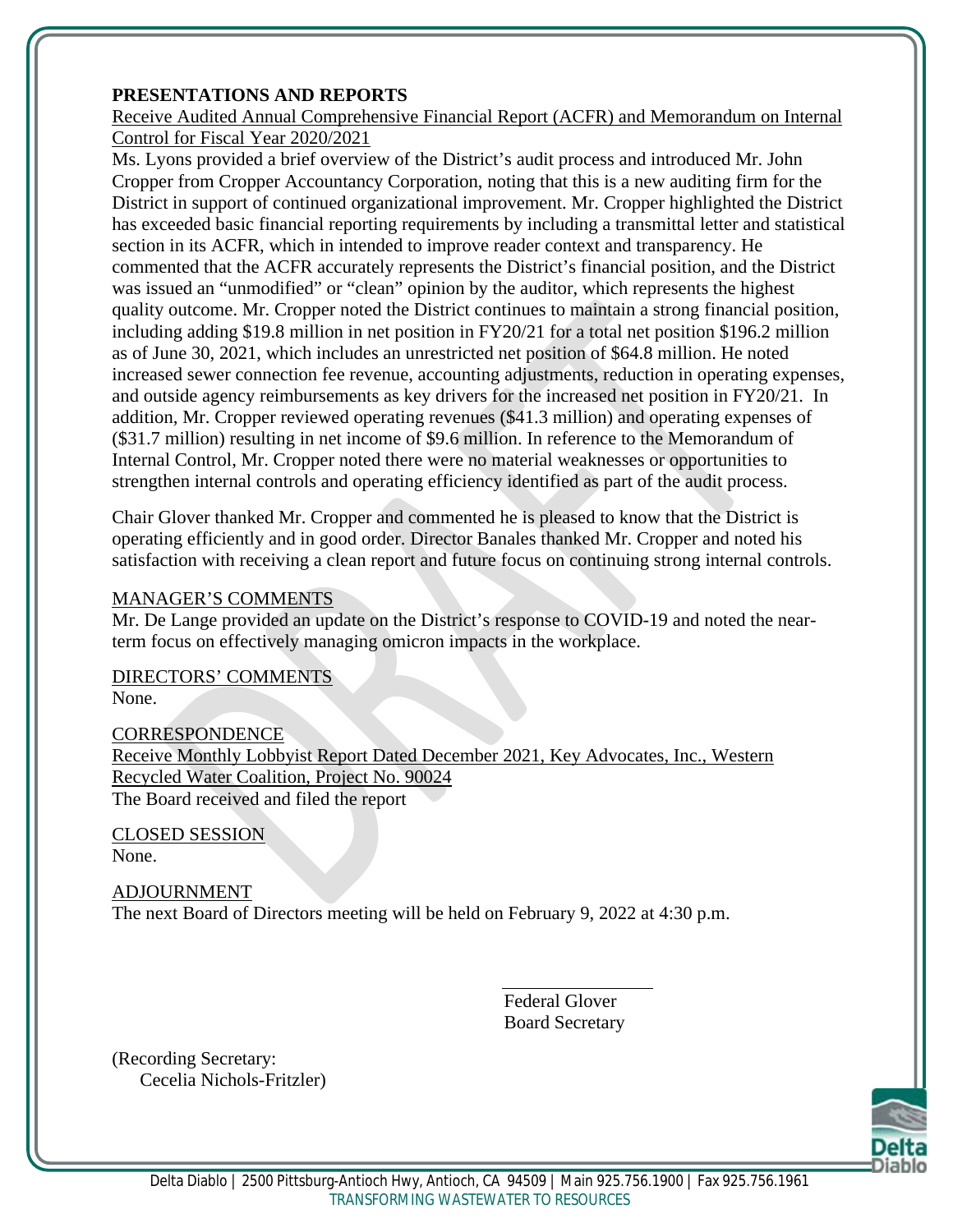#### **ITEM E/2**

February 9, 2022

#### RECEIVE DISTRICT MONTHLY CHECK REGISTER, DECEMBER 2021

#### **Recommendation**

Receive District Monthly Check Register for the month ending December 31, 2021.

#### **Background Information**

Attached is the Check Register for the month of December 2021. The report reflects payments to the District's suppliers, consultants, service providers, and contractors. A total of \$3,696,830.57 was disbursed in the month of December 2021, which includes 195 checks.

#### **Financial Impact**

All payments made during the month are within funding levels included in the adopted Fiscal Year 2021/2022 Budget.

#### **Attachment**

Check Register for month ending December 31, 2021

Reviewed by:

Brian Thomas Acting Business Services Director

cc: District File BRD.01-ACTS

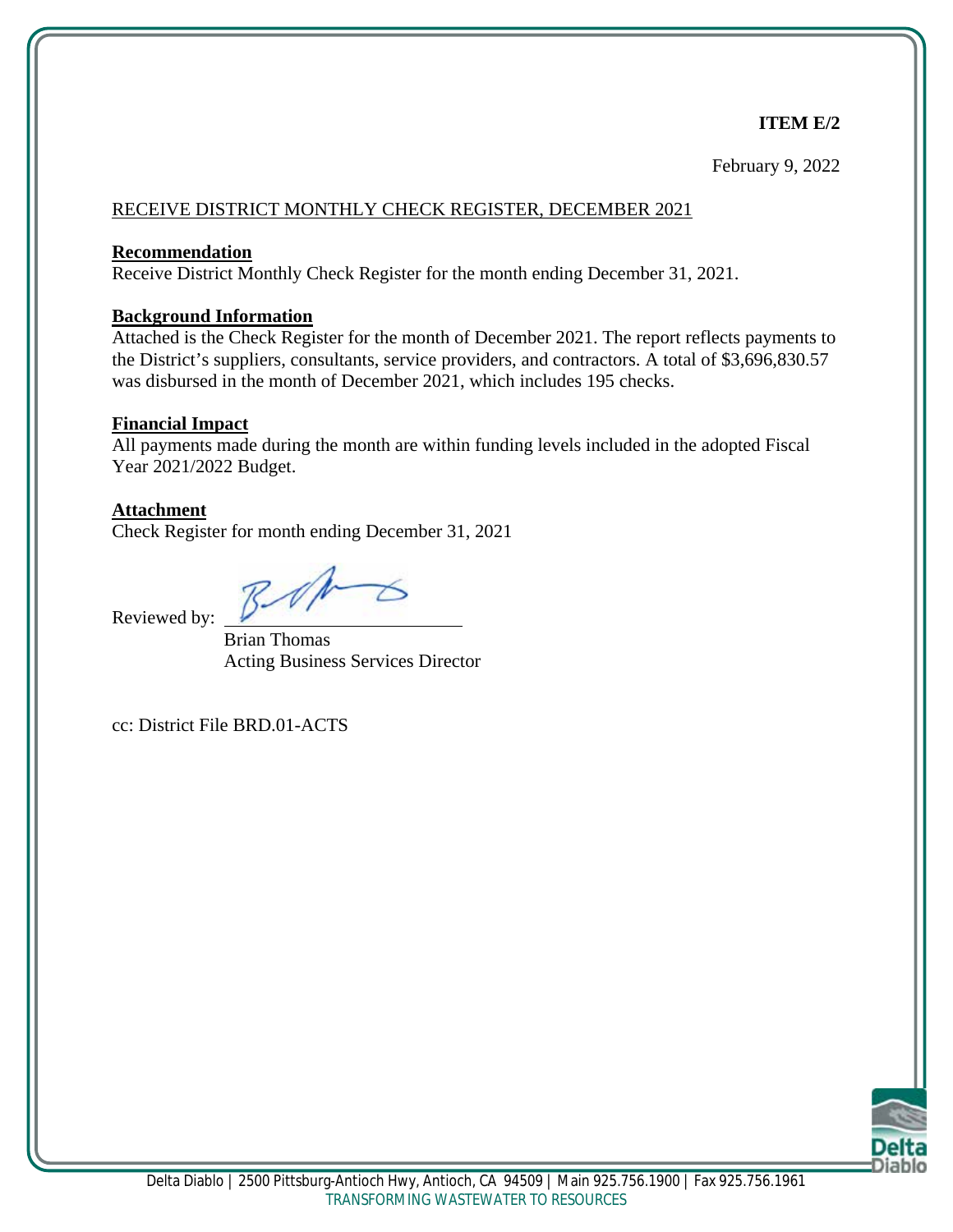#### CHECK REGISTER **DELTA DIABLO**<br>CASH DISBURSEMENTS FOR THE MONTH OF DECEMBER 2021

| <b>CHECK DATE</b> | <b>VENDOR NAME</b>                        | INVOICE NO. CHECK NO. |       | <b>INVOICE</b><br><b>AMOUNT</b> | <b>DESCRIPTION</b>                                                   | <b>CHECK AMOUNT</b> |
|-------------------|-------------------------------------------|-----------------------|-------|---------------------------------|----------------------------------------------------------------------|---------------------|
| 12/2/2021         | <b>AFLAC</b>                              | 56645                 | 36606 |                                 | 879.90 INSURANCE                                                     | 879.90              |
| 12/2/2021         | <b>ALAMEDA ELECTRIC DISTRIBUTORS</b>      |                       | 36607 |                                 |                                                                      | 1,355.72            |
|                   |                                           | 56635                 |       |                                 | 1.355.72 INVENTORY                                                   |                     |
| 12/2/2021         | ALTEC INDUSTRIES, INC                     | 56646                 | 36608 |                                 | 359,389.20 AC30-101 HYDRAULIC TELESCOPIC CRANE                       | 359,389.20          |
| 12/2/2021         | AT&T                                      | 56649                 | 36609 |                                 | 1,863.40 PHONE EXP                                                   | 1,863.40            |
| 12/2/2021         | <b>BASIC BENEFITS, LLC</b>                | 56610                 | 36610 | 75.00 FSA                       |                                                                      | 75.00               |
| 12/2/2021         | <b>BRENTWOOD PRESS</b>                    | 56647                 | 36611 | 549.00 AD                       |                                                                      | 549.00              |
| 12/2/2021         | <b>CONCENTRA/OCCUPATIONAL HEALTH</b>      |                       | 36612 |                                 |                                                                      | 215.00              |
|                   | <b>CENTERS</b>                            | 56612                 |       |                                 | 215.00 PRE EMPL COST                                                 |                     |
| 12/2/2021         | DELTA BEARING AND SUPPLY INC              |                       | 36613 |                                 |                                                                      | 1,535.41            |
|                   |                                           | 56478                 |       |                                 | 1,535.41 INVENTORY                                                   |                     |
| 12/2/2021         | <b>GRAINGER</b>                           | 56480                 | 36614 |                                 | 49.25 INVENTORY                                                      | 49.25               |
| 12/2/2021         | IN SHAPE HEALTH CLUBS                     |                       | 36615 |                                 |                                                                      | 643.96              |
|                   |                                           | 56651                 |       | 643.96 GYM                      |                                                                      |                     |
| 12/2/2021         | KELLEHER. HELMRICH & ASSOCIATES INC.      | 56466                 | 36616 |                                 | 2,378.40 ONLINE SAFETY DATA SHEET SERVICE                            | 2,378.40            |
| 12/2/2021         | <b>KEY ADVOCATES INC.</b>                 |                       | 36617 |                                 |                                                                      | 7,083.33            |
|                   |                                           | 56652                 |       |                                 | 7.083.33 FEDERAL ADVOCACY FOR WRWC PN                                |                     |
| 12/2/2021         | KOA HILLS CONSULTING LLC.                 | 56444                 | 36618 |                                 | 1,531.25 MUNIS ERP ENHANCEMENT PROJECT                               | 1,531.25            |
| 12/2/2021         | <b>LARRY WALKER ASSOCIATES</b>            |                       | 36619 |                                 |                                                                      | 19,231.75           |
|                   |                                           | 56653                 |       |                                 | 14,574.00 NPDES REGULATORY SUPPORT, LOCAL LIMITS<br><b>REVISIONS</b> |                     |
|                   |                                           | 56654                 |       |                                 | 4,657.75 NPDES REGULATORY SUPPORT, LOCAL LIMITS<br><b>REVISIONS</b>  |                     |
| 12/2/2021         | <b>MANAGED HEALTH NETWORK</b>             |                       | 36620 |                                 |                                                                      | 353.10              |
|                   |                                           | 56655                 |       | 353.10 EAP                      |                                                                      |                     |
| 12/2/2021         | MSC INDUSTRIAL SUPPLY CO. INC.            | 56481                 | 36621 |                                 | 195.57 INVENTORY                                                     | 195.57              |
| 12/2/2021         | <b>NETRONIX INTEGRATION</b>               |                       | 36622 |                                 |                                                                      | 733.06              |
|                   |                                           | 56637                 |       |                                 | 733.06 INVENTORY                                                     |                     |
| 12/2/2021         | <b>NORTHPOINT SECURITY SERVICES, INC.</b> | 56614                 | 36623 |                                 | 5,479.60 INTERIM SECURITY PATROL SERVICES                            | 10,663.60           |
|                   |                                           | 56615                 |       |                                 | 5,184.00 INTERIM SECURITY PATROL SERVICES                            |                     |
| 12/2/2021         | <b>NWN CORPORATION</b>                    | 56670                 | 36624 |                                 | 4.112.40 PHONE EXP                                                   | 8,097.67            |
|                   |                                           | 56671<br>56673        |       |                                 | 817.95 PHONE EXP<br>3,167.32 PHONE EXP                               |                     |
| 12/2/2021         | <b>OFFICE DEPOT</b>                       |                       | 36625 |                                 |                                                                      | 76.98               |
|                   |                                           | 56616<br>56628        |       |                                 | 21.94 OFFICE SUPPLIES<br>55.04 OFFICE SUPPLIES                       |                     |
| 12/2/2021         |                                           |                       |       |                                 |                                                                      |                     |
|                   | PACIFIC GAS & ELECTRIC COMPANY            | 56658                 | 36626 |                                 | 35,526.47 AC# 5138050344-4                                           | 35,526.47           |
| 12/2/2021         | <b>CITY OF PITTSBURG</b>                  |                       | 36627 |                                 |                                                                      | 601.40              |
|                   |                                           | 56611                 |       |                                 | 601.40 UTILITY                                                       |                     |
| 12/2/2021         | <b>PSOMAS</b>                             | 56473                 | 36628 |                                 | 43,935.26 CONSTRUCTION MANAGEMENT SERVICES                           | 43,935.26           |
| 12/2/2021         | <b>READY PRINT</b>                        |                       | 36629 |                                 |                                                                      | 423.64              |
|                   |                                           | 56638                 |       |                                 | 423.64 O/S PRINTING                                                  |                     |
| 12/2/2021         | <b>RED WING SHOE STORE 165</b>            | 56660                 | 36630 |                                 | 175.00 SAFETY SHOES M. KITCHMAR                                      | 175.00              |
| 12/2/2021         | <b>RH TECHNOLOGY</b>                      |                       | 36631 |                                 |                                                                      | 1,982.80            |
|                   |                                           | 56617                 |       |                                 | 1,982.80 O/S TEMP                                                    |                     |
| 12/2/2021         | TAC AMERICAS, INC.                        | 56560                 | 36632 |                                 | 1,695.49 POC HVAC SERVICE/ REPAIRS                                   | 1,695.49            |
|                   |                                           |                       |       |                                 |                                                                      |                     |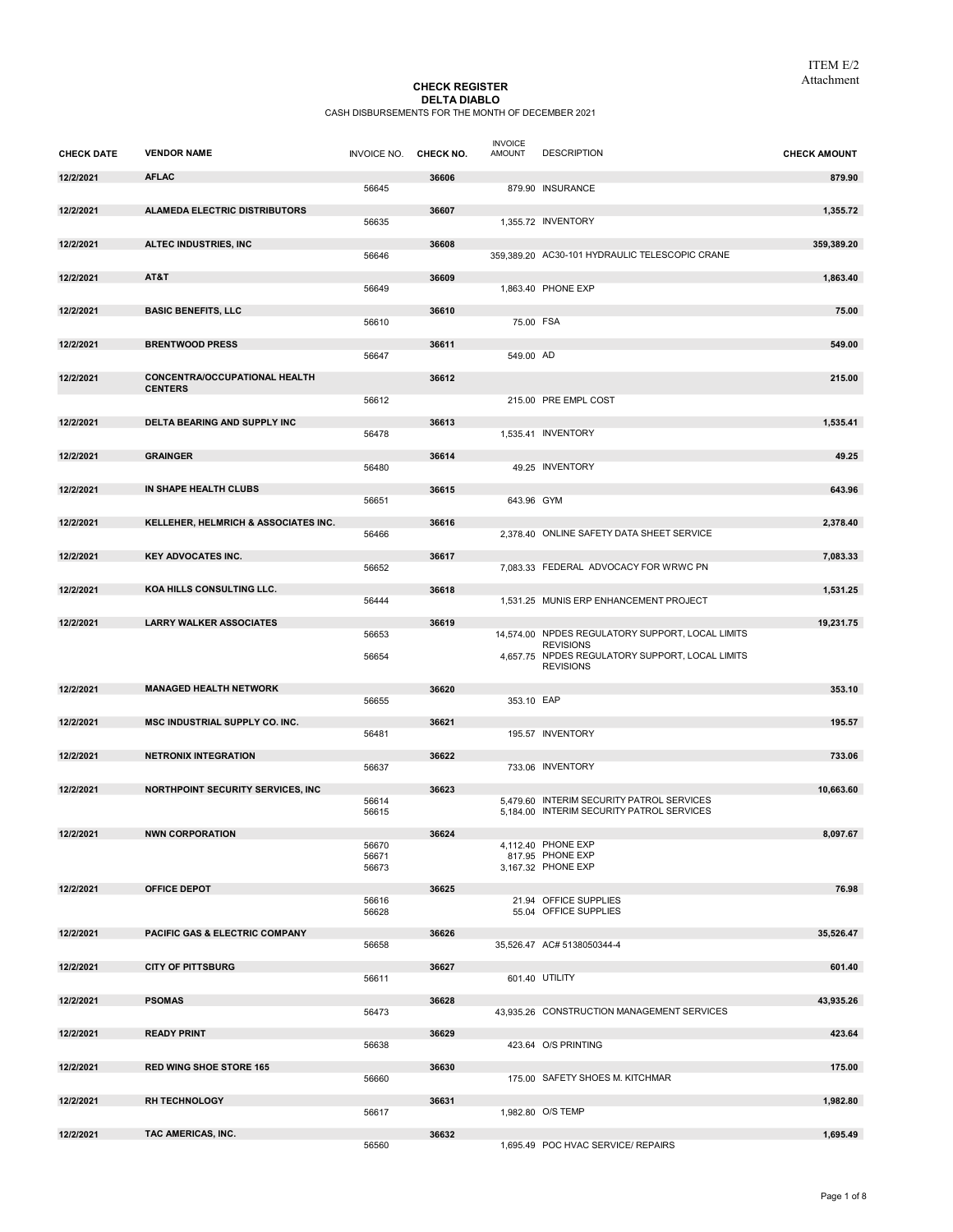| <b>CHECK DATE</b> | <b>VENDOR NAME</b>                                     | INVOICE NO. CHECK NO. |       | <b>INVOICE</b><br><b>AMOUNT</b> | <b>DESCRIPTION</b>                                     | <b>CHECK AMOUNT</b> |
|-------------------|--------------------------------------------------------|-----------------------|-------|---------------------------------|--------------------------------------------------------|---------------------|
| 12/2/2021         | SIERRA OFFICE SUPPLY & PRINTING                        |                       | 36633 |                                 |                                                        | 574.54              |
|                   |                                                        | 56639                 |       |                                 | 253.08 OFFICE SUPPLIES                                 |                     |
|                   |                                                        | 56640<br>56641        |       |                                 | 253.52 OFFICE SUPPLIES<br>67.94 OFFICE SUPPLIES        |                     |
|                   |                                                        |                       |       |                                 |                                                        |                     |
| 12/2/2021         | <b>STATE WATER RESOURCES</b>                           |                       | 36634 |                                 |                                                        | 110.00              |
|                   |                                                        | 56650                 |       |                                 | 110.00 CERTIFICATION RENEWAL RYAN CAIN                 |                     |
| 12/2/2021         | <b>STATE WATER RESOURCES</b>                           |                       | 36636 |                                 |                                                        | 318,832.10          |
|                   |                                                        | 56648                 |       |                                 | 318,832.10 LOAN PAYMENT                                |                     |
| 12/2/2021         | <b>SYSTEM 1 STAFFING</b>                               |                       | 36637 |                                 |                                                        | 1,500.00            |
|                   |                                                        | 56619                 |       |                                 | 1,500.00 O/S TEMP                                      |                     |
| 12/2/2021         | TELSTAR INSTRUMENTS INC                                |                       | 36638 |                                 |                                                        | 5,020.04            |
|                   |                                                        | 56662                 |       |                                 | 5,020.04 INVENTORY                                     |                     |
| 12/2/2021         | <b>TERRYBERRY</b>                                      |                       | 36639 |                                 |                                                        | 413.04              |
|                   |                                                        | 56629                 |       |                                 | 271.11 EMPLOYEE RECOGNITION                            |                     |
|                   |                                                        | 56630                 |       |                                 | 141.93 EMPLOYEE RECOGNITION                            |                     |
| 12/2/2021         | THATCHER COMPANY OF CALIFORNIA, INC                    |                       | 36640 |                                 |                                                        | 6,730.56            |
|                   |                                                        | 56550<br>56551        |       |                                 | 3,366.01 ALUMINUM SULFATE<br>3,364.55 ALUMINUM SULFATE |                     |
|                   |                                                        |                       |       |                                 |                                                        |                     |
| 12/2/2021         | <b>STACY TUCKER</b>                                    |                       | 36641 |                                 | 41.34 REIMBURSEMENT                                    | 60.34               |
|                   |                                                        | 56656<br>56657        |       |                                 | 19.00 REIMBURSEMENT                                    |                     |
|                   |                                                        |                       |       |                                 |                                                        |                     |
| 12/2/2021         | <b>TYLER BUSINESS FORMS</b>                            | 56669                 | 36642 |                                 | 87.22 SUPPLIES-YEAR END FORMS                          | 87.22               |
|                   |                                                        |                       |       |                                 |                                                        |                     |
| 12/2/2021         | UNIFIRST CORPORATION                                   | 56663                 | 36643 |                                 | 30.10 UNIFORM/ LAUNDRY SERVICE                         | 30.10               |
|                   |                                                        |                       |       |                                 |                                                        |                     |
| 12/2/2021         | <b>UNIVAR USA INC</b>                                  | 56555                 | 36644 |                                 | 3,537.87 SODIUM HYPOCHLORITE                           | 9,299.61            |
|                   |                                                        | 56556                 |       |                                 | 5,761.74 SODIUM BISULFITE                              |                     |
| 12/2/2021         | HD SUPPLY FACILITIES MAINTENANCE LTD                   |                       | 36645 |                                 |                                                        | 1,165.06            |
|                   |                                                        | 56626                 |       |                                 | 1,165.06 INVENTORY                                     |                     |
|                   |                                                        |                       |       |                                 |                                                        |                     |
| 12/2/2021         | <b>VISION SERVICE PLAN</b>                             | 56664                 | 36646 |                                 | 1,606.05 VISION INSURANCE                              | 1,606.05            |
|                   |                                                        |                       |       |                                 |                                                        |                     |
| 12/2/2021         | <b>WOODARD &amp; CURRAN INC.</b>                       | 56542                 | 36647 |                                 | 1,990.00 ON-SITE FUELING STATION REPLACEMENT PN 19112  | 1,990.00            |
|                   |                                                        |                       |       |                                 |                                                        |                     |
| 12/2/2021         | <b>WUNDERLICH-MALEC</b>                                | 56665                 | 36648 |                                 | 4.422.72 SCADA PROFESSIONAL SERVICES                   | 4,422.72            |
|                   |                                                        |                       |       |                                 |                                                        |                     |
| 12/2/2021         | YORKE ENGINEERING, LLC                                 | 56666                 | 36649 |                                 | 2,544.50 AIR QUALITY SUPPORT, COMPLIANCE ASSISTANCE    | 2,544.50            |
|                   |                                                        |                       |       |                                 |                                                        |                     |
| 12/9/2021         | AFSCME DISTRICT COUNCIL 57                             | 562702                | 36650 |                                 | 3,227.59 UNION DUES O&M                                | 4,465.68            |
|                   |                                                        | 562712                |       |                                 | 1,238.09 UNION DUES P&T                                |                     |
|                   | AIRGAS USA, LLC                                        |                       |       |                                 |                                                        |                     |
| 12/9/2021         |                                                        | 56674                 | 36651 |                                 | 668.70 INVENTORY                                       | 4,012.13            |
|                   |                                                        | 56675                 |       |                                 | 3,343.43 INVENTORY                                     |                     |
| 12/9/2021         | ALAMEDA ELECTRIC DISTRIBUTORS                          |                       | 36652 |                                 |                                                        | 406.36              |
|                   |                                                        | 56636                 |       |                                 | 406.36 INVENTORY                                       |                     |
| 12/9/2021         | <b>DARRELL CAIN</b>                                    |                       | 36653 |                                 |                                                        | 67.73               |
|                   |                                                        | 56704                 |       |                                 | 67.73 REIMBURSEMENT                                    |                     |
| 12/9/2021         | <b>CALIFORNIA CHAMBER OF COMMERCE</b>                  |                       | 36654 |                                 |                                                        | 105.17              |
|                   |                                                        | 56677                 |       |                                 | 105.17 SUPPLIES - OTHER                                |                     |
|                   |                                                        |                       |       |                                 |                                                        |                     |
| 12/9/2021         | <b>CAROLLO ENGINEERS</b>                               | 56750                 | 36655 |                                 | 5,351.00 CONSULTING SERVICES HEADWORK I                | 5,351.00            |
|                   |                                                        |                       |       |                                 |                                                        |                     |
| 12/9/2021         | <b>REGINA CARTWRIGHT-MORALES</b>                       | 56754                 | 36656 |                                 | 12.95 REIMBURSEMENT                                    | 12.95               |
|                   |                                                        |                       |       |                                 |                                                        |                     |
| 12/9/2021         | <b>CITY NATIONAL BANK</b>                              | 56486                 | 36657 |                                 | 73,311.96 LOAN PAYMENT                                 | 73,311.96           |
|                   |                                                        |                       |       |                                 |                                                        |                     |
| 12/9/2021         | <b>CONCENTRA/OCCUPATIONAL HEALTH</b><br><b>CENTERS</b> |                       | 36658 |                                 |                                                        | 215.00              |
|                   |                                                        | 56714                 |       |                                 | 215.00 PRE EMPL COST                                   |                     |
|                   |                                                        |                       |       |                                 |                                                        |                     |
| 12/9/2021         | <b>CONTRA COSTA COUNTY</b>                             | 56715                 | 36659 |                                 | 16,465.00 LEGAL SERVICES                               | 16,465.00           |
|                   |                                                        |                       |       |                                 |                                                        |                     |
| 12/9/2021         | <b>CORELOGIC INFORMATION SOLUTIONS, INC.</b>           | 56717                 | 36660 |                                 | 165.00 REALQUEST PROPERTY INFORMATION                  | 165.00              |
|                   |                                                        |                       |       |                                 |                                                        |                     |
| 12/9/2021         | <b>CUPERTINO ELECTRIC, INC</b>                         | 56474                 | 36661 |                                 | 125,483.05 CONSTRUCTION SERVICES FOR PROJECT NO. 17120 | 125,483.05          |
|                   |                                                        |                       |       |                                 |                                                        |                     |
| 12/9/2021         | <b>DATCO</b>                                           | 56763                 | 36662 |                                 | 104.00 PRE EMPLOYEE COST                               | 104.00              |
|                   |                                                        |                       |       |                                 |                                                        |                     |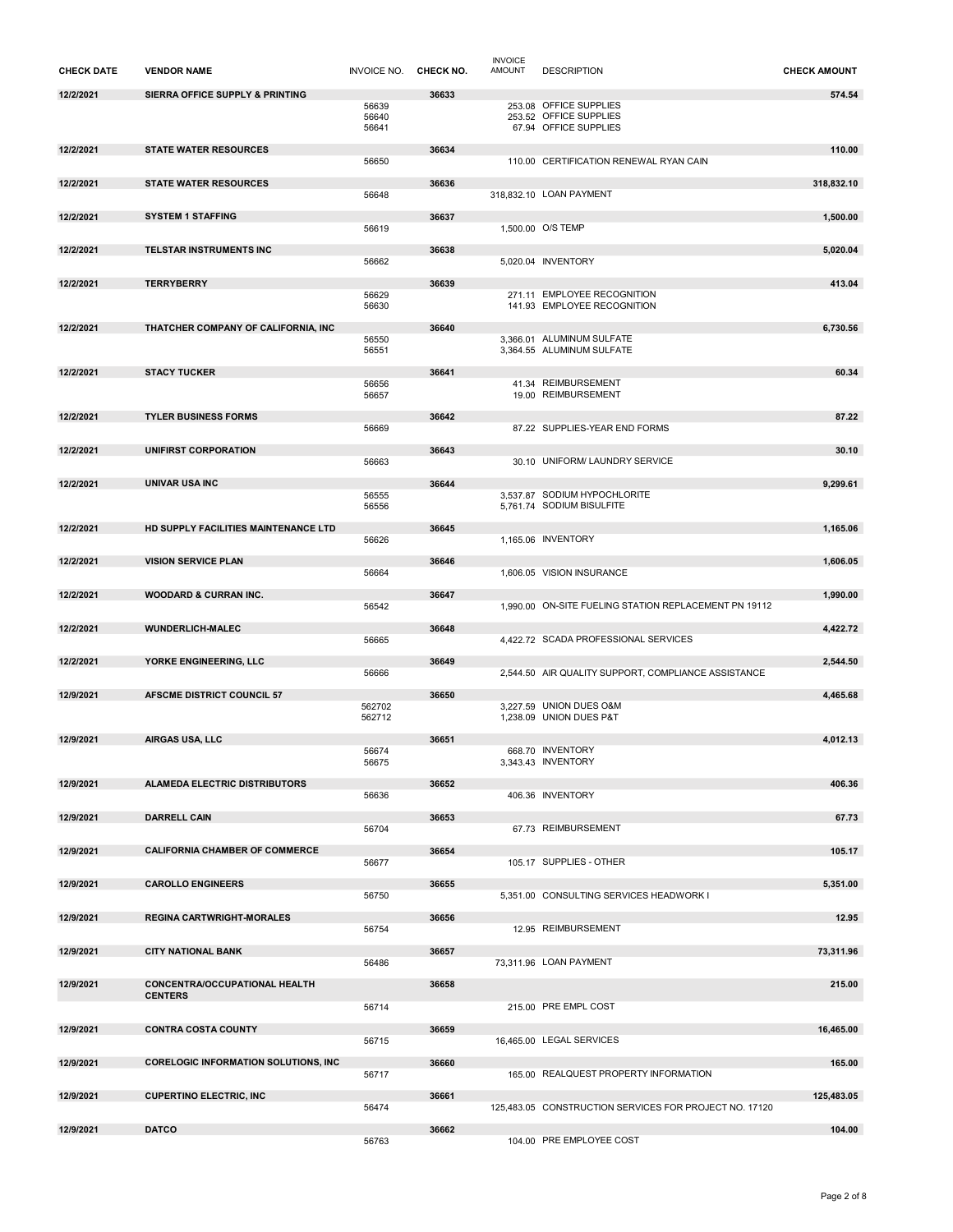| <b>CHECK DATE</b> | <b>VENDOR NAME</b>                                             | <b>INVOICE NO.</b>                                                                                                                                    | CHECK NO. | <b>INVOICE</b><br><b>AMOUNT</b> | <b>DESCRIPTION</b>                                                                                                                                                                                                                                                                                                                                                                                                                                                                                                                           | <b>CHECK AMOUNT</b> |
|-------------------|----------------------------------------------------------------|-------------------------------------------------------------------------------------------------------------------------------------------------------|-----------|---------------------------------|----------------------------------------------------------------------------------------------------------------------------------------------------------------------------------------------------------------------------------------------------------------------------------------------------------------------------------------------------------------------------------------------------------------------------------------------------------------------------------------------------------------------------------------------|---------------------|
| 12/9/2021         | <b>GOLDEN STATE WATER CO.</b>                                  | 56695<br>56696                                                                                                                                        | 36663     |                                 | 1,439.98 AC# 07744100004<br>801.21 AC# 32249200000                                                                                                                                                                                                                                                                                                                                                                                                                                                                                           | 2,241.19            |
| 12/9/2021         | TIMOTHY J. HAMMETT                                             | 56755                                                                                                                                                 | 36664     |                                 | 31.48 REIMBURSEMENT                                                                                                                                                                                                                                                                                                                                                                                                                                                                                                                          | 31.48               |
| 12/9/2021         | <b>JW BACKHOE &amp; CONSTRUCTION, INC</b>                      |                                                                                                                                                       | 36665     |                                 |                                                                                                                                                                                                                                                                                                                                                                                                                                                                                                                                              | 4,550.18            |
|                   |                                                                | 56751                                                                                                                                                 |           |                                 | 4,550.18 BRIDGEHEAD FM TEMPORARY BYPASS                                                                                                                                                                                                                                                                                                                                                                                                                                                                                                      |                     |
| 12/9/2021         | KEMIRA WATER SOLUTIONS, INC.                                   | 56578                                                                                                                                                 | 36666     |                                 | 6,338.36 FERROUS CHLORIDE                                                                                                                                                                                                                                                                                                                                                                                                                                                                                                                    | 6,338.36            |
| 12/9/2021         | <b>KEN GRADY COMPANY</b>                                       | 56573                                                                                                                                                 | 36667     |                                 | 736.08 INVENTORY                                                                                                                                                                                                                                                                                                                                                                                                                                                                                                                             | 886.85              |
|                   |                                                                | 56678                                                                                                                                                 |           |                                 | 150.77 INVENTORY                                                                                                                                                                                                                                                                                                                                                                                                                                                                                                                             |                     |
| 12/9/2021         | KOA HILLS CONSULTING LLC.                                      | 56539                                                                                                                                                 | 36668     |                                 | 1,662.50 KOA HILLS CONSULTING MUNIS SUPPORT SERVICES                                                                                                                                                                                                                                                                                                                                                                                                                                                                                         | 1,662.50            |
| 12/9/2021         | KONE. INC.                                                     |                                                                                                                                                       | 36669     |                                 |                                                                                                                                                                                                                                                                                                                                                                                                                                                                                                                                              | 3,296.11            |
|                   |                                                                | 56679<br>56680<br>56681<br>56682<br>56707                                                                                                             |           |                                 | 110.40 ELEVATOR SERVICE<br>114.02 ELEVATOR SERVICE<br>114.02 ELEVATOR SERVICE<br>114.02 ELEVATOR SERVICE<br>2,843.65 POC ELEVATOR(ELE10000) 5 YEAR LOAD TEST                                                                                                                                                                                                                                                                                                                                                                                 |                     |
| 12/9/2021         | LEE & ASSOCIATES RESCUE EQUIPMENT<br><b>INC</b>                |                                                                                                                                                       | 36670     |                                 |                                                                                                                                                                                                                                                                                                                                                                                                                                                                                                                                              | 7.950.00            |
|                   |                                                                | 56684                                                                                                                                                 |           |                                 | 7.950.00 CONFINED SPACE RESCUE TEAM FOR ARV<br><b>MANHOLES</b>                                                                                                                                                                                                                                                                                                                                                                                                                                                                               |                     |
| 12/9/2021         | <b>LIEBERT, CASSIDY, WHITMORE</b>                              | 56685                                                                                                                                                 | 36671     |                                 | 190.00 Labor Negotiations Services                                                                                                                                                                                                                                                                                                                                                                                                                                                                                                           | 8.218.36            |
|                   |                                                                | 56686<br>56687                                                                                                                                        |           |                                 | 3,816.00 Labor Negotiations Services<br>4,212.36 Labor Negotiations Services                                                                                                                                                                                                                                                                                                                                                                                                                                                                 |                     |
| 12/9/2021         | MCCAMPBELL ANALYTICAL, INC.                                    | 56738                                                                                                                                                 | 36672     |                                 | 782.60 CONTRACT LAB SUPPORT FOR PRETREATMENT                                                                                                                                                                                                                                                                                                                                                                                                                                                                                                 | 4,427.70            |
|                   |                                                                | 56739<br>56740<br>56741<br>56742<br>56743<br>56744                                                                                                    |           |                                 | 782.60 CONTRACT LAB SUPPORT FOR PRETREATMENT<br>315.20 CONTRACT LAB SUPPORT FOR PRETREATMENT<br>755.60 CONTRACT LAB SUPPORT FOR PRETREATMENT<br>1,158.00 CONTRACT LAB SUPPORT FOR PRETREATMENT<br>289.50 CONTRACT LAB SUPPORT FOR PRETREATMENT<br>344.20 CONTRACT LAB SUPPORT FOR PRETREATMENT                                                                                                                                                                                                                                               |                     |
| 12/9/2021         | McCAULEY AGRICULTURAL & PEST<br><b>SERVICES</b>                |                                                                                                                                                       | 36673     |                                 |                                                                                                                                                                                                                                                                                                                                                                                                                                                                                                                                              | 1,815.00            |
|                   |                                                                | 56727<br>56728<br>56729<br>56730<br>56731<br>56732<br>56733<br>56734<br>56735<br>56736<br>56737<br>56766<br>56767<br>56768<br>56769<br>56770<br>56771 |           |                                 | 60.00 PEST CONTROL SERVICES<br>60.00 PEST CONTROL SERVICES<br>60.00 PEST CONTROL SERVICES<br>60.00 PEST CONTROL SERVICES<br>60.00 PEST CONTROL SERVICES<br>75.00 PEST CONTROL SERVICES<br>60.00 PEST CONTROL SERVICES<br>60.00 PEST CONTROL SERVICES<br>60.00 PEST CONTROL SERVICES<br>60.00 PEST CONTROL SERVICES<br>60.00 PEST CONTROL SERVICES<br>75.00 PEST CONTROL SERVICES<br>825.00 PEST CONTROL SERVICES<br>60.00 PEST CONTROL SERVICES<br>60.00 PEST CONTROL SERVICES<br>60.00 PEST CONTROL SERVICES<br>60.00 PEST CONTROL SERVICES |                     |
| 12/9/2021         | <b>MDRR-PARK (MT. DIABLO RESOURCE</b><br><b>RECOVERY PARK)</b> |                                                                                                                                                       | 36674     |                                 |                                                                                                                                                                                                                                                                                                                                                                                                                                                                                                                                              | 140.93              |
|                   |                                                                | 56716                                                                                                                                                 |           |                                 | 140.93 WASTE                                                                                                                                                                                                                                                                                                                                                                                                                                                                                                                                 |                     |
| 12/9/2021         | <b>MONUMENT CAR PARTS</b>                                      | 56689                                                                                                                                                 | 36675     |                                 | 573.16 INVENTORY                                                                                                                                                                                                                                                                                                                                                                                                                                                                                                                             | 573.16              |
| 12/9/2021         | MSC INDUSTRIAL SUPPLY CO. INC.                                 | 56705                                                                                                                                                 | 36676     |                                 | 117.34 INVENTORY                                                                                                                                                                                                                                                                                                                                                                                                                                                                                                                             | 117.34              |
| 12/9/2021         | PAN PACIFIC SUPPLY CO.                                         |                                                                                                                                                       | 36677     |                                 |                                                                                                                                                                                                                                                                                                                                                                                                                                                                                                                                              | 2,355.91            |
|                   |                                                                | 56748                                                                                                                                                 |           |                                 | 2,355.91 INVENTORY                                                                                                                                                                                                                                                                                                                                                                                                                                                                                                                           |                     |
| 12/9/2021         | PILLSBURY WINTHROP SHAW PITTMAN LLP                            | 56690                                                                                                                                                 | 36678     |                                 | 9,009.00 LEGAL SERVICES                                                                                                                                                                                                                                                                                                                                                                                                                                                                                                                      | 9,009.00            |
| 12/9/2021         | <b>CITY OF PITTSBURG</b>                                       | 56706                                                                                                                                                 | 36679     |                                 | 24,361.35 STREET SWEEPING SERVICES                                                                                                                                                                                                                                                                                                                                                                                                                                                                                                           | 24,361.35           |
| 12/9/2021         | <b>DARIN JAMES REINHOLDT</b>                                   | 56722                                                                                                                                                 | 36680     |                                 | 220.00 UNDERGROUND STORAGE TANK DESIGNATED<br><b>OPERATOR</b>                                                                                                                                                                                                                                                                                                                                                                                                                                                                                | 220.00              |
| 12/9/2021         | <b>RH TECHNOLOGY</b>                                           |                                                                                                                                                       | 36681     |                                 |                                                                                                                                                                                                                                                                                                                                                                                                                                                                                                                                              | 5,878.96            |
|                   |                                                                | 56691<br>56724<br>56752                                                                                                                               |           |                                 | 1,189.68 O/S TEMP<br>2,706.48 O/S TEMP<br>1,982.80 O/S TEMP                                                                                                                                                                                                                                                                                                                                                                                                                                                                                  |                     |
| 12/9/2021         | STANDARD INSURANCE COMPANY                                     | 56698                                                                                                                                                 | 36682     |                                 | 3,410.78 LIFE & LTD INS.                                                                                                                                                                                                                                                                                                                                                                                                                                                                                                                     | 3,410.78            |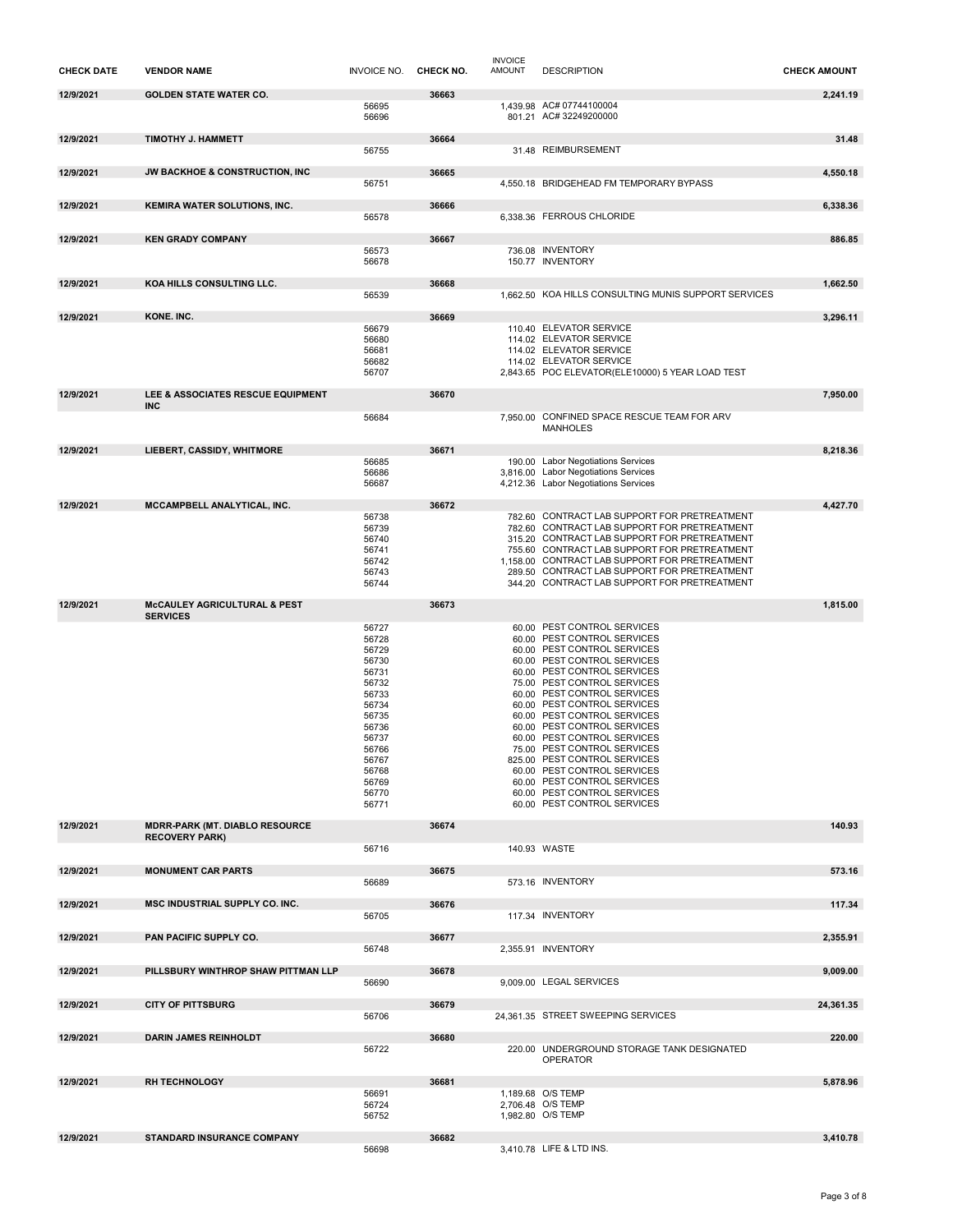| <b>CHECK DATE</b> | <b>VENDOR NAME</b>                              | <b>INVOICE NO.</b>      | CHECK NO. | <b>INVOICE</b><br><b>AMOUNT</b> | <b>DESCRIPTION</b>                                                                                                                          | <b>CHECK AMOUNT</b> |
|-------------------|-------------------------------------------------|-------------------------|-----------|---------------------------------|---------------------------------------------------------------------------------------------------------------------------------------------|---------------------|
| 12/9/2021         | STATE OF CALIFORNIA, ENERGY<br><b>RESOURCES</b> |                         | 36683     |                                 |                                                                                                                                             | 26,957.81           |
|                   |                                                 | 56713                   |           |                                 | 26,957.81 LOAN PAYMENT                                                                                                                      |                     |
| 12/9/2021         | <b>TERRYBERRY</b>                               |                         | 36684     |                                 |                                                                                                                                             | 2,785.29            |
|                   |                                                 | 56692<br>56693          |           |                                 | 2,513.99 EMPLOYEE RECOGNITION<br>271.30 EMPLOYEE RECOGNITION                                                                                |                     |
| 12/9/2021         | TRIDENT ENVIRON. & ENGINEER.                    |                         | 36685     |                                 |                                                                                                                                             | 1,305.92            |
|                   |                                                 | 56773                   |           |                                 | 1,305.92 SPCC INSPECTION TRAINING                                                                                                           |                     |
| 12/9/2021         | UNDERGROUND SERVICE ALERT                       |                         | 36686     |                                 |                                                                                                                                             | 1,563.38            |
|                   |                                                 | 56676                   |           |                                 | 1.563.38 STATE FEES FOR REGULATORY COSTS                                                                                                    |                     |
| 12/9/2021         | UNIFIRST CORPORATION                            |                         | 36687     |                                 |                                                                                                                                             | 329.95              |
|                   |                                                 | 56552<br>56553<br>56554 |           |                                 | 123.96 UNIFORM/ LAUNDRY SERVICE<br>175.89 UNIFORM/ LAUNDRY SERVICE<br>30.10 UNIFORM/ LAUNDRY SERVICE                                        |                     |
| 12/9/2021         | UNIVAR USA INC                                  |                         | 36688     |                                 |                                                                                                                                             | 7,084.77            |
|                   |                                                 | 56580<br>56760          |           |                                 | 3,539.04 SODIUM HYPOCHLORITE<br>3,545.73 SODIUM HYPOCHLORITE                                                                                |                     |
| 12/9/2021         | <b>WM LYLES COMPANY</b>                         |                         | 36689     |                                 |                                                                                                                                             | 119,811.62          |
|                   |                                                 | 56765                   |           |                                 | 119,811.62 CONSTRUCTION SERVICES PN 17140                                                                                                   |                     |
| 12/9/2021         | <b>WORKERS.COM</b>                              |                         | 36690     |                                 |                                                                                                                                             | 5,054.58            |
|                   |                                                 | 56745<br>56746          |           |                                 | 1,525.91 Temp Labor service for Utility worker<br>1.621.28 Temp Labor service for Utility worker                                            |                     |
|                   |                                                 | 56747                   |           |                                 | 1,907.39 Temp Labor service for Utility worker                                                                                              |                     |
| 12/16/2021        | <b>C.W.ROEN CONSTRUCTION COMPANY</b>            |                         | 36691     |                                 |                                                                                                                                             | 267,609.09          |
|                   |                                                 | 56864                   |           |                                 | 267,609.09 CONSTRUCTION SVCS, HEADWORKS<br><b>IMPROVEMENTS PN 17117</b>                                                                     |                     |
| 12/16/2021        | CALTEST ANALYTICAL LABORATORY                   |                         | 36692     |                                 |                                                                                                                                             | 4,415.85            |
|                   |                                                 | 56801                   |           |                                 | 315.00 PROVIDE LAB TESTING FOR NPDES PERMIT                                                                                                 |                     |
|                   |                                                 | 56803                   |           |                                 | COMPLAINCE<br>336.60 PROVIDE LAB TESTING FOR NPDES PERMIT                                                                                   |                     |
|                   |                                                 |                         |           |                                 | COMPLAINCE                                                                                                                                  |                     |
|                   |                                                 | 56804                   |           |                                 | 1,091.25 PROVIDE LAB TESTING FOR NPDES PERMIT<br>COMPLAINCE                                                                                 |                     |
|                   |                                                 | 56805                   |           |                                 | 117.00 PROVIDE LAB TESTING FOR NPDES PERMIT<br>COMPLAINCE                                                                                   |                     |
|                   |                                                 | 56806                   |           |                                 | 336.60 PROVIDE LAB TESTING FOR NPDES PERMIT                                                                                                 |                     |
|                   |                                                 | 56807                   |           |                                 | COMPLAINCE<br>336.60 PROVIDE LAB TESTING FOR NPDES PERMIT                                                                                   |                     |
|                   |                                                 |                         |           |                                 | COMPLAINCE                                                                                                                                  |                     |
|                   |                                                 | 56808                   |           |                                 | 1,882.80 PROVIDE LAB TESTING FOR NPDES PERMIT<br>COMPLAINCE                                                                                 |                     |
| 12/16/2021        | <b>CDW GOVERNMENT, INC.</b>                     |                         | 36693     |                                 |                                                                                                                                             | 34,364.08           |
|                   |                                                 | 56785                   |           |                                 | 34,364.08 MICROSOFT LICENSE RENEWALS                                                                                                        |                     |
| 12/16/2021        | <b>COMCAST BUSINESS COMMUNICATIONS,</b>         |                         | 36694     |                                 |                                                                                                                                             | 548.36              |
|                   | <b>LLC</b>                                      |                         |           |                                 | 548.36 PHONE EXP                                                                                                                            |                     |
|                   |                                                 | 56870                   |           |                                 |                                                                                                                                             |                     |
| 12/16/2021        | <b>CCCERA</b>                                   | 56867                   | 36695     | 285.388.00 A/R MISC             |                                                                                                                                             | 285,388.00          |
|                   |                                                 |                         |           |                                 |                                                                                                                                             |                     |
| 12/16/2021        | <b>CONTRA COSTA WATER DISTRICT</b>              | 56833                   | 36696     |                                 | 47.92 UTILITIES                                                                                                                             | 47.92               |
|                   |                                                 |                         |           |                                 |                                                                                                                                             |                     |
| 12/16/2021        | <b>CWEA - CA WATER ENVIRONMENT</b>              | 56795                   | 36697     | 192.00 M&D                      |                                                                                                                                             | 192.00              |
| 12/16/2021        | <b>DIABLO WATER DISTRICT</b>                    |                         | 36698     |                                 |                                                                                                                                             | 151.65              |
|                   |                                                 | 56828                   |           |                                 | 151.65 UTILITIES                                                                                                                            |                     |
| 12/16/2021        | <b>ENGIE INSIGHT SERVICES INC.</b>              |                         | 36699     |                                 |                                                                                                                                             | 1,892.43            |
|                   |                                                 | 56879                   |           |                                 | 1,892.43 REFUND                                                                                                                             |                     |
| 12/16/2021        | <b>GOLDEN STATE WATER CO.</b>                   |                         | 36700     |                                 |                                                                                                                                             | 2,241.19            |
|                   |                                                 | 56798<br>56799          |           |                                 | 801.21 AC# 32249200000<br>1,439.98 AC# 07744100004                                                                                          |                     |
|                   |                                                 |                         |           |                                 |                                                                                                                                             |                     |
| 12/16/2021        | IN SHAPE HEALTH CLUBS                           | 56873                   | 36701     | 598.96 GYM                      |                                                                                                                                             | 598.96              |
|                   |                                                 |                         |           |                                 |                                                                                                                                             |                     |
| 12/16/2021        | KEMIRA WATER SOLUTIONS, INC.                    | 56613                   | 36702     |                                 | 7,405.82 FERROUS CHLORIDE                                                                                                                   | 14,660.02           |
|                   |                                                 | 56784                   |           |                                 | 7,254.20 FERROUS CHLORIDE                                                                                                                   |                     |
| 12/16/2021        | KONE. INC.                                      |                         | 36703     |                                 |                                                                                                                                             | 114.02              |
|                   |                                                 | 56683                   |           |                                 | 114.02 ELEVATOR SERVICE                                                                                                                     |                     |
| 12/16/2021        | LEE & RO, INC.                                  |                         | 36704     |                                 |                                                                                                                                             | 44,062.69           |
|                   |                                                 | 56786                   |           |                                 | 44,062.69 DESIGN SERVICES DURING CONSTRUCTION                                                                                               |                     |
|                   |                                                 |                         |           |                                 |                                                                                                                                             | 70.35               |
| 12/16/2021        | <b>LEGAL SHIELD</b>                             |                         | 36705     |                                 |                                                                                                                                             |                     |
|                   |                                                 | 56872                   |           |                                 | 70.35 LEGAL MEMBERSHIP                                                                                                                      |                     |
| 12/16/2021        | MCCAMPBELL ANALYTICAL, INC.                     |                         | 36706     |                                 |                                                                                                                                             | 9,295.00            |
|                   |                                                 | 56810<br>56811<br>56829 |           |                                 | 1,095.80 CONTRACT LAB SUPPORT FOR PRETREATMENT<br>522.20 CONTRACT LAB SUPPORT FOR PRETREATMENT<br>7,677.00 Onsite COVID-19 Testing Services |                     |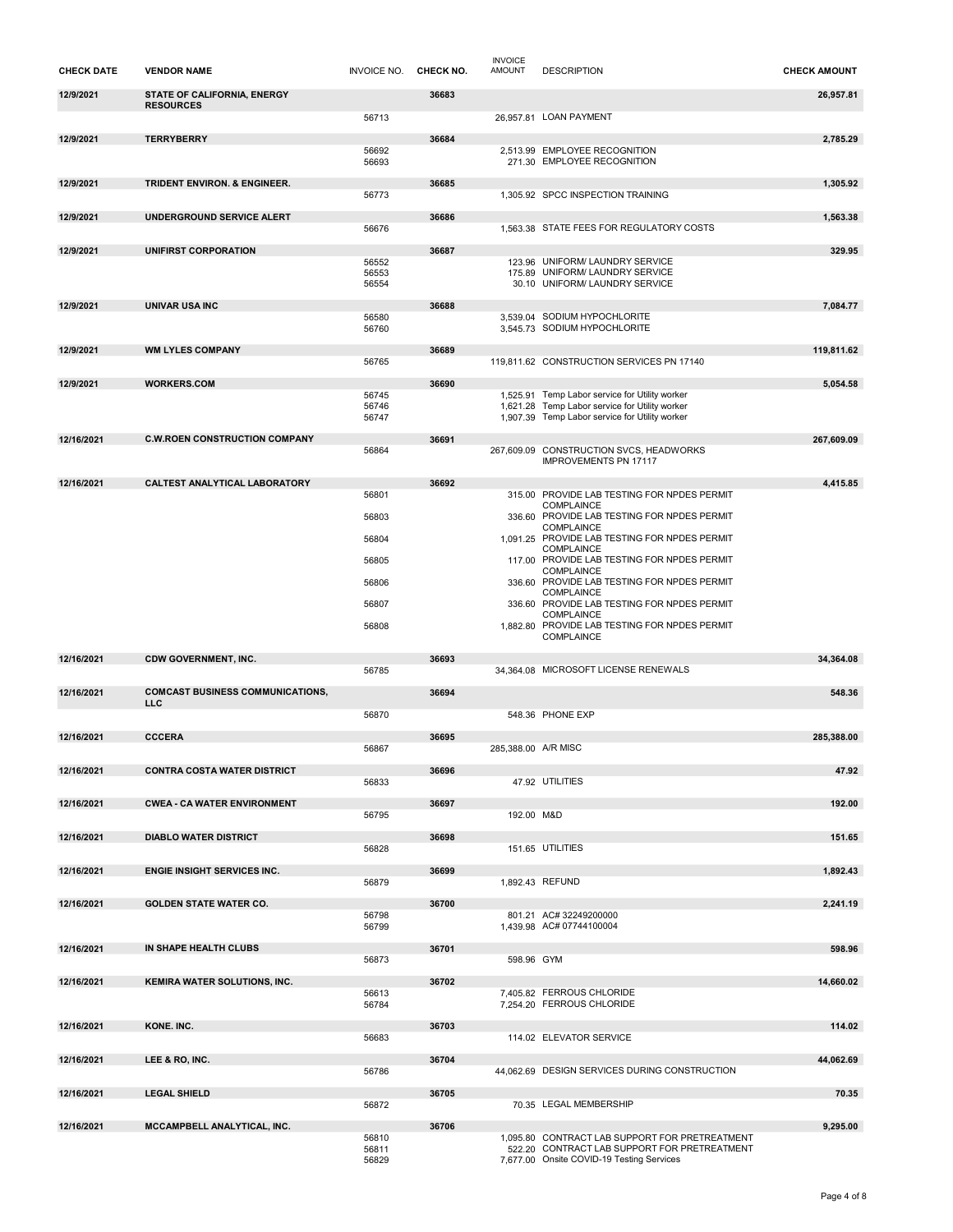| <b>CHECK DATE</b> | <b>VENDOR NAME</b>                                  | INVOICE NO. CHECK NO.   |       | <b>INVOICE</b><br><b>AMOUNT</b>  | <b>DESCRIPTION</b>                                                                     | <b>CHECK AMOUNT</b> |
|-------------------|-----------------------------------------------------|-------------------------|-------|----------------------------------|----------------------------------------------------------------------------------------|---------------------|
| 12/16/2021        | <b>MDRR PITTSBURG</b>                               | 56797                   | 36707 |                                  | 2,404.40 AC# 10-0018920                                                                | 2,404.40            |
|                   |                                                     |                         |       |                                  |                                                                                        |                     |
| 12/16/2021        | MIELE, INC.                                         | 56882                   | 36708 |                                  | 1.835.95 REPLACEMENT MIELE DISHWASHER FOR<br><b>LABORATORY</b>                         | 1,835.95            |
| 12/16/2021        | PITTSBURG WINSUPPLY                                 |                         | 36709 |                                  |                                                                                        | 982.10              |
|                   |                                                     | 56836<br>56837          |       |                                  | 223.31 INVENTORY<br>633.21 INVENTORY                                                   |                     |
|                   |                                                     | 56838<br>56839          |       |                                  | 76.19 INVENTORY<br>49.39 INVENTORY                                                     |                     |
| 12/16/2021        | <b>REPUBLIC SERVICES #210</b>                       |                         | 36710 |                                  |                                                                                        | 5,411.42            |
|                   |                                                     | 56813<br>56814          |       | 4,304.29 WASTE<br>1,107.13 WASTE |                                                                                        |                     |
| 12/16/2021        | <b>RH TECHNOLOGY</b>                                |                         | 36711 |                                  |                                                                                        | 6,493.60            |
|                   |                                                     | 56831<br>56865          |       |                                  | 1,982.80 O/S TEMP<br>4,510.80 O/S TEMP                                                 |                     |
| 12/16/2021        | ROCKWELL SOLUTIONS INC.                             |                         | 36712 |                                  |                                                                                        | 8,647.70            |
|                   |                                                     | 56667                   |       |                                  | 8,647.70 SE4T-093 REPLACEMENT PARTS                                                    |                     |
| 12/16/2021        | <b>SYSTEM 1 STAFFING</b>                            |                         | 36713 |                                  |                                                                                        | 2,475.00            |
|                   |                                                     | 56780                   |       |                                  | 975.00 O/S TEMP                                                                        |                     |
|                   |                                                     | 56781                   |       |                                  | 1,500.00 O/S TEMP                                                                      |                     |
| 12/16/2021        | THATCHER COMPANY OF CALIFORNIA, INC                 |                         | 36714 |                                  |                                                                                        | 23,524.45           |
|                   |                                                     | 56772                   |       |                                  | 3.363.08 ALUMINUM SULFATE<br>3,364.55 ALUMINUM SULFATE                                 |                     |
|                   |                                                     | 56787<br>56789          |       |                                  | 3.365.44 ALUMINUM SULFATE                                                              |                     |
|                   |                                                     | 56790                   |       |                                  | 3,355.80 ALUMINUM SULFATE                                                              |                     |
|                   |                                                     | 56791<br>56792          |       |                                  | 3,358.15 ALUMINUM SULFATE<br>3,361.63 ALUMINUM SULFATE                                 |                     |
|                   |                                                     | 56793                   |       |                                  | 3,355.80 ALUMINUM SULFATE                                                              |                     |
|                   | TRI-VALLEY JANITORIAL SERVICE &                     |                         | 36715 |                                  |                                                                                        | 376.46              |
| 12/16/2021        | SUPPLY INC,                                         |                         |       |                                  |                                                                                        |                     |
|                   |                                                     | 56725                   |       |                                  | 376.46 NIGHTLY JANITORIAL SERVICES                                                     |                     |
| 12/16/2021        | UNIFIRST CORPORATION                                |                         | 36716 |                                  |                                                                                        | 324.84              |
|                   |                                                     | 56620                   |       |                                  | 123.46 UNIFORM/ LAUNDRY SERVICE                                                        |                     |
|                   |                                                     | 56621<br>56622          |       |                                  | 171.28 UNIFORM/ LAUNDRY SERVICE<br>30.10 UNIFORM/ LAUNDRY SERVICE                      |                     |
| 12/16/2021        | <b>UNIVAR USA INC</b>                               |                         | 36717 |                                  |                                                                                        | 15,378.54           |
|                   |                                                     | 56623<br>56624<br>56788 |       |                                  | 3,539.12 SODIUM HYPOCHLORITE<br>6,080.35 SODIUM BISULFITE<br>5,759.07 SODIUM BISULFITE |                     |
| 12/16/2021        | <b>VERIZON WIRELESS</b>                             |                         | 36718 |                                  |                                                                                        | 2,277.84            |
|                   |                                                     | 56871                   |       |                                  | 2,277.84 PHONE EXP                                                                     |                     |
| 12/16/2021        | <b>WATER EDUCATION FOR LATINO LEADERS</b><br>(WELL) |                         | 36719 |                                  |                                                                                        | 1,250.00            |
|                   |                                                     | 56832                   |       |                                  | 1,250.00 TRAINING                                                                      |                     |
| 12/16/2021        | <b>WM LYLES COMPANY</b>                             |                         | 36720 |                                  |                                                                                        | 161.539.97          |
|                   |                                                     | 56796                   |       |                                  | 161,539.97 RELEASE RETENTION                                                           |                     |
| 12/16/2021        | <b>WUNDERLICH-MALEC</b>                             |                         | 36721 |                                  |                                                                                        | 4,992.56            |
|                   |                                                     | 56782                   |       |                                  | 4,827.56 SCADA PROFESSIONAL SERVICES                                                   |                     |
|                   |                                                     | 56783                   |       |                                  | 165.00 SCADA PROFESSIONAL SERVICES                                                     |                     |
| 12/22/2021        | ALPHA MEDIA II LLC                                  |                         | 36722 |                                  |                                                                                        | 750.00              |
|                   |                                                     | 56842                   |       |                                  | 750.00 RADIO ADS BY KUIC FOR POLLUTION PREVENTION                                      |                     |
| 12/22/2021        | <b>CITY OF ANTIOCH- WATER</b>                       |                         | 36723 |                                  |                                                                                        | 6,567.00            |
|                   |                                                     | 56916                   |       |                                  | 870.54 AC# 004-01513<br>94.60 AC# 004-01510                                            |                     |
|                   |                                                     | 56933<br>56937          |       |                                  | 94.60 AC# 004-01510                                                                    |                     |
|                   |                                                     | 56939                   |       |                                  | 94.60 AC# 013-00021                                                                    |                     |
|                   |                                                     | 56940<br>56941          |       |                                  | 94.60 AC# 013-00022<br>72.76 AC# 013-00023                                             |                     |
|                   |                                                     | 56942                   |       |                                  | 94.60 AC# 013-00024                                                                    |                     |
|                   |                                                     | 56943                   |       |                                  | 5.150.70 AC# 013-00110                                                                 |                     |
| 12/22/2021        | <b>MICHAEL AUER</b>                                 |                         | 36724 |                                  |                                                                                        | 245.36              |
|                   |                                                     | 56902                   |       |                                  | 245.36 REIMBURSEMENT                                                                   |                     |
| 12/22/2021        | <b>MICHAEL BAKALDIN</b>                             |                         | 36725 |                                  |                                                                                        | 245.36              |
|                   |                                                     | 56904                   |       |                                  | 245.36 REIMBURSEMENT                                                                   |                     |
| 12/22/2021        | CALTEST ANALYTICAL LABORATORY                       |                         | 36726 |                                  |                                                                                        | 960.30              |
|                   |                                                     | 56809                   |       |                                  | 960.30 PROVIDE LAB TESTING FOR NPDES PERMIT<br><b>COMPLAINCE</b>                       |                     |
| 12/22/2021        | <b>CONTRACT SWEEPING SERVICES</b>                   |                         | 36727 |                                  |                                                                                        | 32,625.81           |
|                   |                                                     | 56905                   |       |                                  | 32,625.81 STREET SWEEPING SERVICES                                                     |                     |
| 12/22/2021        | <b>CROPPER ACCOUNTANCY CORP</b>                     |                         | 36728 |                                  |                                                                                        | 2,029.00            |
|                   |                                                     | 56718                   |       |                                  | 2.029.00 AUDIT SERVICES FOR FYE 06/30/2021                                             |                     |
| 12/22/2021        | <b>CUPERTINO ELECTRIC, INC</b>                      |                         | 36729 |                                  |                                                                                        | 115,510.66          |
|                   |                                                     | 56764                   |       |                                  | 115,510.66 CONSTRUCTION SERVICES FOR PROJECT NO. 17120                                 |                     |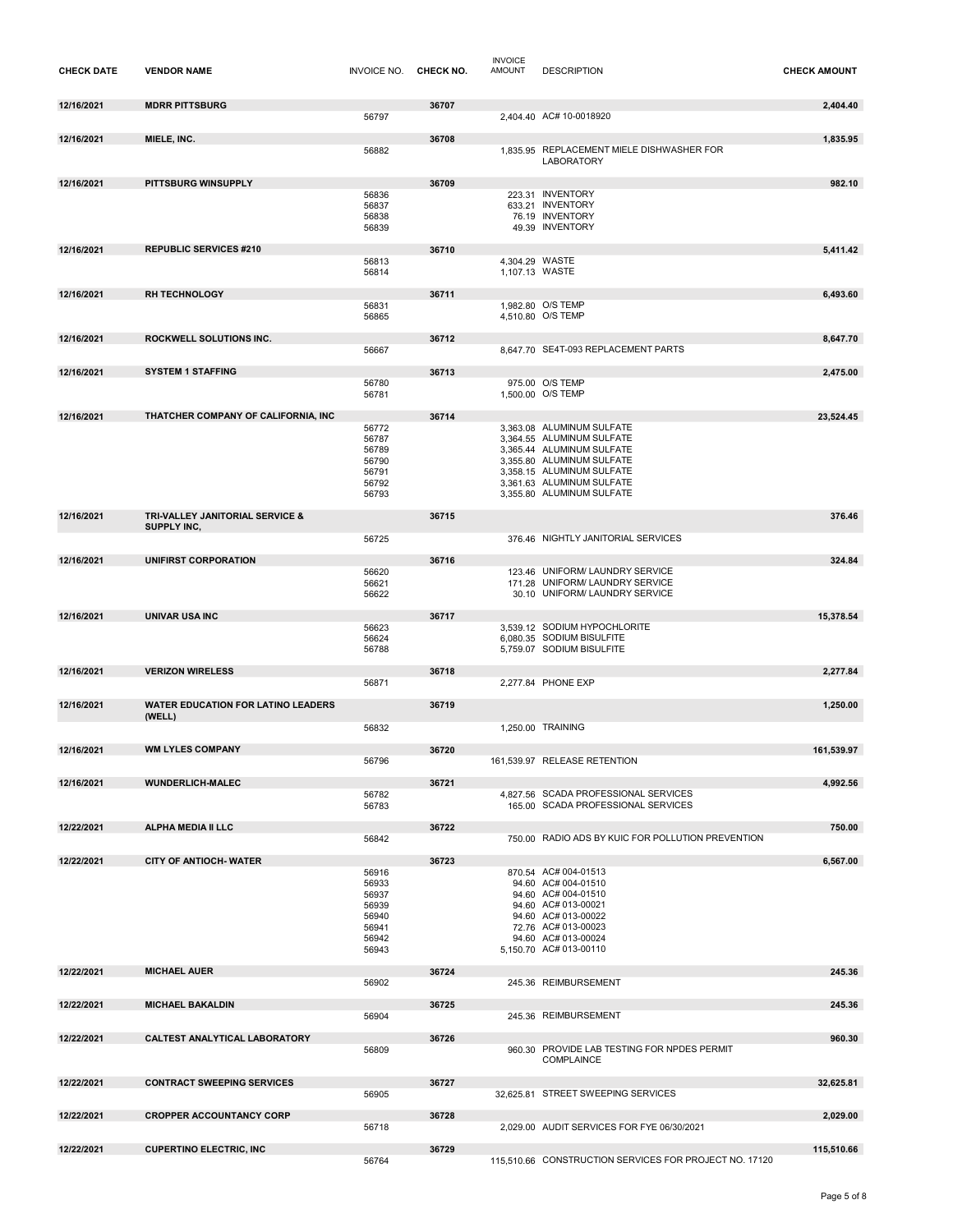| <b>CHECK DATE</b> | <b>VENDOR NAME</b>                                         | INVOICE NO. CHECK NO. |       | <b>INVOICE</b><br><b>AMOUNT</b> | <b>DESCRIPTION</b>                                                                        | <b>CHECK AMOUNT</b> |
|-------------------|------------------------------------------------------------|-----------------------|-------|---------------------------------|-------------------------------------------------------------------------------------------|---------------------|
| 12/22/2021        | <b>DEPT OF GENERAL SERVICES</b>                            |                       | 36730 |                                 |                                                                                           | 49,887.26           |
|                   |                                                            | 56906<br>56907        |       |                                 | 21,026.12 UTILITIES<br>28,861.14 UTILITIES                                                |                     |
|                   | <b>ENVIRONMENTAL SYSTEMS RESEARCH</b>                      |                       | 36731 |                                 |                                                                                           |                     |
| 12/22/2021        | <b>INSTITUTE INC (ESRI</b>                                 |                       |       |                                 |                                                                                           | 10,000.00           |
|                   |                                                            | 56932                 |       |                                 | 10,000.00 ESRI- ARCGIS RENEWAL NOV.2021-NOV.2022                                          |                     |
| 12/22/2021        | <b>JOHN MUIR HEALTH</b>                                    | 56887                 | 36732 |                                 | 853.16 2021 WELLNESS AGREEMENT WITH JOHN MUIR                                             | 3,412.64            |
|                   |                                                            |                       |       |                                 | <b>HEALTH</b><br>853.16 2021 WELLNESS AGREEMENT WITH JOHN MUIR                            |                     |
|                   |                                                            | 56889                 |       |                                 | <b>HEALTH</b>                                                                             |                     |
|                   |                                                            | 56891                 |       |                                 | 853.16 2021 WELLNESS AGREEMENT WITH JOHN MUIR<br><b>HEALTH</b>                            |                     |
|                   |                                                            | 56892                 |       |                                 | 853.16 2021 WELLNESS AGREEMENT WITH JOHN MUIR<br>HEALTH                                   |                     |
| 12/22/2021        | <b>LEEANN KNIGHT</b>                                       |                       | 36733 |                                 |                                                                                           | 224.82              |
|                   |                                                            | 56901                 |       |                                 | 224.82 REIMBURSEMENT                                                                      |                     |
| 12/22/2021        | KOA HILLS CONSULTING LLC.                                  |                       | 36734 |                                 |                                                                                           | 262.50              |
|                   |                                                            | 56719<br>56720        |       |                                 | 87.50 KOA HILLS CONSULTING MUNIS SUPPORT SERVICES<br>175.00 MUNIS ERP ENHANCEMENT PROJECT |                     |
| 12/22/2021        | LIEBERT, CASSIDY, WHITMORE                                 |                       | 36735 |                                 |                                                                                           | 5,808.00            |
|                   |                                                            | 56931                 |       |                                 | 5,808.00 Labor Negotiations Services                                                      |                     |
| 12/22/2021        | <b>LYSTEK INTERNATIONAL LIMITED</b>                        |                       | 36736 |                                 |                                                                                           | 3,853.66            |
|                   |                                                            | 56694                 |       |                                 | 3,853.66 BIOSOLIDS DISPOSAL                                                               |                     |
| 12/22/2021        | <b>McCAULEY AGRICULTURAL &amp; PEST</b><br><b>SERVICES</b> |                       | 36737 |                                 |                                                                                           | 825.00              |
|                   |                                                            | 56893                 |       |                                 | 825.00 PEST CONTROL SERVICES                                                              |                     |
| 12/22/2021        | <b>MCKINNEY, JUSTIN</b>                                    |                       | 36738 |                                 |                                                                                           | 175.00              |
|                   |                                                            | 56935                 |       |                                 | 175.00 SAFETY SHOES J. MCKINNEY                                                           |                     |
| 12/22/2021        | NEW IMAGE LANDSCAPE COMPANY                                |                       | 36739 |                                 |                                                                                           | 2,563.00            |
|                   |                                                            | 56721                 |       |                                 | 2,563.00 LANDSCAPE SERVICES                                                               |                     |
| 12/22/2021        | <b>OFFICE DEPOT</b>                                        | 56883                 | 36740 |                                 | 103.20 OFFICE SUPPLIES                                                                    | 234.68              |
|                   |                                                            | 56884<br>56885        |       |                                 | 15.79 OFFICE SUPPLIES<br>115.69 OFFICE SUPPLIES                                           |                     |
|                   |                                                            |                       |       |                                 |                                                                                           |                     |
| 12/22/2021        | PACIFIC GAS & ELECTRIC COMPANY                             | 56910                 | 36741 |                                 | 3,348.46 AC# 48350916754                                                                  | 3,348.46            |
| 12/22/2021        | <b>PACIFIC GAS &amp; ELECTRIC COMPANY</b>                  |                       | 36742 |                                 |                                                                                           | 345.15              |
|                   |                                                            | 56917                 |       |                                 | 345.15 UTILITIES                                                                          |                     |
| 12/22/2021        | PACIFIC GAS & ELECTRIC COMPANY                             |                       | 36743 |                                 |                                                                                           | 58.09               |
|                   |                                                            | 56918                 |       |                                 | 58.09 UTILITIES                                                                           |                     |
| 12/22/2021        | PACIFIC GAS & ELECTRIC COMPANY                             | 56954                 | 36744 |                                 | 32,499.99 AC# 4835091675-4                                                                | 32.499.99           |
| 12/22/2021        | PACIFIC GAS & ELECTRIC COMPANY                             |                       | 36745 |                                 |                                                                                           | 52.309.13           |
|                   |                                                            | 56955                 |       |                                 | 52,309.13 AC#4887173962-8                                                                 |                     |
| 12/22/2021        | <b>ABEL PALACIO</b>                                        |                       | 36746 |                                 |                                                                                           | 918.63              |
|                   |                                                            | 56900                 |       |                                 | 918.63 REIMBURSEMENT                                                                      |                     |
| 12/22/2021        | PITTSBURG WINSUPPLY                                        | 56928                 | 36747 |                                 | 3,771.35 PARTS TO REPAIR RWF ALUMINIMUM TANK                                              | 6.202.73            |
|                   |                                                            |                       |       |                                 | <b>RECEIVING</b>                                                                          |                     |
|                   |                                                            | 56929                 |       |                                 | 2,431.38 VALVE RETROFIT KITS                                                              |                     |
| 12/22/2021        | <b>RED WING SHOE STORE 165</b>                             | 56661                 | 36748 |                                 | 175.00 SAFETY SHOES A. BECERRA                                                            | 175.00              |
| 12/22/2021        | <b>TERRY SPURGEON</b>                                      |                       | 36749 |                                 |                                                                                           | 483.62              |
|                   |                                                            | 56903                 |       |                                 | 483.62 REIMBURSEMENT                                                                      |                     |
| 12/22/2021        | <b>STREAMLINE</b>                                          |                       | 36750 |                                 |                                                                                           | 550.00              |
|                   |                                                            | 56668                 |       |                                 | 550.00 SOFTWARE                                                                           |                     |
| 12/22/2021        | THATCHER COMPANY OF CALIFORNIA, INC                        | 56876                 | 36751 |                                 | 3.357.26 ALUMINUM SULFATE                                                                 | 3,357.26            |
|                   |                                                            |                       |       |                                 |                                                                                           |                     |
| 12/22/2021        | <b>UNIVAR USA INC</b>                                      | 56757                 | 36752 |                                 | 3,514.82 SODIUM HYPOCHLORITE                                                              | 3,514.82            |
| 12/22/2021        | <b>VALLEJO ELECTRIC MOTOR, INC</b>                         |                       | 36753 |                                 |                                                                                           | 4,811.22            |
|                   |                                                            | 56708                 |       |                                 | 4,811.22 TEAR DOWN TO ESTABLISH ACCURATE ESTIMATE                                         |                     |
| 12/22/2021        | <b>WM LYLES COMPANY</b>                                    |                       | 36754 |                                 |                                                                                           | 199,588.54          |
|                   |                                                            | 56895                 |       |                                 | 199,588.54 CONSTRUCTION SERVICES PN 80008                                                 |                     |
| 12/29/2021        | <b>ALLIANT INSURANCE SERVICES</b>                          | 56981                 | 36755 |                                 | 3,187.00 LIABILITY- GEN INSURANCE                                                         | 3,187.00            |
| 12/29/2021        | <b>CITY OF ANTIOCH- WATER</b>                              |                       | 36756 |                                 |                                                                                           | 1,536.54            |
|                   |                                                            | 56957                 |       |                                 | 1,536.54 AC# 004-01513                                                                    |                     |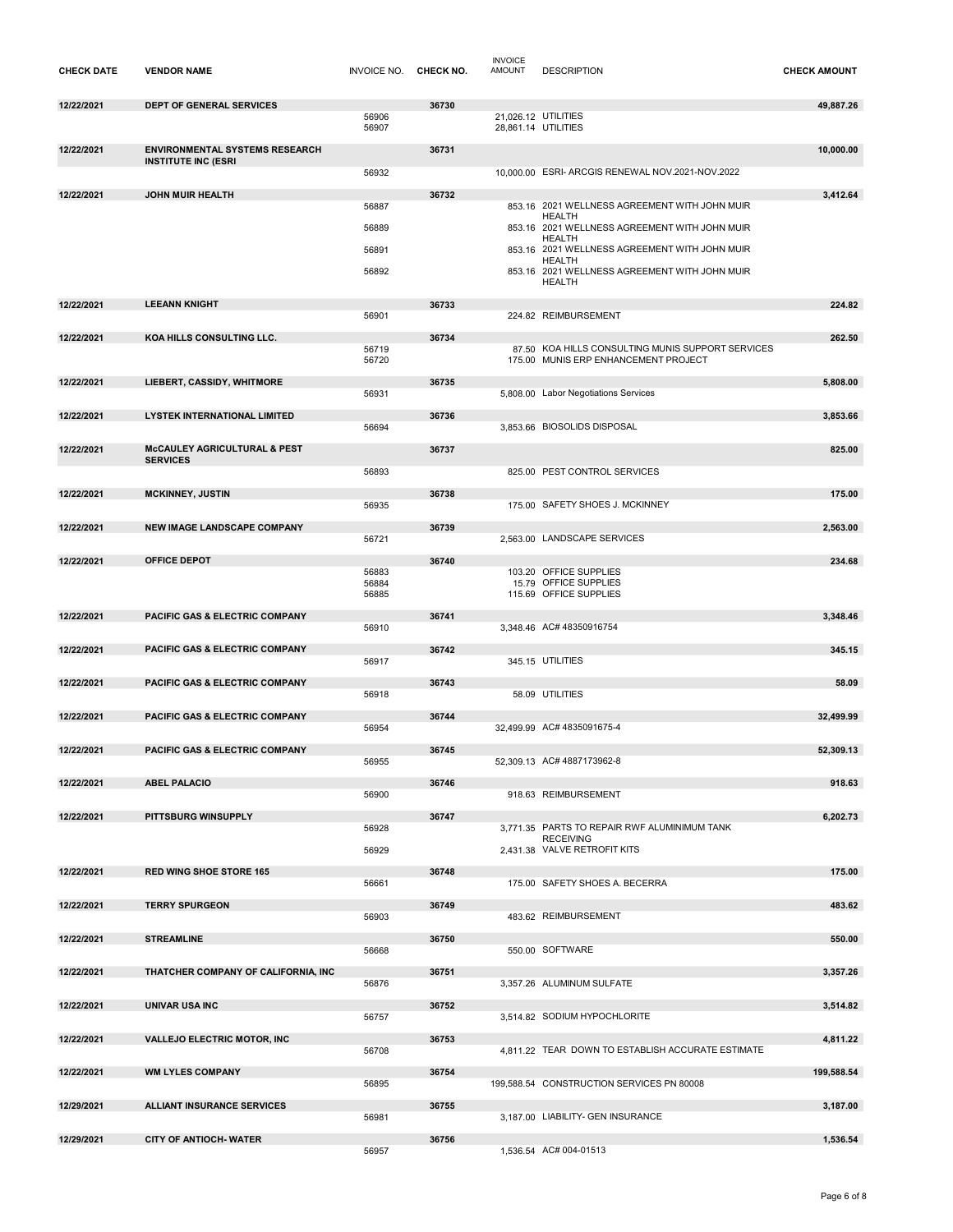| <b>CHECK DATE</b> | <b>VENDOR NAME</b>                        | INVOICE NO. CHECK NO. |       | <b>INVOICE</b><br><b>AMOUNT</b> | <b>DESCRIPTION</b>                                                     | <b>CHECK AMOUNT</b> |
|-------------------|-------------------------------------------|-----------------------|-------|---------------------------------|------------------------------------------------------------------------|---------------------|
| 12/29/2021        | APG NEUROS INC.                           |                       | 36757 |                                 |                                                                        | 5,617.61            |
|                   |                                           | 56926<br>56927        |       |                                 | 890.82 BLO4930 REPAIR PARTS<br>4.726.79 BLO4930 REPAIR PARTS           |                     |
|                   |                                           |                       |       |                                 |                                                                        |                     |
| 12/29/2021        | <b>BASIC BENEFITS, LLC</b>                | 56944                 | 36758 | 75.00 FSA                       |                                                                        | 75.00               |
| 12/29/2021        | <b>BATTALION ONE FIRE PROTECTION, INC</b> |                       | 36759 |                                 |                                                                        | 3,190.51            |
|                   |                                           | 56726                 |       |                                 | 3,190.51 TEST, CLEAN AND INSPECT FIRE PROTECTION<br><b>SYSTEMS</b>     |                     |
|                   |                                           |                       |       |                                 |                                                                        |                     |
| 12/29/2021        | <b>CHRISTOPHER K. BOUCHER</b>             | 56822                 | 36760 |                                 | 1,057.50 RECRUITMENT SERVICES                                          | 11,956.00           |
|                   |                                           | 56823                 |       |                                 | 1,665.00 RECRUITMENT SERVICES                                          |                     |
|                   |                                           | 56824<br>56825        |       |                                 | 607.50 RECRUITMENT SERVICES<br>5,701.00 RECRUITMENT SERVICES           |                     |
|                   |                                           | 56826                 |       |                                 | 540.00 RECRUITMENT SERVICES                                            |                     |
|                   |                                           | 56899                 |       |                                 | 2,385.00 COVIF-19 Administration Support                               |                     |
| 12/29/2021        | <b>CALIFORNIA PRODUCT STEWARDSHIP</b>     |                       | 36761 |                                 |                                                                        | 2,875.00            |
|                   | <b>COUNCIL</b>                            | 56946                 |       |                                 | 2.875.00 ASSIST WITH IMPLEMENTATION OF CALRECYCLE                      |                     |
|                   |                                           |                       |       |                                 | GRANT -                                                                |                     |
| 12/29/2021        | <b>CAROLLO ENGINEERS</b>                  |                       | 36762 |                                 |                                                                        | 10.658.00           |
|                   |                                           | 56800                 |       |                                 | 10,658.00 CONSULTING SVCS SAPS FACILITIES REPAIR PN                    |                     |
|                   |                                           |                       |       |                                 | 17132                                                                  |                     |
| 12/29/2021        | <b>CHAIN LINK FENCE &amp; SUPPLY, INC</b> |                       | 36763 |                                 |                                                                        | 3,532.34            |
|                   |                                           | 56963                 |       |                                 | 3.532.34 GATE REPAIRS AT ANTIOCH PUMP STATION                          |                     |
| 12/29/2021        | <b>CLEAN EARTH ENVIRONMENTAL</b>          |                       | 36764 |                                 |                                                                        | 13,866.48           |
|                   | <b>SOLUTIONS, INC</b>                     |                       |       |                                 |                                                                        |                     |
|                   |                                           | 56945                 |       |                                 | 13,866.48 PROVIDE TRANS/DISPOSAL/LABOR FOR HHW &<br><b>TEMP EVENTS</b> |                     |
| 12/29/2021        |                                           |                       |       |                                 |                                                                        |                     |
|                   | CON QUEST CONTRACTORS, INC                | 56965                 | 36765 |                                 | 42,037.50 CONSTRUCTION SERVICES FOR PN 21123                           | 42,037.50           |
|                   |                                           |                       |       |                                 |                                                                        |                     |
| 12/29/2021        | <b>VINCENT DE LANGE</b>                   | 56978                 | 36766 | 217.09 T&M                      |                                                                        | 217.09              |
|                   |                                           |                       |       |                                 |                                                                        |                     |
| 12/29/2021        | <b>DEPT OF GENERAL SERVICES</b>           | 56966                 | 36767 |                                 | 28,341.63 UTILITIES                                                    | 28,341.63           |
|                   |                                           |                       |       |                                 |                                                                        |                     |
| 12/29/2021        | DXP ENTERPRISES, INC                      |                       | 36768 |                                 |                                                                        | 4,049.40            |
|                   |                                           | 56919                 |       |                                 | 4,049.40 TEMPOARY MAINTENANCE BACKFILL LABOR                           |                     |
| 12/29/2021        | <b>FLYERS ENERGY LLC</b>                  |                       | 36769 |                                 |                                                                        | 150.00              |
|                   |                                           | 56967                 |       |                                 | 150.00 NET15 TEMPORARY TANK RENTAL AND FUELING<br>PN19112              |                     |
|                   |                                           |                       |       |                                 |                                                                        |                     |
| 12/29/2021        | <b>GP CRANE &amp; HOIST SERVICES</b>      | 56968                 | 36770 |                                 | 600.00 DISTRICT CRANE SERVICE/ TESTIN                                  | 600.00              |
|                   |                                           |                       |       |                                 |                                                                        |                     |
| 12/29/2021        | <b>GRAINGER</b>                           | 56969                 | 36771 |                                 | 1,457.61 INVENTORY                                                     | 2,168.19            |
|                   |                                           | 56970                 |       |                                 | 710.58 INVENTORY                                                       |                     |
| 12/29/2021        | <b>KEMIRA WATER SOLUTIONS, INC.</b>       |                       | 36772 |                                 |                                                                        | 6,800.82            |
|                   |                                           | 56875                 |       |                                 | 6,800.82 FERROUS CHLORIDE                                              |                     |
| 12/29/2021        | KOA HILLS CONSULTING LLC.                 |                       | 36773 |                                 |                                                                        | 131.25              |
|                   |                                           | 56909                 |       |                                 | 131.25 MUNIS ERP ENHANCEMENT PROJECT                                   |                     |
|                   |                                           |                       |       |                                 |                                                                        |                     |
| 12/29/2021        | <b>LARRY WALKER ASSOCIATES</b>            | 56947                 | 36774 |                                 | 3,717.75 NPDES REGULATORY SUPPORT, LOCAL LIMITS                        | 3,717.75            |
|                   |                                           |                       |       |                                 | <b>REVISIONS</b>                                                       |                     |
| 12/29/2021        | MCCAMPBELL ANALYTICAL, INC.               |                       | 36775 |                                 |                                                                        | 92.00               |
|                   |                                           | 56972                 |       |                                 | 92.00 CONTRACT LAB SUPPORT FOR PRETREATMENT                            |                     |
| 12/29/2021        | <b>MEYERS NAVE</b>                        |                       | 36776 |                                 |                                                                        | 4,436.75            |
|                   |                                           | 56753                 |       |                                 | 4,436.75 LEGAL SERVICES                                                |                     |
|                   |                                           |                       |       |                                 |                                                                        | 189.02              |
| 12/29/2021        | <b>OFFICE DEPOT</b>                       | 56949                 | 36777 |                                 | 7.96 OFFICE SUPPLIES                                                   |                     |
|                   |                                           | 56950                 |       |                                 | 61.34 OFFICE SUPPLIES                                                  |                     |
|                   |                                           | 56951                 |       |                                 | 119.72 OFFICE SUPPLIES                                                 |                     |
| 12/29/2021        | PACIFIC GAS & ELECTRIC COMPANY            |                       | 36778 |                                 |                                                                        | 34,057.75           |
|                   |                                           | 56975                 |       |                                 | 34,057.75 AC# 5138050344-4                                             |                     |
| 12/29/2021        | PAN PACIFIC SUPPLY CO.                    |                       | 36779 |                                 |                                                                        | 3,523.77            |
|                   |                                           | 56974                 |       |                                 | 3,523.77 INVENTORY                                                     |                     |
| 12/29/2021        | <b>PARKSON CORPORATION</b>                |                       | 36780 |                                 |                                                                        | 434,003.00          |
|                   |                                           | 56994                 |       |                                 | 346,736.00 DYNASAND ECOWASH INTERMITTENT BACKWASH<br><b>SYSTEM</b>     |                     |
|                   |                                           | 56995                 |       |                                 | 87,267.00 DYNASAND ECOWASH INTERMITTENT BACKWASH                       |                     |
|                   |                                           |                       |       |                                 | <b>SYSTEM</b>                                                          |                     |
| 12/29/2021        | PILLSBURY WINTHROP SHAW PITTMAN LLP       |                       | 36781 |                                 |                                                                        | 5,791.50            |
|                   |                                           | 56976                 |       |                                 | 5,791.50 LEGAL SERVICES                                                |                     |
| 12/29/2021        | <b>CITY OF PITTSBURG</b>                  |                       | 36782 |                                 |                                                                        | 590.70              |
|                   |                                           | 56964                 |       |                                 | 590.70 UTILITIES                                                       |                     |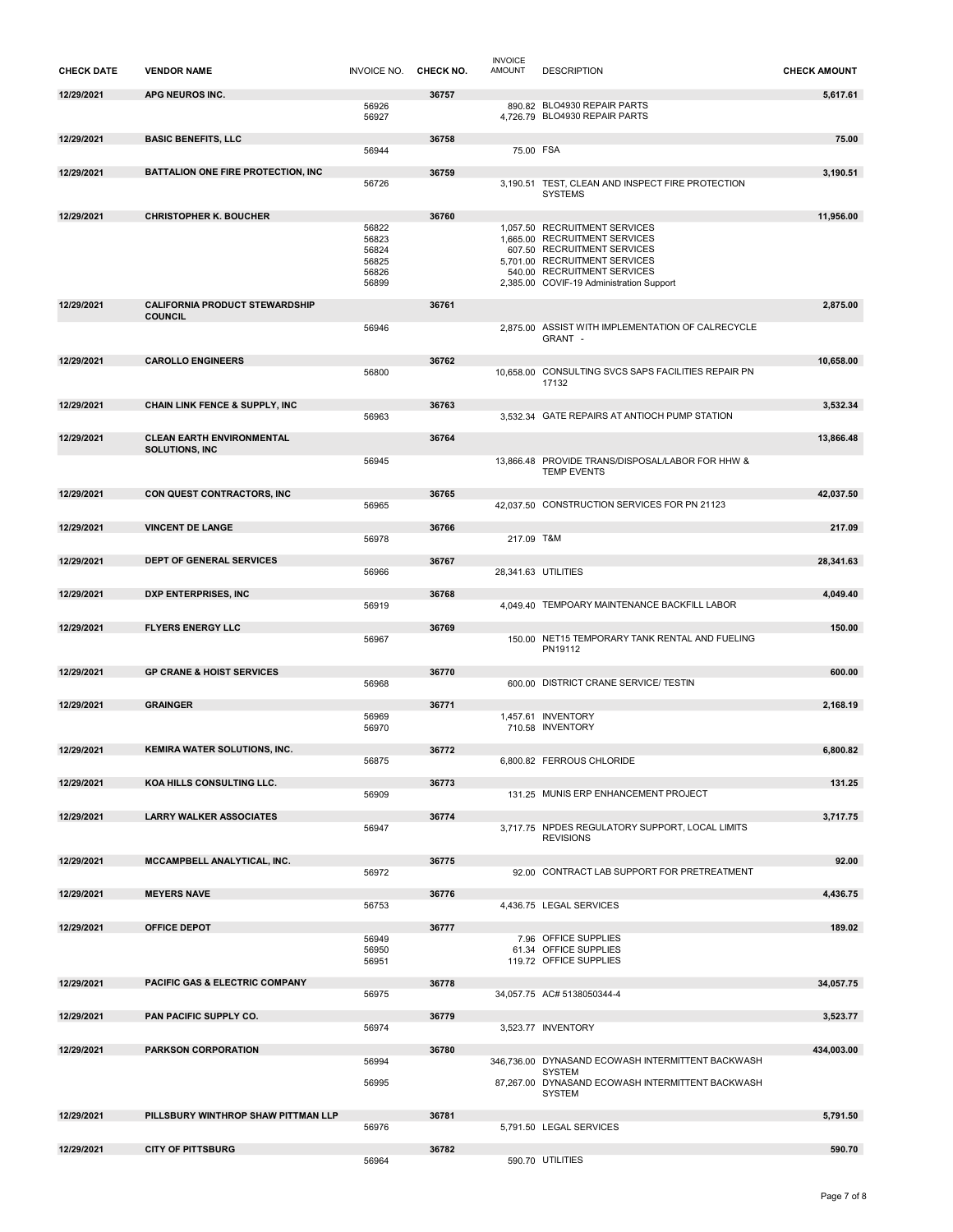| <b>CHECK DATE</b> | <b>VENDOR NAME</b>                  | INVOICE NO. CHECK NO.                                                                                                                                 |       | <b>INVOICE</b><br><b>AMOUNT</b> | <b>DESCRIPTION</b>                                                                                                                                                                                                                                                                                                                                                                                                                                                                                                                                  | <b>CHECK AMOUNT</b> |
|-------------------|-------------------------------------|-------------------------------------------------------------------------------------------------------------------------------------------------------|-------|---------------------------------|-----------------------------------------------------------------------------------------------------------------------------------------------------------------------------------------------------------------------------------------------------------------------------------------------------------------------------------------------------------------------------------------------------------------------------------------------------------------------------------------------------------------------------------------------------|---------------------|
| 12/29/2021        | <b>CITY OF PITTSBURG</b>            | 56985                                                                                                                                                 | 36783 |                                 | 20,587.88 STREET SWEEPING SERVICES                                                                                                                                                                                                                                                                                                                                                                                                                                                                                                                  | 20,587.88           |
| 12/29/2021        | <b>POLYDYNE INC</b>                 | 56923                                                                                                                                                 | 36784 |                                 | 14.539.68 LIQUID POLYMER                                                                                                                                                                                                                                                                                                                                                                                                                                                                                                                            | 14,539.68           |
| 12/29/2021        | <b>PSOMAS</b>                       | 56911                                                                                                                                                 | 36785 |                                 | 38,690.94 CONSTRUCTION MANAGEMENT SERVICES                                                                                                                                                                                                                                                                                                                                                                                                                                                                                                          | 38,690.94           |
| 12/29/2021        | <b>QUALITY SCALE, INC</b>           | 56990                                                                                                                                                 | 36786 |                                 | 1,584.00 SCALE SERVICE- 2 PER YEAR                                                                                                                                                                                                                                                                                                                                                                                                                                                                                                                  | 1,584.00            |
| 12/29/2021        | <b>QUENVOLD'S</b>                   |                                                                                                                                                       | 36787 |                                 | 201.17 SAFETY SHOES J. BOOE                                                                                                                                                                                                                                                                                                                                                                                                                                                                                                                         | 201.17              |
|                   |                                     | 56812                                                                                                                                                 |       |                                 |                                                                                                                                                                                                                                                                                                                                                                                                                                                                                                                                                     |                     |
| 12/29/2021        | QUINCY COMPRESSOR LLC               | 56977                                                                                                                                                 | 36788 |                                 | 58.715.01 RWF SAND FILTER AIR COMPRESSOR<br><b>REPLACEMENT</b>                                                                                                                                                                                                                                                                                                                                                                                                                                                                                      | 58,715.01           |
| 12/29/2021        | <b>READY PRINT</b>                  | 56749                                                                                                                                                 | 36789 |                                 | 1,414.93 O/S PRINTING                                                                                                                                                                                                                                                                                                                                                                                                                                                                                                                               | 1,414.93            |
| 12/29/2021        | <b>RED WING SHOE STORE 165</b>      | 56912                                                                                                                                                 | 36790 |                                 | 175.00 SAFETY SHOES J. NAVARRETE                                                                                                                                                                                                                                                                                                                                                                                                                                                                                                                    | 175.00              |
| 12/29/2021        | <b>DARIN JAMES REINHOLDT</b>        |                                                                                                                                                       | 36791 |                                 |                                                                                                                                                                                                                                                                                                                                                                                                                                                                                                                                                     | 220.00              |
|                   |                                     | 56723                                                                                                                                                 |       |                                 | 220.00 UNDERGROUND STORAGE TANK DESIGNATED<br><b>OPERATOR</b>                                                                                                                                                                                                                                                                                                                                                                                                                                                                                       |                     |
| 12/29/2021        | <b>RH TECHNOLOGY</b>                | 56986                                                                                                                                                 | 36792 |                                 | 1,586.24 O/S TEMP                                                                                                                                                                                                                                                                                                                                                                                                                                                                                                                                   | 1,586.24            |
| 12/29/2021        | <b>SHAPE INCORPORATED</b>           | 56874                                                                                                                                                 | 36793 |                                 | 3,811.86 INVENTORY                                                                                                                                                                                                                                                                                                                                                                                                                                                                                                                                  | 3,811.86            |
| 12/29/2021        | <b>SUNPOWER CORP SYSTEMS</b>        |                                                                                                                                                       | 36794 |                                 |                                                                                                                                                                                                                                                                                                                                                                                                                                                                                                                                                     | 22,480.43           |
|                   |                                     | 56958<br>56959                                                                                                                                        |       |                                 | 11,074.10 O&M SERVICE FEE<br>11,406.33 O&M SERVICE FEE                                                                                                                                                                                                                                                                                                                                                                                                                                                                                              |                     |
| 12/29/2021        | <b>SWRCB-FEES</b>                   |                                                                                                                                                       | 36795 |                                 |                                                                                                                                                                                                                                                                                                                                                                                                                                                                                                                                                     | 25,320.00           |
|                   |                                     | 56868<br>56869                                                                                                                                        |       |                                 | 17,834.00 PERMIT & REG FEES<br>7.486.00 PERMIT & REG FEES                                                                                                                                                                                                                                                                                                                                                                                                                                                                                           |                     |
| 12/29/2021        | THATCHER COMPANY OF CALIFORNIA, INC |                                                                                                                                                       | 36796 |                                 |                                                                                                                                                                                                                                                                                                                                                                                                                                                                                                                                                     | 19,928.92           |
|                   |                                     | 56894<br>56924<br>56925<br>56987<br>56991                                                                                                             |       |                                 | 3,364.55 ALUMINUM SULFATE<br>3,361.63 ALUMINUM SULFATE<br>3,364.55 ALUMINUM SULFATE<br>3,363.08 ALUMINUM SULFATE<br>3,361.63 ALUMINUM SULFATE                                                                                                                                                                                                                                                                                                                                                                                                       |                     |
|                   |                                     | 56992                                                                                                                                                 |       |                                 | 3,113.48 ALUMINUM SULFATE                                                                                                                                                                                                                                                                                                                                                                                                                                                                                                                           |                     |
| 12/29/2021        | <b>BRIAN THOMAS</b>                 | 56980                                                                                                                                                 | 36797 | 244.09 T&M                      |                                                                                                                                                                                                                                                                                                                                                                                                                                                                                                                                                     | 244.09              |
| 12/29/2021        | UNIFIRST CORPORATION                |                                                                                                                                                       | 36798 |                                 |                                                                                                                                                                                                                                                                                                                                                                                                                                                                                                                                                     | 1,457.65            |
|                   |                                     | 56709<br>56710<br>56711<br>56815<br>56816<br>56817<br>56913<br>56914<br>56915<br>56982<br>56983<br>56984                                              |       |                                 | 240.45 UNIFORM/ LAUNDRY SERVICE<br>171.28 UNIFORM/ LAUNDRY SERVICE<br>30.10 UNIFORM/ LAUNDRY SERVICE<br>151.38 UNIFORM/ LAUNDRY SERVICE<br>171.28 UNIFORM/ LAUNDRY SERVICE<br>30.10 UNIFORM/ LAUNDRY SERVICE<br>129.09 UNIFORM/ LAUNDRY SERVICE<br>172.59 UNIFORM/ LAUNDRY SERVICE<br>30.10 UNIFORM/ LAUNDRY SERVICE<br>129.09 UNIFORM/ LAUNDRY SERVICE<br>172.09 UNIFORM/ LAUNDRY SERVICE<br>30.10 UNIFORM/ LAUNDRY SERVICE                                                                                                                        |                     |
| 12/29/2021        | <b>UNIVAR USA INC</b>               |                                                                                                                                                       | 36799 |                                 |                                                                                                                                                                                                                                                                                                                                                                                                                                                                                                                                                     | 67,917.33           |
|                   |                                     | 56756<br>56758<br>56759<br>56761<br>56762<br>56774<br>56775<br>56776<br>56777<br>56778<br>56779<br>56877<br>56878<br>56960<br>56961<br>56962<br>56988 |       |                                 | 3.538.18 SODIUM HYPOCHLORITE<br>6,123.18 SODIUM BISULFITE<br>3,538.57 SODIUM HYPOCHLORITE<br>3,538.18 SODIUM HYPOCHLORITE<br>3.538.26 SODIUM HYPOCHLORITE<br>3,539.51 SODIUM HYPOCHLORITE<br>3.537.70 SODIUM HYPOCHLORITE<br>3,537.47 SODIUM HYPOCHLORITE<br>3,538.65 SODIUM HYPOCHLORITE<br>3,540.38 SODIUM HYPOCHLORITE<br>3,538.18 SODIUM HYPOCHLORITE<br>3.538.34 SODIUM HYPOCHLORITE<br>3,609.19 SODIUM HYPOCHLORITE<br>6,286.51 SODIUM BISULFITE<br>3,538.18 SODIUM HYPOCHLORITE<br>3,538.57 SODIUM HYPOCHLORITE<br>5,898.28 SODIUM BISULFITE |                     |
| 12/29/2021        | <b>THANH VO</b>                     | 56979                                                                                                                                                 | 36800 | 985.46 T&M                      |                                                                                                                                                                                                                                                                                                                                                                                                                                                                                                                                                     | 985.46              |
| 12/29/2021        | YORKE ENGINEERING, LLC              | 56948                                                                                                                                                 | 36801 |                                 | 3,498.25 AIR QUALITY SUPPORT, COMPLIANCE ASSISTANCE                                                                                                                                                                                                                                                                                                                                                                                                                                                                                                 | 3,498.25            |
|                   | <b>GRAND TOTAL</b>                  |                                                                                                                                                       |       |                                 |                                                                                                                                                                                                                                                                                                                                                                                                                                                                                                                                                     | 3,696,830.57        |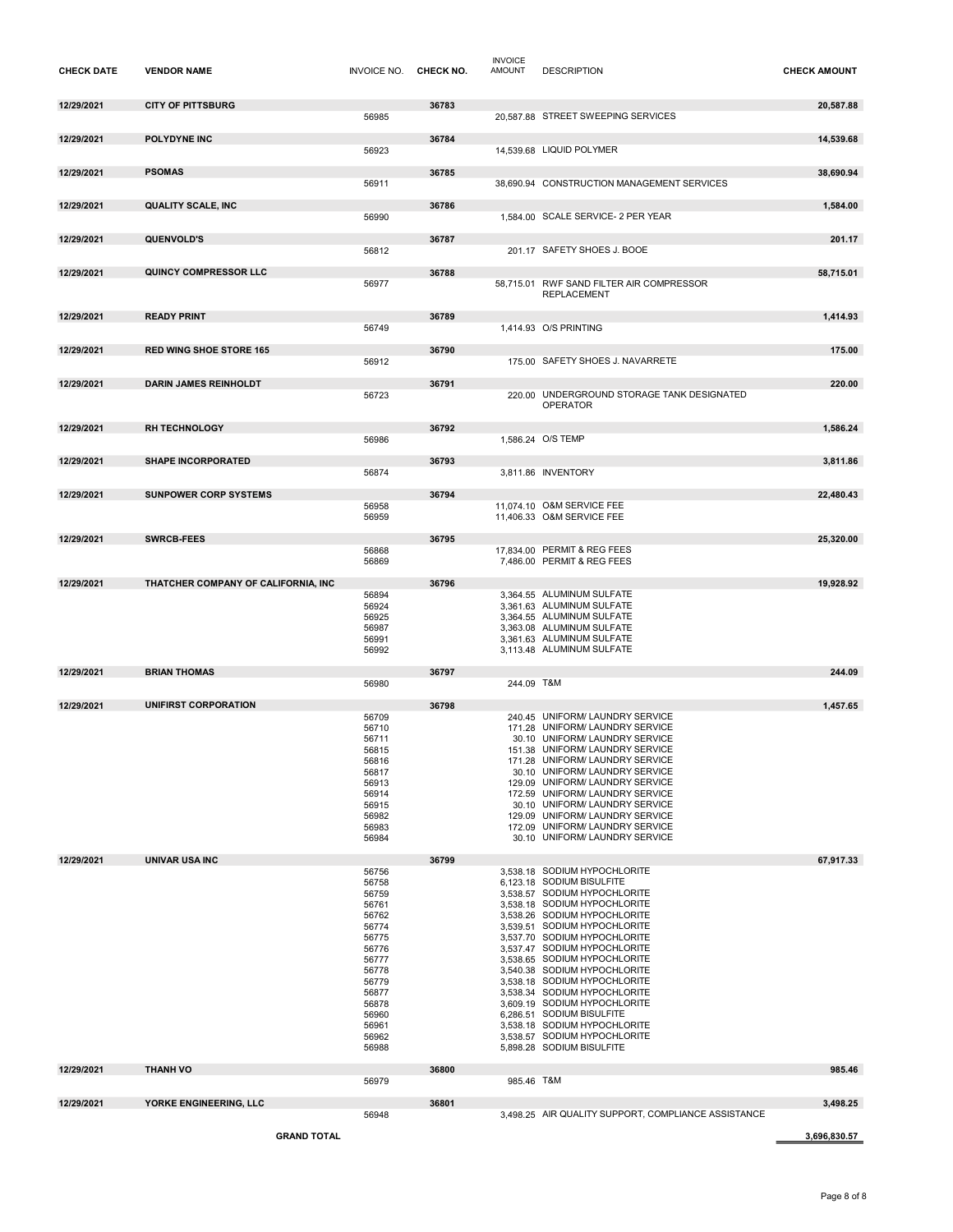### **ITEM E/3**

February 9, 2022

#### RECEIVE FIRST QUARTER FISCAL YEAR 2021/2022 DISTRICT INVESTMENT REPORT

#### **Recommendation**

Receive First Quarter Fiscal Year 2021/2022 (FY21/22) District Investment Report.

### **Background Information**

The purpose of this Investment Report (Quarterly Schedule of Cash and Investments) is to provide the Board with an update of the District's investment portfolio as of September 30, 2021, in accordance with the District's Investment Policy, which was adopted on February 12, 2020. The Investment Report includes a summary of portfolio composition and performance, and other key investment and cash flow information.

The Policy includes the following primary investment portfolio objectives (in priority order): 1) safety of the principal invested, 2) sufficient liquidity to meet ongoing cash flow requirements, and 3) a return (or yield) on investments that exceeds the state of California's Local Agency Investment Fund (LAIF) yield and is comparable to the six-month U.S. Treasury yield.

#### **Analysis**

The District's total Cash and Investments as of September 30, 2021, was \$74.6 million, including \$12.5 million (17%) in cash, \$56.8 million (76%) in LAIF, and \$5.3 million (7%) in the California Asset Management Program (CAMP), which is a California Joint Powers Authority (JPA) established in 1989 to provide public agencies with professional investment services. This represents a decrease of \$7.8 million from the quarter ending June 30, 2021, and an increase of \$14.1 million from last year's balance during the same period of \$60.5 million. The Cash and Investments balance fluctuates from quarter to quarter primarily due to the timing of service charges, receipt of loan proceeds, and disbursement of debt service and/or large construction project progress payments.

At the recommendation of the District's investment advisor (PFM), the District has invested a total of \$5.3 million in CAMP. The District's Investment Policy includes the ability to use the CAMP pool to provide further diversification of invested funds, as it is a permitted short-term cash reserve portfolio for all local agencies under Government Code Section 53601(p) and supports planned short-term cash flow needs for capital projects.

Cash on deposit with Wells Fargo Bank is used for operating purposes. Because the interest earned is used to offset the Wells Fargo service fees, the Wells Fargo balance is excluded from the investment yield calculation. For the quarter ending September 30, 2021, LAIF had an effective yield of 0.24%, while CAMP had a yield of 0.05%. The blended yield for the quarter was 0.2%. This yield was on par with the target rate-of-return for the overall portfolio, which was designed to exceed LAIF and be comparable to the six-month Treasury Bill rate, which was 0.05% as of September 30, 2021.

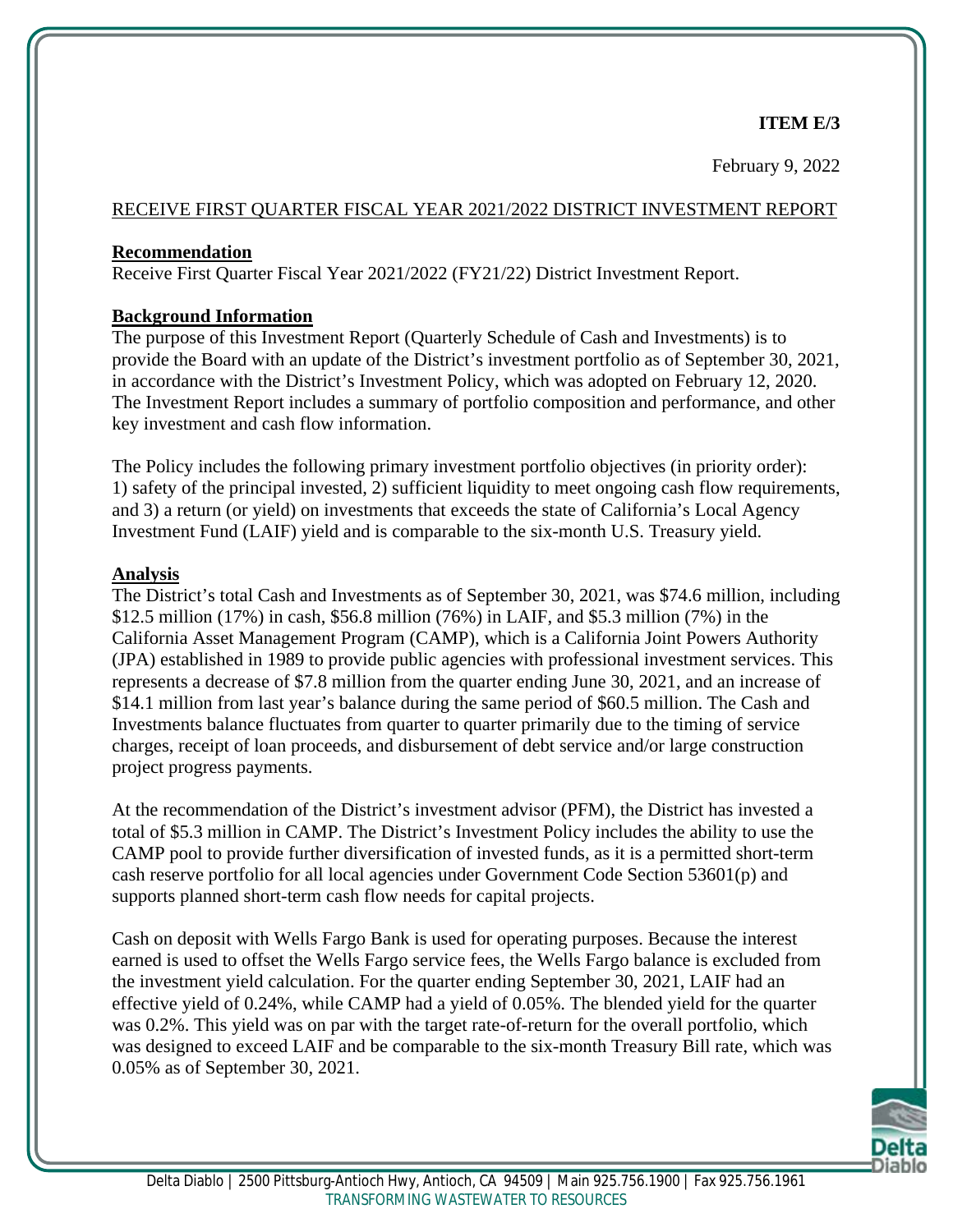#### **Financial Impact**

In FY20/21, annual investment earnings contributed approximately \$242,000 (or 0.5%) to the District's total revenue of \$52.1 million. LAIF investments and deposits are made in such a way as to realize the maximum return consistent with safe and prudent fund management. The rate of return is maintained on a consistent level that is representative of current market yield direction, which fluctuates based on several factors including those taken by the Federal Reserve. Staff will continue to monitor yields and implement strategies within the Policy to maximize yields in support of fiscal stewardship.

#### **Attachment**

Quarterly Schedule of Cash and Investments as of September 30, 2021

Reviewed by:

Brian Thomas Acting Business Services Director

cc: District File No. FIN.12-REP

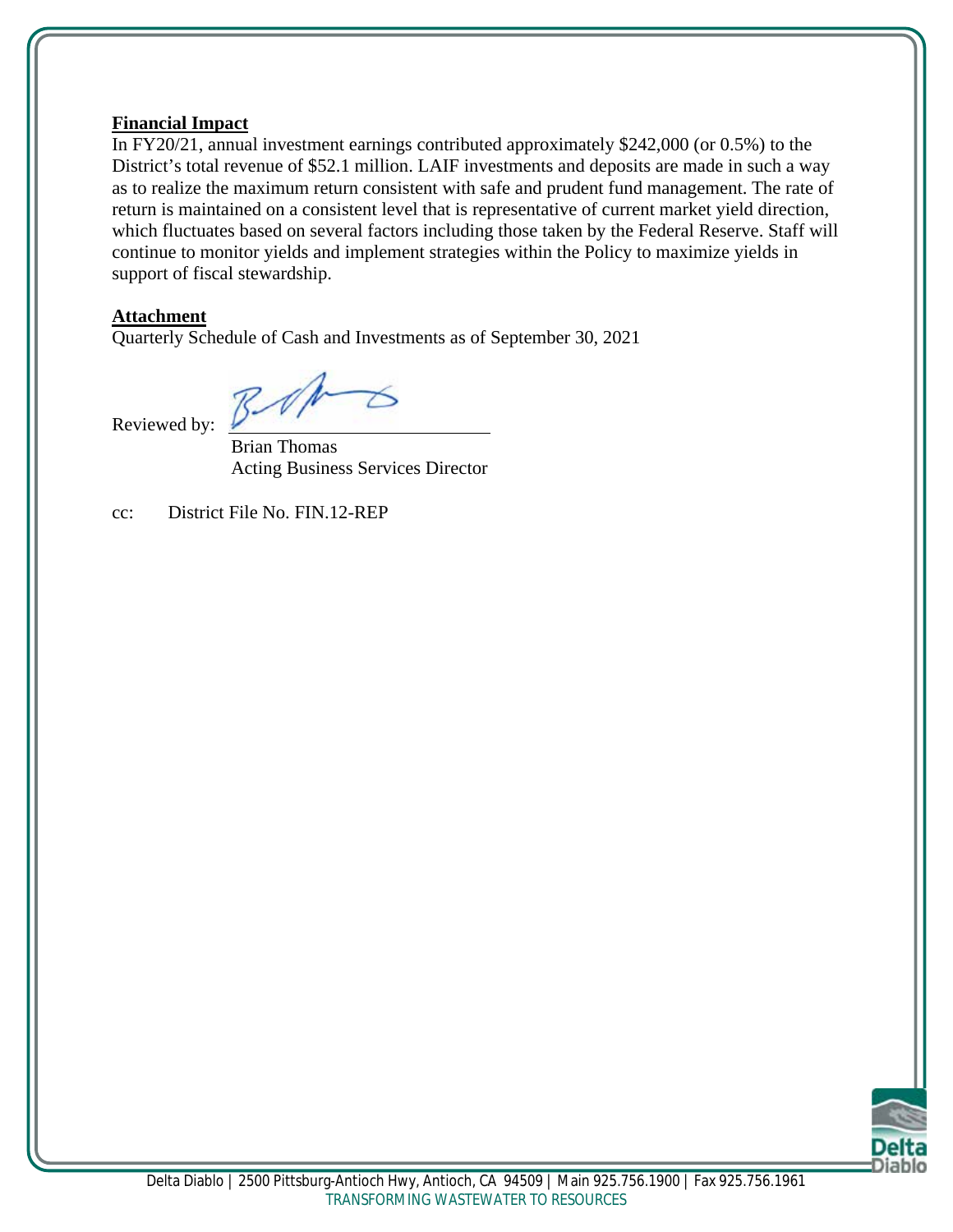#### **Delta Diablo**

#### **Quarterly Schedule of Cash and Investments Ending September 30, 2021**

|                                            |               |                           |               |                           |                 | % OF               |               |                 |              |                |
|--------------------------------------------|---------------|---------------------------|---------------|---------------------------|-----------------|--------------------|---------------|-----------------|--------------|----------------|
| <b>DESCRIPTION</b>                         | <b>CUSIP</b>  | <b>SECURITY</b>           | <b>COUPON</b> | <b>MATURITY</b>           | <b>INVESTED</b> | <b>TOTAL</b>       | <b>PAR</b>    | <b>MARKET</b>   | Quarterly    | <b>PRICING</b> |
| OF SECURITY                                | <b>NUMBER</b> | TYPE                      | <b>RATE</b>   | <b>DATE</b>               | AMOUNT          | <b>INVESTMENTS</b> | VALUE         | VALUE           | Yield        | SOURCE         |
| <b>FUNDS SUBJECT TO INVESTMENT POLICY</b>  |               |                           |               |                           |                 |                    |               |                 |              |                |
| <b>Cash Accounts</b>                       |               |                           |               |                           |                 |                    |               |                 |              |                |
| Cash - Wells Fargo                         |               |                           | N/A           | N/A                       | \$10,187,617.39 | 13.66%             | 10,187,617.39 | \$10,187,617.39 | See note (1) |                |
| Cash - Cash Held at the County             |               |                           | N/A           | N/A                       | 2.276.528.87    | 3.05%              | 2,276,528.87  | 2,276,528.87    |              |                |
| Cash - Petty Cash                          |               |                           | N/A           | N/A                       | 600.00          | 0.00%              | 600.00        | 600.00          |              |                |
| Cash and Cash Equivalents-MUFG-US Bank     |               |                           | N/A           | N/A                       | 1,381.72        | 0.00%              | 1,381.72      | 1,381.72        |              |                |
|                                            |               |                           |               | <b>Total Cash</b>         | 12,466,127.98   | 16.72%             | 12,466,127.98 | \$12,466,127.98 |              |                |
| <b>Investment</b>                          |               |                           |               |                           |                 |                    |               |                 |              |                |
| LAIF:                                      |               |                           |               |                           |                 |                    |               |                 |              |                |
| County Treasurer-Capital Exp Project Funds |               | Public Agency Pool        | N/A           | N/A                       | 78.242.45       | 0.10%              | 78.242.45     | 78.232.56       | 0.240%       | LAIF           |
| District/Integrated Finance                |               | Public Agency Pool        | N/A           | N/A                       | 56.724.580.95   | 76.08%             | 56,724,580.95 | 56.717.414.42   | 0.240%       | LAIF           |
| California Asset Management Program (CAMP) |               | Short-term Cash Portfolio | N/A           | N/A                       | 5,291,017.17    | 7.10%              | 5,291,017.17  | 5,291,017.17    | 0.050%       | CAMP           |
|                                            |               |                           |               | <b>Total Investments:</b> | 62,093,840.57   | 83.28%             | 62.093.840.57 | 62,086,664.15   |              |                |
|                                            |               |                           |               | <b>Grand Total</b>        | 74,559,968.55   | 100.00%            | 74,559,968.55 | \$74,552,792.13 |              |                |

#### NOTE: This is the information required by Government Code Section 53646 (6).

All report information is unaudited but due diligence was utilized in its preparation with the most current information available.

(1) Interest earned (earnings credit) on account balance is used to offset banking fees and charges for Wells Fargo account.

COMPLIANCE STATEMENT:

I certify that this report reflects all District investments and is in conformity with the Investment Policy of Delta Diablo.

A copy of the investment policy is available at the Administrative building.

The Investment Program provides sufficient cash flow liquidity to meet the next six (6) months expenditure requirements.

Anika Lyons Finance Manager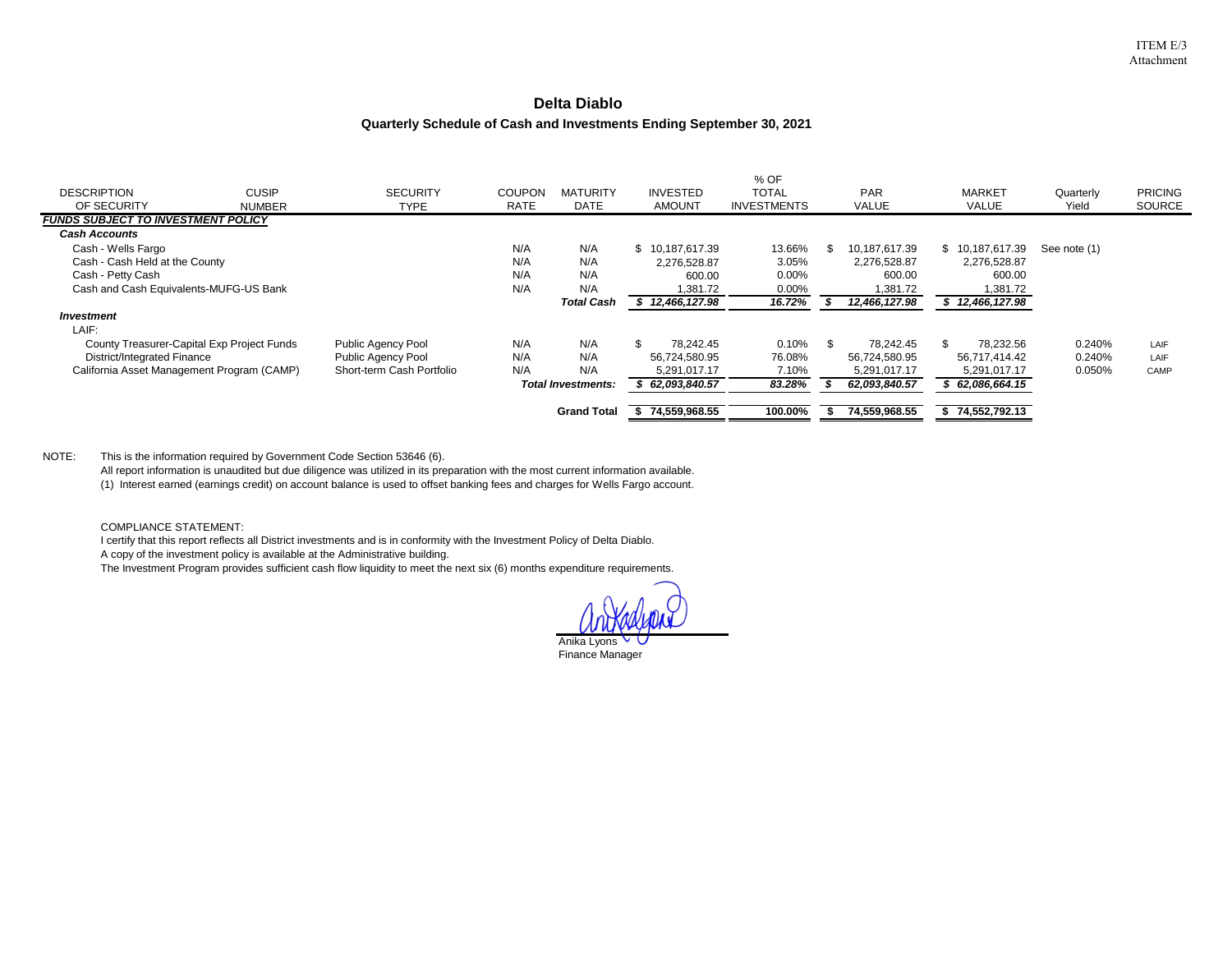#### **ITEM E/4**

February 9, 2022

#### ACCEPT AND AUTHORIZE GENERAL MANAGER TO FILE NOTICE OF COMPLETION, C.W. ROEN CONSTRUCTION COMPANY, HEADWORKS IMPROVEMENTS, PROJECT NO. 17117

#### **Recommendation**

Accept the Headworks Improvements Project as complete and authorize the General Manager to file a Notice of Completion (NOC) with the Contra Costa County Recorder's Office.

#### **Background Information**

In November 2019, the Board awarded the Headworks Improvements Project to C.W. Roen Construction Company (CWR) to rehabilitate the existing headworks structure and replace the associated mechanical equipment at the District's Wastewater Treatment Plant. Project construction commenced in April 2020 with field work completed in November 2021.

#### **Analysis**

The project work has been inspected and found to meet contract requirements. Staff recommends acceptance of the project by the Board. In addition, staff recommends the Board authorize the General Manager to file the NOC for the project with the Contra Costa County Recorder's Office. Per California Civil Code Section 9204(a), filing the NOC will provide notification to subcontractors, vendors, and suppliers of the completion of work, and will require such parties to submit any claims within thirty (30) days of the notice. Presently, there are no pending claims and staff is not aware of any unresolved issues that could lead to a claim related to this project.

#### **Financial Impact**

In August 2021, the Board authorized the General Manager to transfer monies to the Headworks Improvements Project from the Emergency Retention Basin Improvements Project within the Wastewater Capital Asset Replacement Fund to increase the total project budget from \$14.4 million to \$14.9 million. CWR's final contract amount is \$10,744,611, which includes the base contract amount and 14% for construction change orders. Sufficient funding is available to fund the total project cost, including design, construction, and staff labor, which is \$14,895,371.

#### **Attachment**

Headworks Improvements Project Notice of Completion

Prepared by:

Thanh Vo Acting Engineering Services Director

cc: C.W. Roen Construction Company District File No. P.17117.11.04

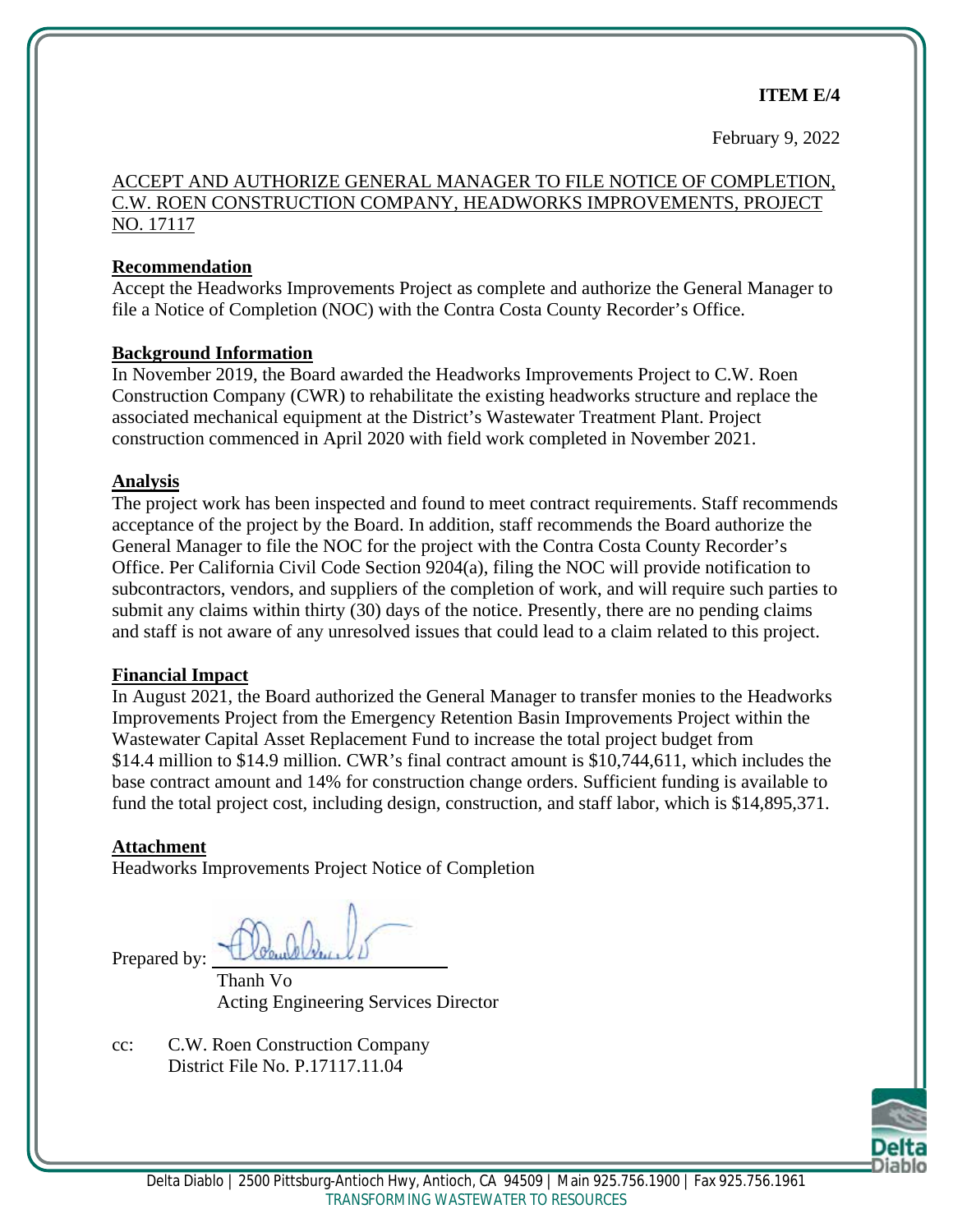When Recorded, Return to:

Delta Diablo 2500 Pittsburg-Antioch Highway Antioch, CA 94509-1373

#### **NOTICE OF COMPLETION**

NOTICE IS HEREBY GIVEN THAT:

- 1. The undersigned is an owner of an interest or estate in the hereinafter-described real property, the nature of which interest or estate is fee simple.
- 2. The full name and address of the undersigned owner and of any and all co-owners is: Delta Diablo, 2500 Pittsburg-Antioch Highway, Antioch, CA 94509.
- 3. On the 9<sup>th</sup> day of February 2022, there was completed upon the hereinafter-described real property a work of improvement as a whole known as Headworks Improvements, Project No. 17117.
- 4. The name of the original contractor for the work of improvement as a whole was C.W. Roen Construction Company.
- 5. The real property herein referred to is situated in the City of Antioch, County of Contra Costa, State of California, and described as follows:

Rehabilitate the existing headworks structure and replace the associated mechanical equipment at the District's Wastewater Treatment Plant located at 2500 Pittsburg-Antioch Highway, Antioch, CA 94509.

> DELTA DIABLO (Owner)

By:

Vincent P. De Lange General Manager

#### VERIFICATION

I, Vincent P. De Lange, declare:

I hold the title of General Manager of Delta Diablo and am authorized to make this declaration on its behalf.

I have read the foregoing Notice of Completion and know the contents thereof. The Notice of Completion is true of my own knowledge, except as to those matters that are therein stated on information and belief, and as to those matters, I believe them to be true.

This declaration was signed on  $\qquad \qquad$ , at Antioch, California. I declare under penalty of perjury that the foregoing is true and correct.

> Vincent P. De Lange General Manager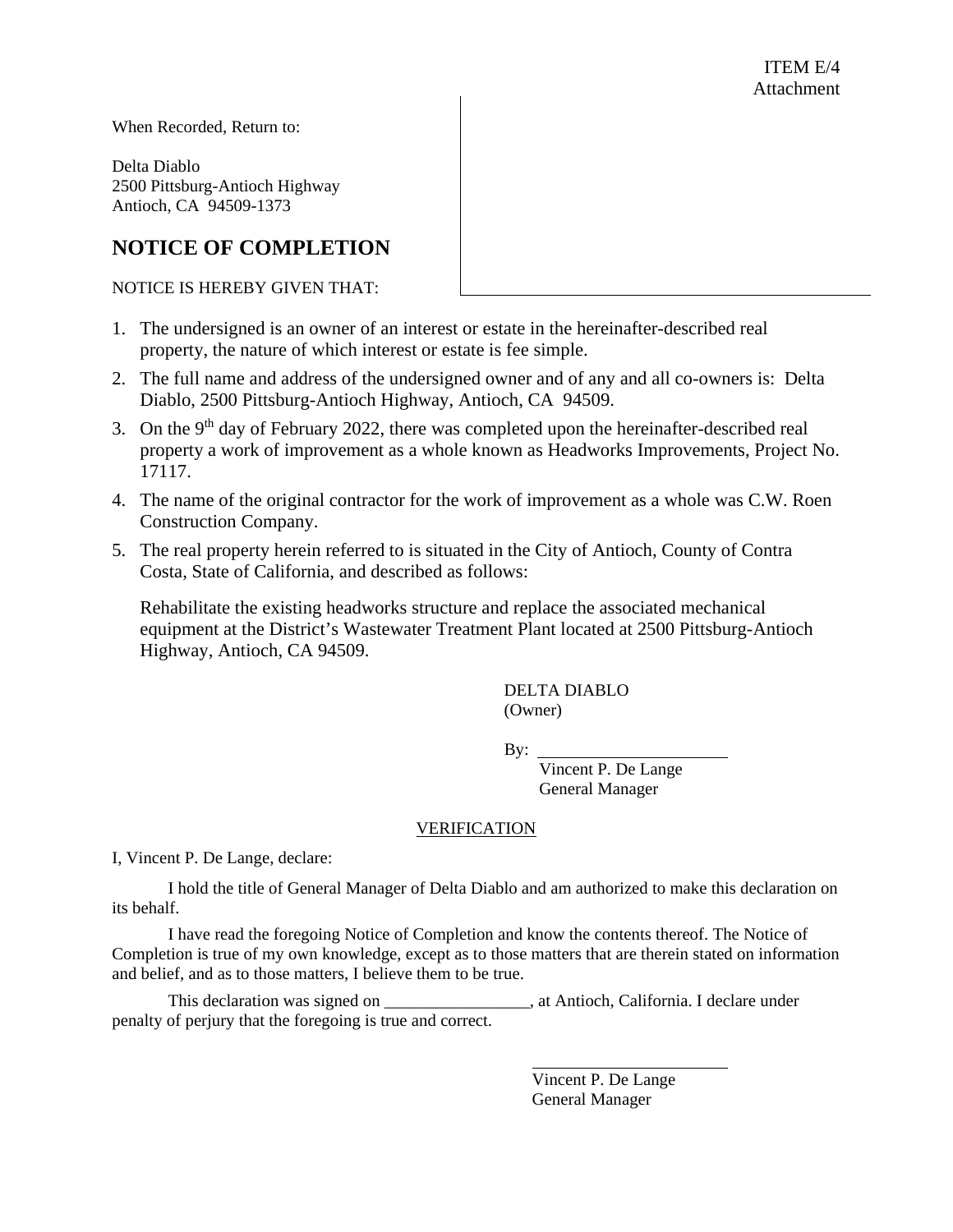#### **ITEM E/5**

#### February 9, 2022

AUTHORIZE GENERAL MANAGER TO TRANSFER MONIES TO SAND FILTER INTERMITTENT BACKWASH SYSTEM PROJECT FROM RECYCLED WATER CAPITAL ASSET REPLACEMENT FUND RESERVES IN THE AMOUNT OF \$125,000, FOR A TOTAL PROJECT BUDGET OF \$975,000; AND AUTHORIZE GENERAL MANAGER TO APPROVE CONSTRUCTION CONTRACT CHANGE ORDERS IN AN AMOUNT NOT TO EXCEED 46% OF THE CONSTRUCTION CONTRACT, FOR A NEW TOTAL CONSTRUCTION CONTRACT AUTHORIZATION OF \$874,604, PARKSON CORPORATION, SAND FILTER INTERMITTENT BACKWASH SYSTEM, PROJECT NO. 21121

#### **Recommendations**

- 1) Authorize General Manager to transfer monies to the Sand Filter Intermittent Backwash System (Sand Filter) Project from the Recycled Water Capital Asset Replacement (RW CAR) Fund Reserves in the amount of \$125,000, for a total project budget of \$975,000; and
- 2) Authorize General Manager to approve construction contract change orders up to 46% of the contract amount (i.e., up to an additional \$276,269) for a new total construction contract authorization of \$874,604 with Parkson Corporation (Parkson) for the Sand Filter Project.

#### **Background Information**

In October 2020, the Board awarded the Sand Filter Project to Parkson to upgrade the existing sand filtration system at the District's Recycled Water Facility (RWF). Prior to construction, the Board increased the change order contingency from 10% to 30% of the construction contract amount to include the electrical and instrumentation work as part of the project to ensure effective project coordination and warranty coverage. Construction for the project commenced in November 2021 with final completion anticipated in spring of 2022.

#### **Analysis**

As work progressed to different filters, staff discovered unforeseen issues with existing filter components that were only identifiable after the filters were taken out of service to perform contract-related work. Existing reject water pipelines were found to be at different elevations, which caused several of the new reject valves to extend above the filter covers creating safety concerns. In addition, the existing couplings are in poor condition with numerous cracks. These unforeseen issues necessitate a budget increase to modify and replace the existing components to ensure ongoing operational reliability and address safety concerns. In addition, the revised project budget includes sales tax for materials not included in the original project budget.

#### **Financial Impact**

In December 2021, the Board approved adjustment and/or closing of certain Capital Improvement Program (CIP) projects for Fiscal Year 2020/2021 (FY20/21). This action resulted in a reduction of approximately \$3.6 million to the FY20/21 CIP budget. Approximately \$100,000 of this amount was returned to the RW CAR Fund Reserves in FY21/22. There is no fiscal impact to the FY21/22 Budget by appropriating \$125,000 from RW CAR Fund Reserves to the Sand Filter Project. If approved, the total project budget for the Sand Filter Project would be increased by \$125,000 to \$975,000.

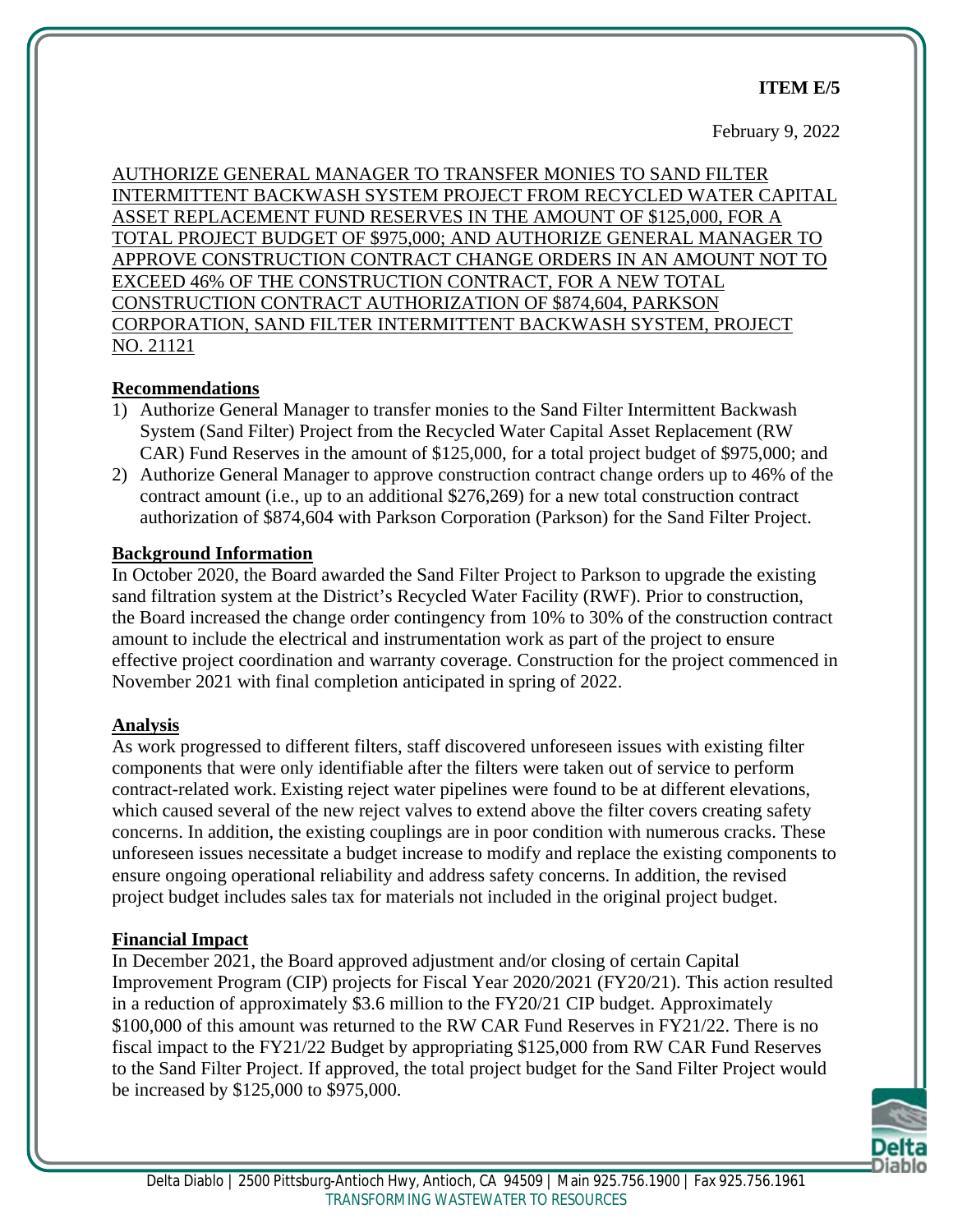#### **Attachment**

Summary of Requested Transfer from RW CAR Fund Reserves

Reviewed by:

Thanh Vo Acting Engineering Services Director

cc: District File No. P.21121.01.01

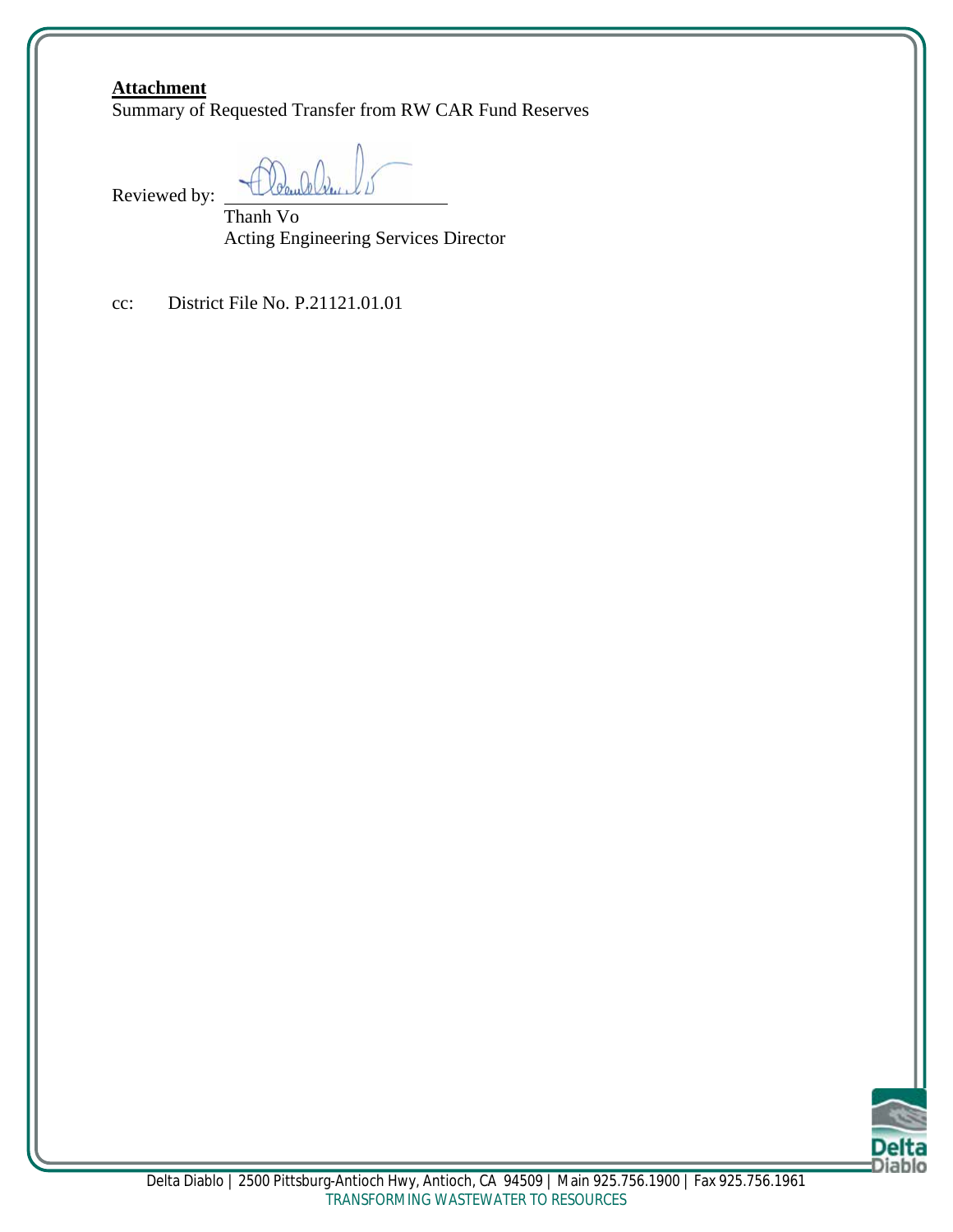# **SAND FILTER INTERMITTENT BACKWASH SYSTEM PROJECT NO. 21121**

## **SUMMARY OF TRANSFER FROM RECYCLED WATER CAPITAL ASSET REPLACEMENT (RW CAR) FUND RESERVES**

| <b>Description</b>                                               | <b>Current</b><br><b>Project</b><br><b>Budget</b> | <b>Transfer</b><br><b>Request</b><br>from RW<br><b>CAR Fund</b><br><b>Reserves</b> | <b>Estimated</b><br><b>Expenditures</b><br>through<br><b>FY21/22</b> |
|------------------------------------------------------------------|---------------------------------------------------|------------------------------------------------------------------------------------|----------------------------------------------------------------------|
| Original Construction Contract (\$598,335)                       |                                                   |                                                                                    | \$598,335                                                            |
| Contingency – Includes Material Sales Tax<br>$(46\% = $276,269)$ |                                                   |                                                                                    | \$276,269                                                            |
| <b>Construction Inspection Services</b>                          |                                                   |                                                                                    | \$35,000                                                             |
| Administrative                                                   |                                                   |                                                                                    | \$65,396                                                             |
|                                                                  | \$850,000<br><b>TOTAL</b>                         | \$125,000                                                                          | \$975,000                                                            |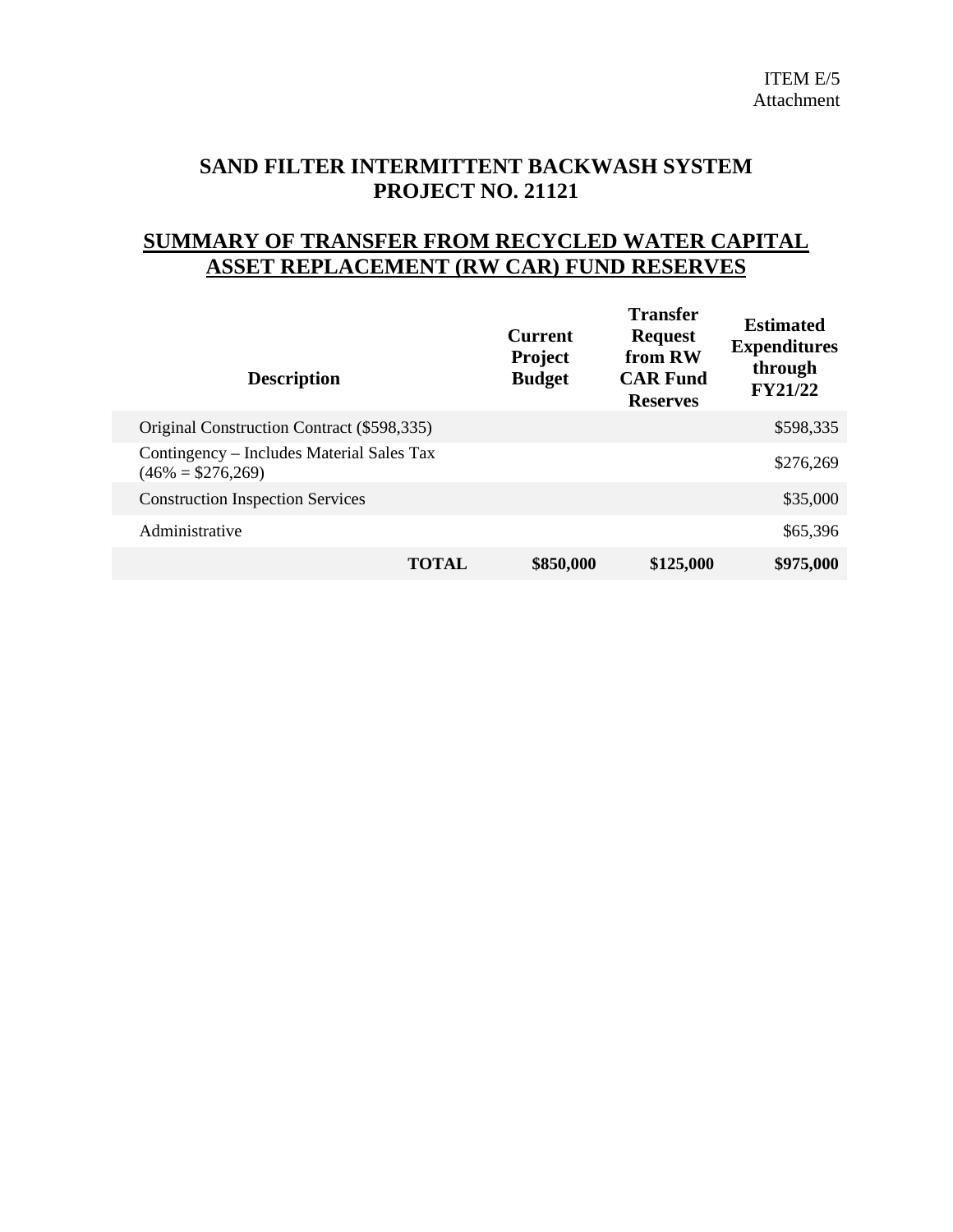#### **ITEM E/6**

February 9, 2022

### CONSIDER CONTINUING TELECONFERENCE MEETINGS (AB 361, GOVERNMENT CODE SECTION 54953[e])

#### **Recommendations**

- 1. Find that the following circumstances exist: (a) the Statewide state of emergency and the Countywide local emergency continue to directly impact the ability of the Board of Directors, in all its capacities, and its subcommittees and advisory bodies, to meet safely in person because the COVID-19 case rate in Contra Costa County remains in the "High Level" community transmission tier, the highest tier of the CDC's four community transmission tiers; and (b) the County Health Officer's recommendations for safely holding public meetings, which recommend virtual meetings and other measures to promote social distancing, are still in effect.
- 2. Authorize the Board of Directors, in all its capacities, and its Subcommittees, to conduct teleconference meetings under Government Code Section 54953(e).
- 3. Determine that these bodies will hold virtual meetings for the next 30 days.
- 4. Direct the General Manager to return to the Board acting in all its capacities, within 30 days with an item to reconsider the state of emergency and whether to continue meeting virtually under the provisions of Government Code Section 54953(e) and to make required findings as to all bodies covered by this Board order.

#### **Background Information**

On October 13, 2021, November 17, 2021, and January 12, 2022, the Board adopted Resolution Nos. 15/2021, 19/2021 and 01/2022, respectively, which authorized the Board, in all its capacities, and subcommittees, to conduct teleconferencing meetings under Government Code Section 54953(e). In addition, the Board also authorized the continuance of teleconference meetings at its December 8, 2021.meeting

Government Code Section 54953(e), added to the Brown Act by Assembly Bill 361 (AB 361), allows a local agency to use special teleconferencing rules during a declared state of emergency. When a legislative body uses the emergency teleconferencing provisions under Government Code Section 54953(e), the following rules apply:

- The agency must provide notice of the meeting and post an agenda as required by the Brown Act and Better Government Ordinance, but the agenda does not need to list each teleconference location or be physically posted at each teleconference location.
- The agenda must state how members of the public can access the meeting and provide public comment.
- The agenda must include an option for all persons to attend via a call-in or internet-based service option.
- The body must conduct the meeting in a manner that protects the constitutional and statutory rights of the public.
- If there is a disruption in the public broadcast of the meeting, or of the public's ability to comment virtually for reasons within the body's control, the legislative body must stop the meeting and take no further action on agenda items until public access and/or ability to comment is restored.

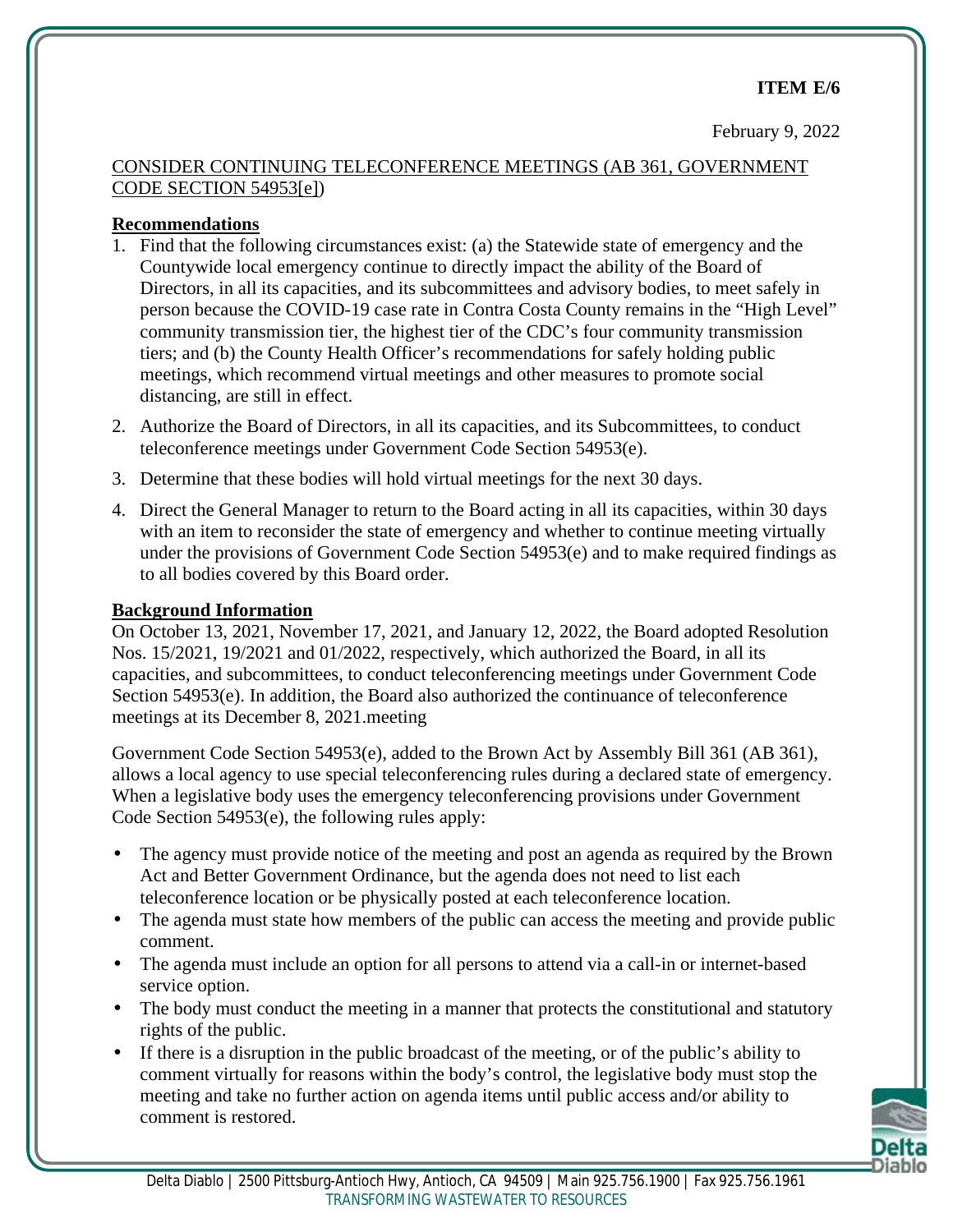- Local agencies may not require public comments to be submitted in advance of the meeting and must allow virtual comments to be submitted in real time.
- The body must allow a reasonable amount of time per agenda item to permit members of the public to comment, including time to register or otherwise be recognized for the purposes of comment.
- If the body provides a timed period for all public comment on an item, it may not close that period before the time has elapsed.
- AB 361 sunsets on January 1, 2024.

### **Analysis**

Under Government Code Section 54953(e), if the local agency wishes to continue using these special teleconferencing rules after adopting an initial resolution, the legislative body must reconsider the circumstances of the state of emergency every 30 days and make certain findings. The agency must find that the state declared emergency continues to exist and either that it continues to directly impact the ability of officials and members of the public to meet safely in person, or that state or local officials continue to impose or recommend measures to promote social distancing.

The Board last considered these matters on January 12, 2022, made the required findings, and continued use of special teleconferencing rules. The Board can again make these findings. The statewide state of emergency continues to exist, and the state and the countywide local emergencies continue to directly impact the ability of the Board of Directors, in all its capacities, and its subcommittees to meet safely in person. As of February 1, 2022, the COVID-19 omicron variant case rate in Contra Costa County is categorized in the "High Level" community transmission tier, the highest tier of the CDC's four community transmission tiers.

If the Board wishes to continue teleconferencing under Section 54953(e), at its next meeting, the Board must reconsider the circumstances of the state of emergency and find that one or both of the following circumstances exists: a) the state declared emergency continues to directly impact the ability of members to safely meet in person, or b) state or local officials continue to impose or recommend measures to promote social distancing. If the state declared emergency no longer exists, or if the Board does not make these findings by majority vote, then it and its subcommittees will no longer be exempt from the Brown Act's non-emergency teleconferencing rules.

**Fiscal Impact**

None.

# **Attachments**

None.

Cecelia Nichols-Fritzler Vince De Lange Office Manager/Secretary to the Board General Manager

Prepared by:  $\sqrt{a}$ <br>Reviewed by:  $\sqrt{a}$ 

cc: District File BRD.01-ACTS

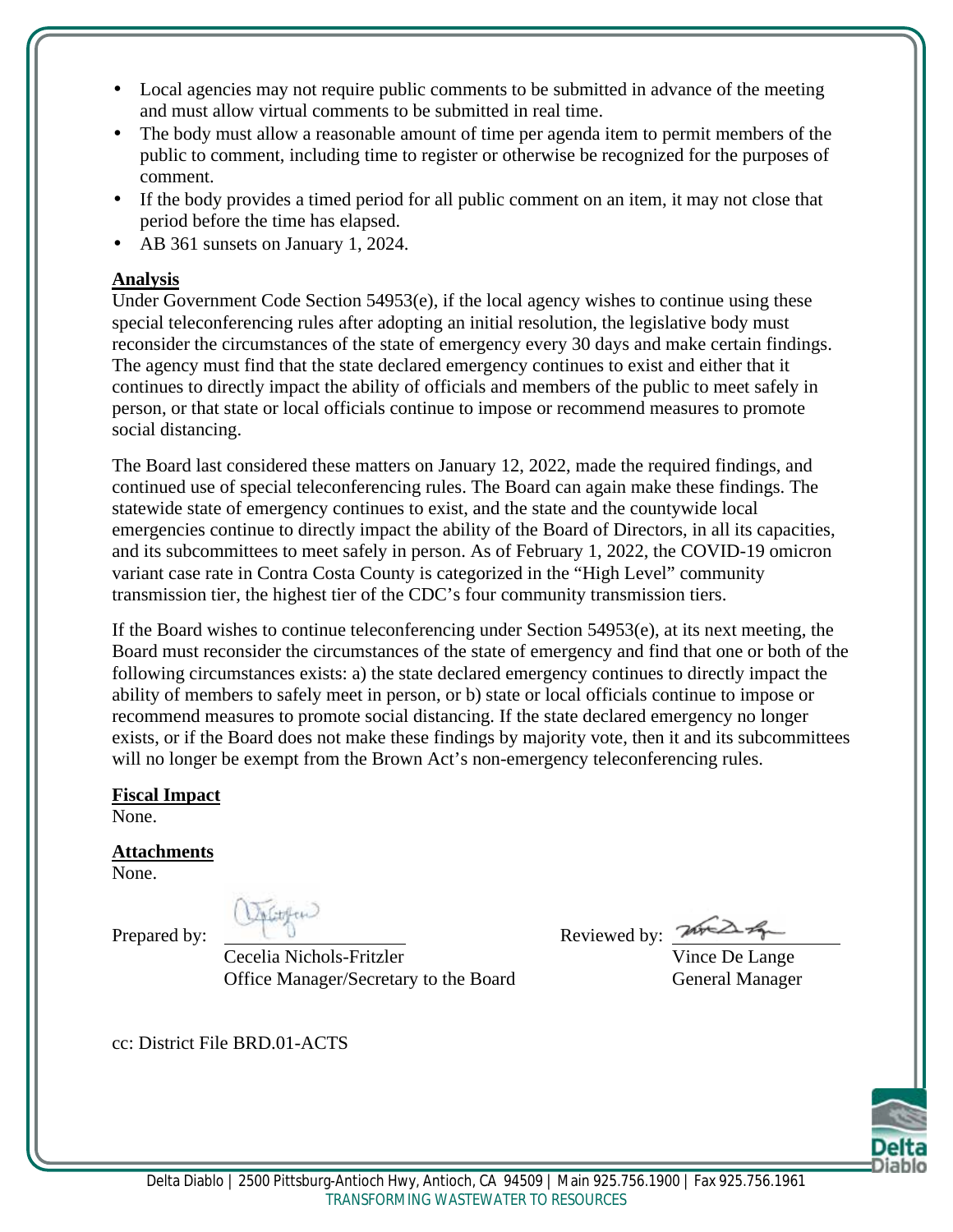#### **ITEM F**

February 9, 2022

ADOPT RESOLUTION DECLARING THAT, AS OF JANUARY 12, 2022, PUBLIC INTEREST AND NECESSITY DEMANDED IMMEDIATE EXPENDITURE OF PUBLIC MONEY TO SAFEGUARD LIFE, HEALTH, AND PROPERTY WITHOUT SUBMITTING THE EXPENDITURE TO BID, PURSUANT TO PUBLIC CONTRACT CODE SECTION 20783; RATIFY GENERAL MANAGER'S ESTABLISHMENT OF A NEW FISCAL YEAR 2021/2022 PROJECT IN THE WASTEWATER CAPITAL ASSET REPLACEMENT FUND, AND THE TRANSFER OF MONIES TO THIS PROJECT FROM WASTEWATER CAPITAL ASSET REPLACEMENT FUND RESERVES IN THE AMOUNT OF \$350,000, FOR A TOTAL PROJECT BUDGET OF \$350,000; RATIFY GENERAL MANAGER'S NEGOTIATION AND EXECUTION OF MATERIALS PROCUREMENT, CONSTRUCTION, AND OTHER RELATED SERVICES CONTRACTS IN A TOTAL COMBINED AMOUNT NOT TO EXCEED \$350,000; AND TAKE RELATED ACTIONS UNDER THE CALIFORNIA ENVIRONMENTAL QUALITY ACT, SHORE ACRES INTERCEPTOR EMERGENCY REPAIR, PROJECT NO. 22129

#### **Recommendation**

- 1) Adopt a resolution declaring that, as of January 12, 2022, public interest and necessity demanded the immediate expenditure of public money to repair the unanticipated structural failure of a 30-inch gravity sewer segment of the Shore Acres Interceptor, to safeguard life, health, and property, without submitting the expenditure to bid, in accordance with Public Contract Code Section 20783.
- 2) Ratify the General Manager's establishment of a new Fiscal Year 2021/2022 (FY21/22) project within the Wastewater Capital Asset Replacement (WW CAR) Fund, entitled Shore Acres Interceptor Emergency Repair Project, and the transfer of monies to this project from the WW CAR Fund Reserves, as shown in Attachment 1, in the amount of \$350,000, for a total project budget of \$350,000.
- 3) Ratify the General Manager's negotiation and execution of agreements for material procurement, construction, and other related services as required to complete the emergency repair of the Shore Acres Interceptor, including installation of a temporary bypass pump system, in a total combined amount not to exceed \$350,000.
- 4) Determine that the emergency repair of the Shore Acres Interceptor is exempt from environmental review under the California Environmental Quality Act (CEQA), pursuant to Section 15302 (Replacement or Reconstruction) of the CEQA Guidelines, and direct the General Manager, or his designee, to file a CEQA Notice of Exemption (NOE) with the County Clerk-Recorder.

#### **Background Information**

The Shore Acres Interceptor, formerly West Pittsburg Conveyance System, consists of a pressurized force main and gravity pipeline of various materials ranging in size from 16 to 30 inches in diameter. This system was construction in 1980 and conveys wastewater flows from Bay Point to the District's Pittsburg Pump Station. These flows account for approximately 15- 20% of the total average dry weather plant flow (i.e., 2.0 to 2.6 million gallons per day). Following notification of a sinkhole on January 12, 2022, staff responded immediately and conducted a field investigation that revealed a reinforced concrete pipe (RCP) segment of the District's 30-inch gravity pipeline experienced a limited, localized failure (e.g., two holes less than one foot in diameter) near an abandoned railroad track. The pipeline failure was exposed and stabilized to allow continued operation. In addition, a temporary bypass pump system was

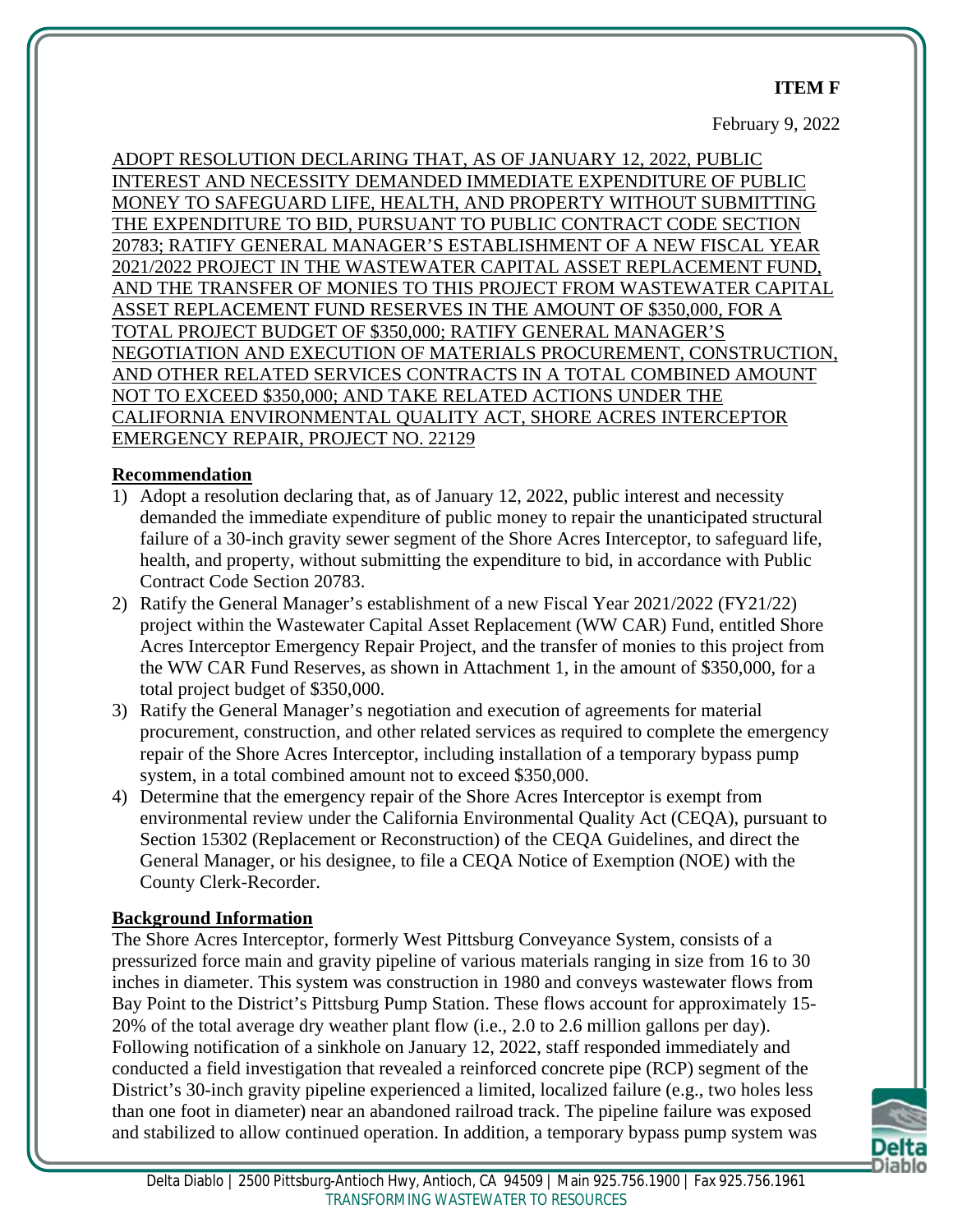installed to ensure conveyance reliability while staff implemented the necessary emergency repair work. This failure event did not result in a sanitary sewer overflow (SSO) and the District maintained service to all customers without disruption.

### **Analysis**

Staff investigated the failure point via closed-circuit television inspection and determined that an 80-foot section of RCP, connected to upstream and downstream segments of vitrified clay pipe (VCP), was severely corroded (due to hydrogen sulfide gases) resulting in loss of structural integrity. The VCP portions of the 30-inch gravity pipeline were found to be in good condition as this material is more resistant to hydrogen sulfide corrosion. Staff evaluated multiple repair methods and determined that rehabilitating the entire pipeline segment, approximately 200 linear feet from manhole to manhole, with a new corrosion-resistant, reinforced structural liner system (i.e., cured-in-place pipe [CIPP]) was the best solution to restore reliable operation while maintaining compliance with the historical railroad license agreements in this area. The proposed repair work would also include replacement of associated corroded manhole structures.

The compromised structural integrity created a high likelihood of complete pipeline failure in this section of RCP, which would result in the inability to provide sufficient wastewater conveyance capacity to the District's Wastewater Treatment Plant. As of January 12, 2022, there existed a significant potential for great public calamity resulting from the inability to safely and reliably operate the Shore Acres Interceptor, which necessitated an emergency project to restore operability of this line. Based on the emergency repair work required, it is infeasible to solicit bids for this project because of the danger to life, health, and property that exist without a reliable pipeline in service. For these reasons, it was necessary to proceed with the emergency repair of the 30-inch gravity pipeline to mitigate these immediate risks and protect life, health, and property.

In the presence or anticipation of great public calamity, Public Contract Code Section 20783 allows the Board, by resolution adopted by a four-fifths vote, to declare that the public interest and necessity demand the immediate expenditure of any sum required in the emergency without public bid to safeguard life, health, and property. Accordingly, staff recommends that the Board adopt the attached resolution (Attachment 2) to declare that such an emergency existed as of January 12, 2022, and ratify actions taken by the General Manager to complete the necessary emergency repairs and restore full service on this line.

In response to this incident, staff completed efforts to procure necessary materials and contracting services to complete the emergency repair at an estimated cost of \$350,000. Staff recommends that the Board ratify the General Manager's negotiation and execution of Construction Services Contracts to procure materials and perform all necessary repairs in a total combined project cost not to exceed \$350,000. This amount includes all costs for materials procurement, construction, and related services and potential changes due to unforeseen site conditions.

It is also recommended that the Board determine the project is exempt from environmental review in accordance with CEQA under California Code of Regulations, Title 14, Section 15302, Class 2(c) – Replacement or Reconstruction of Exiting Utility Systems and authorize the General Manager to file a NOE with the County Clerk-Recorder. The attached draft NOE (Attachment 3) further describes the justification for the exemption.

The adopted FY21/22 – FY25/26 Capital Improvement Program includes the Manhole, Gravity Interceptor and Easement Roadway Improvements Project that will provide further reliability

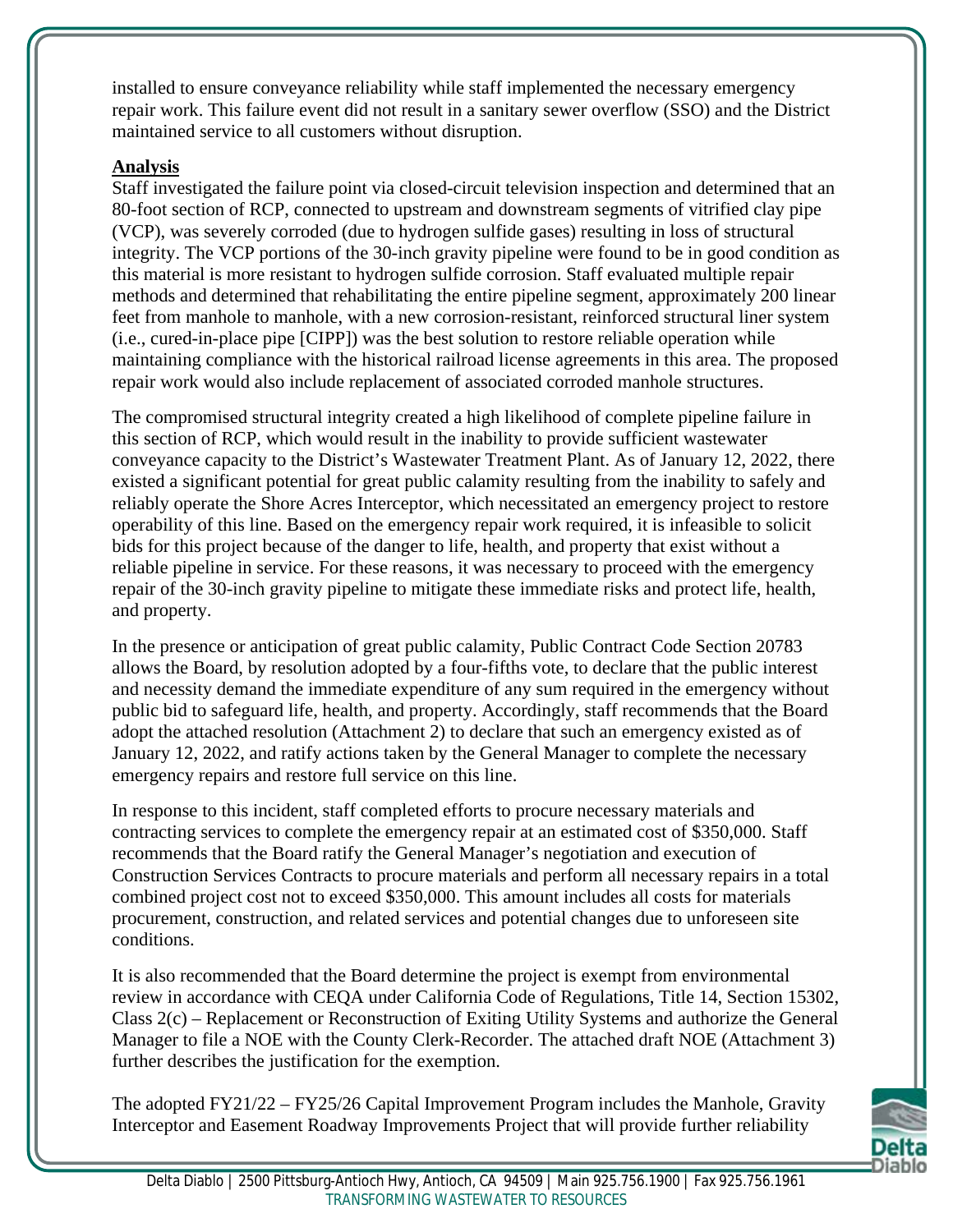improvements to the Shore Acres Interceptor. This project is currently in design and staff anticipates returning to the Board in spring 2022 to request award of a construction contract to complete high-priority improvements.

#### **Financial Impact**

Sufficient funding is available within the WW CAR Fund Reserves. Staff is recommending that funding for this effort be provided through transfer from the WW CAR Fund Reserves in the amount of \$350,000. The recommended budget allocation includes construction and inspection services related to the permanent repair.

#### **Attachments**

- 1) Summary of Required Transfers from WW CAR Fund Reserves
- 2) Proposed Resolution Declaring, as of January 12, 2022, Public Interest and Necessity Demanded Immediate Expenditure of Public Money to Safeguard Life, Health, or Property as Required in the Emergency without Submitting the Expenditure to Bid
- 3) Draft CEQA Notice of Exemption

Prepared by:

Thanh Vo Acting Engineering Services Director

cc: District File No. P.22129.01.01

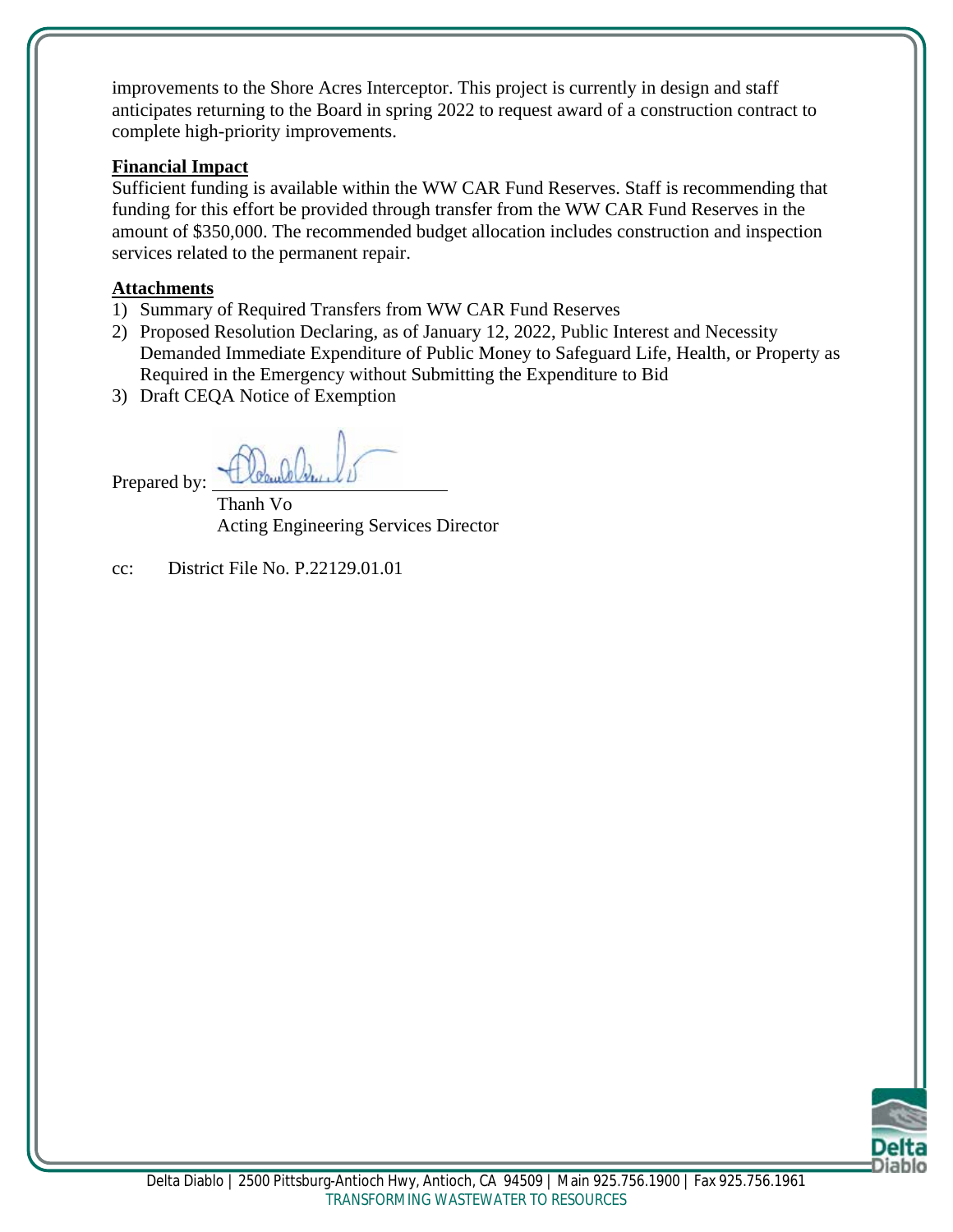# **SHORE ACRES INTERCEPTOR EMERGENCY REPAIR PROJECT NO. 22129**

# **SUMMARY OF TRANSFER FROM WASTEWATER CAPITAL ASSET REPLACEMENT (WW CAR) FUND RESERVES**

| <b>Description</b>              |              | <b>Current</b><br>Project<br><b>Budget</b> | <b>Transfer</b><br><b>Request</b><br>from WW<br><b>CAR Fund</b><br><b>Reserves</b> | <b>Estimated</b><br><b>Expenditures</b><br>through<br><b>FY21/22</b> |
|---------------------------------|--------------|--------------------------------------------|------------------------------------------------------------------------------------|----------------------------------------------------------------------|
| <b>Initial Response</b>         |              |                                            |                                                                                    | \$25,000                                                             |
| Project Administration          |              |                                            |                                                                                    | \$35,000                                                             |
| Construction                    |              |                                            |                                                                                    | \$220,000                                                            |
| <b>Construction Contingency</b> |              |                                            |                                                                                    | \$45,000                                                             |
| <b>Construction Inspection</b>  |              |                                            |                                                                                    | \$25,000                                                             |
|                                 |              |                                            |                                                                                    |                                                                      |
|                                 | <b>TOTAL</b> |                                            | \$350,000                                                                          | \$350,000                                                            |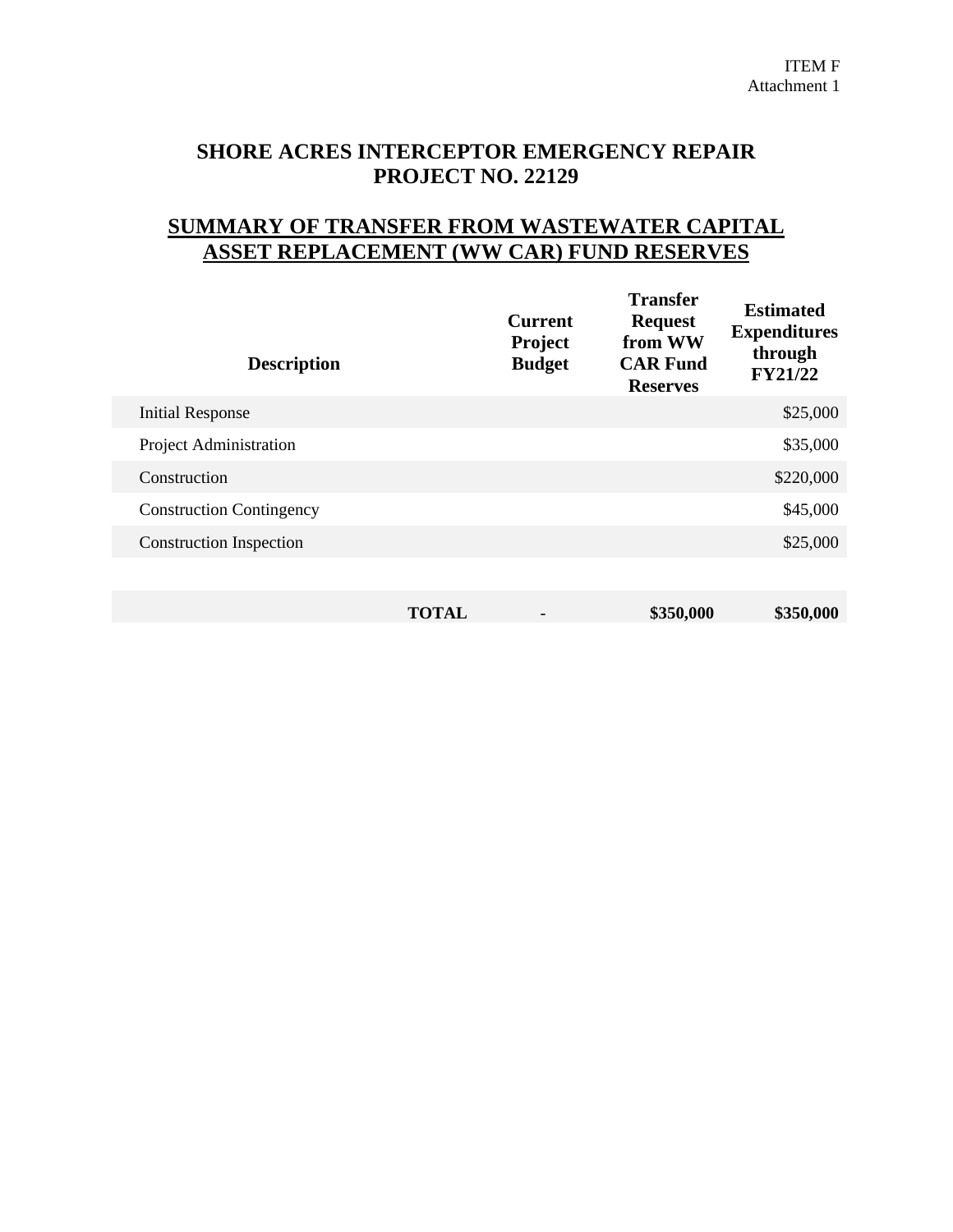#### **BEFORE THE BOARD OF DIRECTORS OF DELTA DIABLO**

**Re: Declaring that, as of January 12, 2022, ) Public Interest and Necessity Demanded ) Immediate Expenditure of Public Money to ) Safeguard Life, Health, or Property as Required ) in the Emergency without Submitting the ) Expenditure to Bid ) RESOLUTION NO. 07/2022**

#### THE BOARD OF DIRECTORS OF DELTA DIABLO HAS DETERMINED THAT:

WHEREAS, the Shore Acres Interceptor, formerly West Pittsburg Conveyance System, which includes a pressurized force main section and gravity pipeline of various materials ranging in size from 16 to 30 inches in diameter, and conveys wastewater from Bay Point to the District's Pittsburg Pump Station in the District's wastewater conveyance system; and

WHEREAS, the Shore Acres Interceptor is necessary to provide sufficient and reliable conveyance capacity during all flow conditions; and

WHEREAS, the 30-inch gravity pipeline section of the Shore Acres Interceptor experienced a localized structural failure on January 12, 2022, substantially reducing the pipeline capacity and operability until repair work was completed; and

WHEREAS, subsequent pipeline inspection and condition assessment information has identified significant corrosion and loss of structural integrity along the length (approximately 80 linear feet) of the reinforced concrete pipe (RCP) of the 30-inch gravity pipeline section;

WHEREAS, this severe corrosion condition has resulted in a great public calamity that continues to place life, health, and property at risk for so long as the existing 30-inch gravity pipeline remains in service; and

WHEREAS, the existing condition of the 30-inch gravity pipeline required immediate installation of a temporary bypass pump system and rehabilitation of approximately 200 lineal feet via cured-in-place pipe (CIPP) liner using staff resources and contracted services and supplies, at an estimated cost of \$350,000 to immediately restore operational capacity and reliability; and

WHEREAS, in consideration of a great public calamity resulting from the sudden and unexpected structural failure of the Shore Acres Interceptor, Public Contract Code Section 20783 allows the Board to declare, by a four-fifths vote, that, as of January 12, 2022, the public interest and necessity demanded immediate expenditure of public money, without submitting the expenditure to public bid, to safeguard life, health, and property.

NOW, THEREFORE, the Board of Directors of Delta Diablo DOES HEREBY RESOLVE, ORDER AND DETERMINE as follows:

The sudden and unexpected failure of the Shore Acres Interceptor pipeline on January 12, 2022 presented a great public calamity, as of January 12, 2022, and the public interest and necessity demanded immediate expenditure of public money,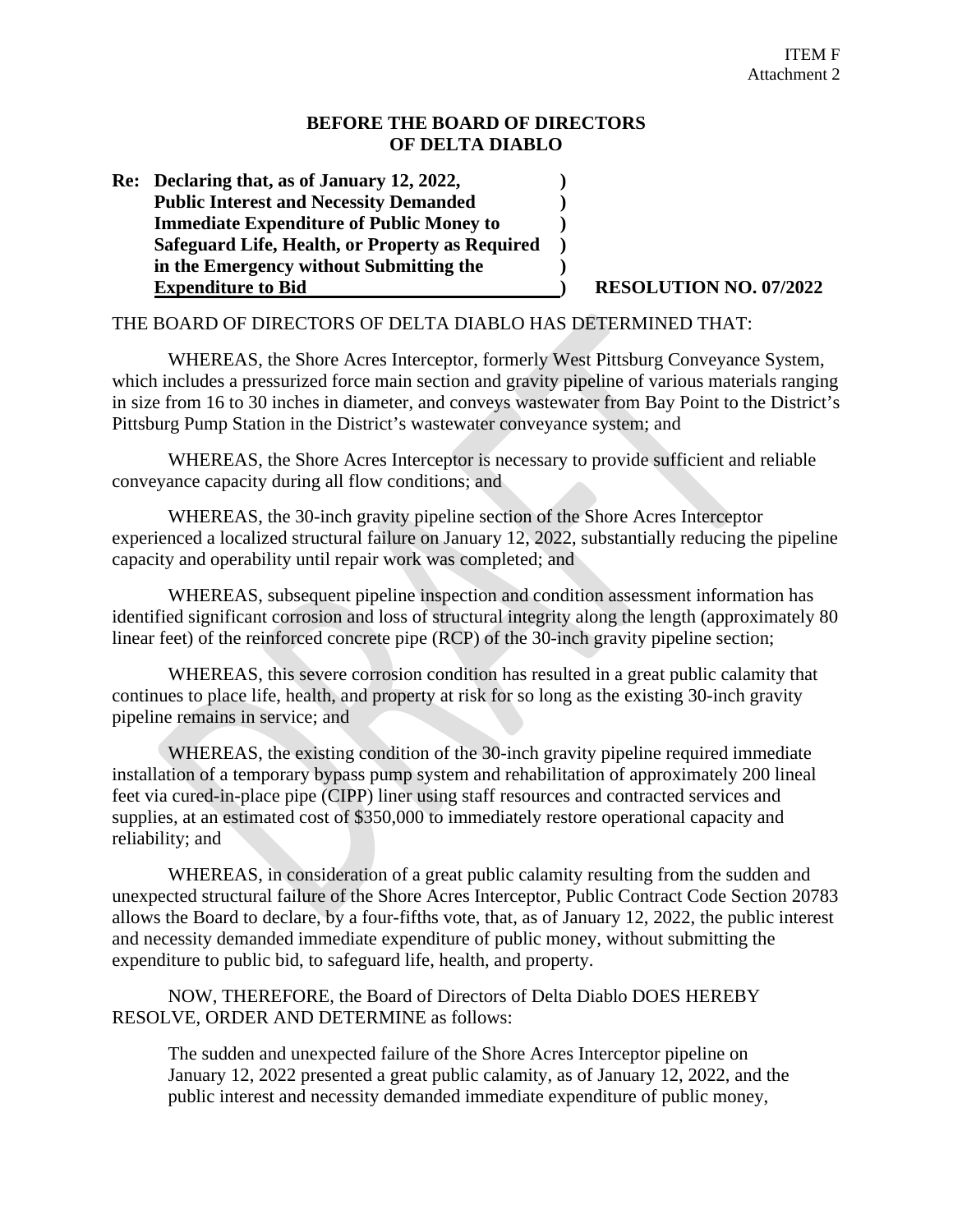without submitting the expenditure to bid, to respond to this emergency to safeguard life, health, and property within the District. The Board ratifies the General Manager's negotiation and execution of materials procurement, construction, and other related services, and expenditure of District funds in a total combined amount not to exceed \$350,000, to repair the 30-inch gravity pipeline section.

PASSED AND ADOPTED ON February 9, 2022 by the following vote:

| AYES: | <b>ABSENT:</b>  |
|-------|-----------------|
| NOES: | <b>ABSTAIN:</b> |

I HEREBY CERTIFY that the foregoing is a true and correct copy of a Resolution adopted by the Board of Directors of Delta Diablo on February 9, 2022.

> ATTEST: Federal Glover Board Secretary

> > By: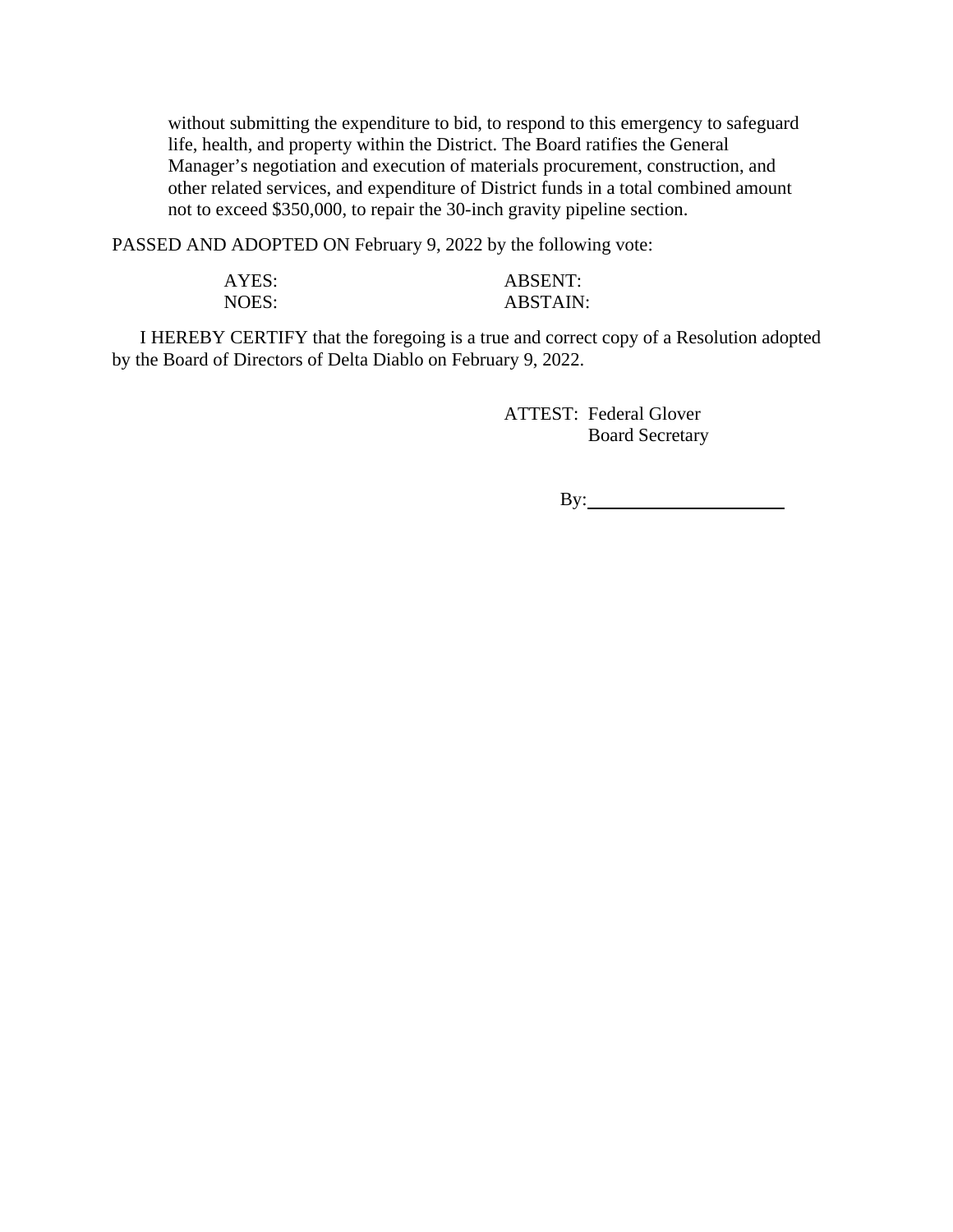#### **NOTICE OF EXEMPTION**

| TO: | <b>County Clerk</b>    |
|-----|------------------------|
|     | County of Contra Costa |
|     | 555 Escobar Street     |
|     | Martinez, CA 94553     |

**PROJECT** Vince De Lange, General Manager **APPLICANT:** Delta Diablo, Local Public Agency Vincent P. De Lange, General Manager 2500 Pittsburg-Antioch Highway Antioch, CA 94509-1373 Telephone: (925) 756-1900 Date

**SUBJECT**: FILING OF NOTICE OF EXEMPTION IN COMPLIANCE WITH PUBLIC RESOURCES CODE 21152

**PROJECT TITLE:** SHORE ACRES INTERCEPTOR EMERGENCY REPAIR, PROJECT NO. 22129

**DATE ON WHICH AGENCY APPROVED THE PROJECT:** February 9, 2022

#### **STATE CLEARINGHOUSE NUMBER:** N/A

**PROJECT LOCATION:** East of Broadway Pump Station in Bay Point, CA

**PROJECT DESCRIPTION:** The project, in general, consists of installing a temporary bypass system and rehabilitating approximately 200 lineal feet of 30-inch diameter gravity pipeline, using a cured-in-place pipe (CIPP) liner, and associated manholes.

#### **LEAD AGENCY APPROVING AND CARRYING OUT PROJECT:** Delta Diablo

**CONTACT PERSON:** Thanh Vo, Acting Engineering Services Director, (925) 756-1949

**EXEMPT STATUS:** The Board of Directors of the District finds this project is categorically exempt from CEQA as a Class 2(c) Categorical Exemption under Public Resources Code Section 21084.

**REASONS WHY PROJECT IS EXEMPT:** The project consists of replacing or reconstructing existing facilities where the new structure will be located on the same site as the structure replaced and will have substantially the same purpose and capacity as the structure replaced as allowed under CEQA Guidelines 15032, Class 2(c) and Public Resources Code 21084.

#### **AFFIDAVIT OF POSTING**

I declare that on , I received and posted this Notice as required by Public Resources Code 21152(c). It will remain posted for 30 days.

Signature Title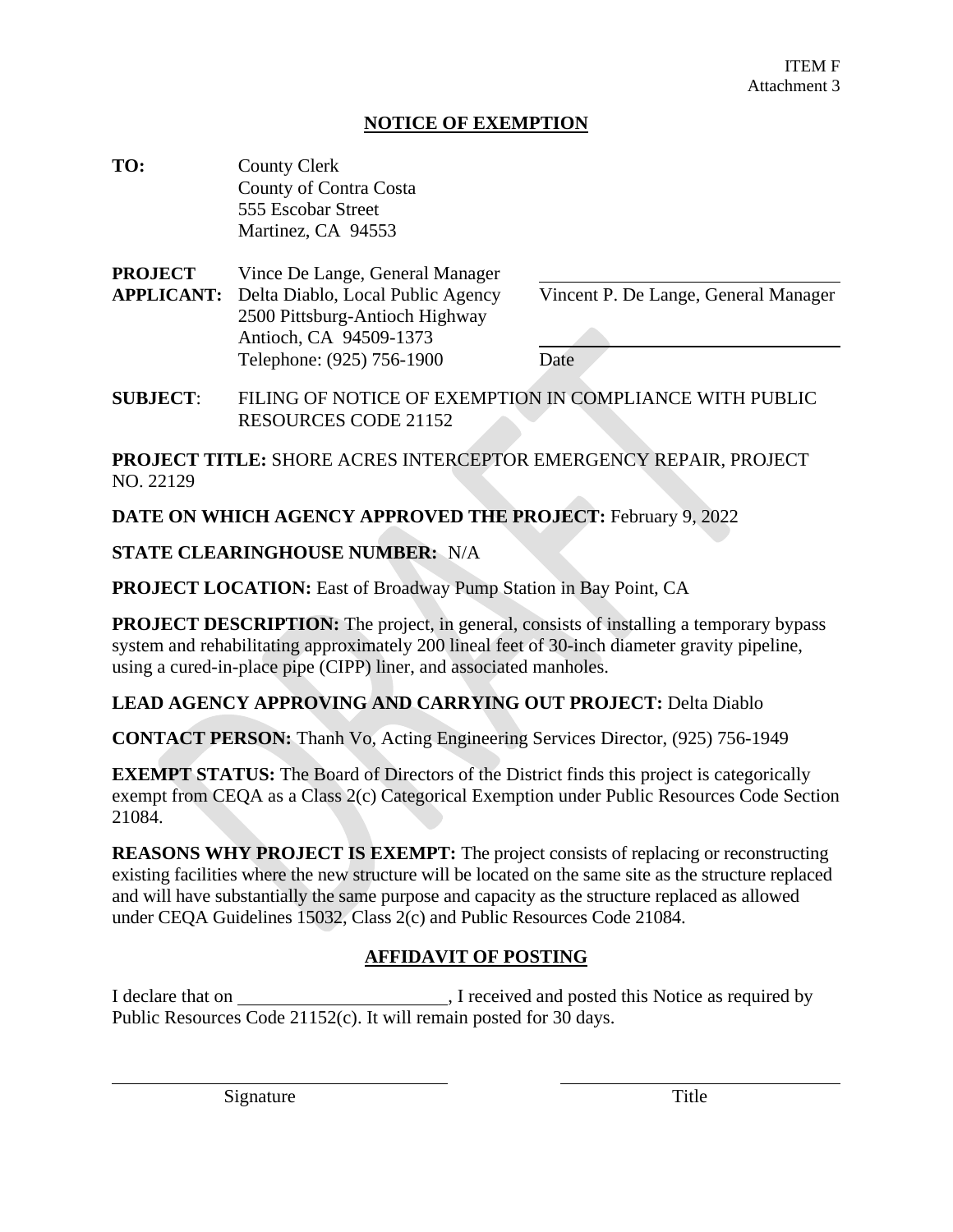February 9, 2022

#### RECEIVE REPORT ON WASTEWATER COVID-19 SURVEILLANCE PARTNERSHIP **ACTIVITIES**

#### **Recommendation**

Receive report on the District's COVID-19 wastewater surveillance partnership activities.

#### **Background Information**

Wastewater Based Epidemiology (WBE) or "wastewater surveillance" is the process of monitoring wastewater for viruses to assess the potential for community impacts associated with specific diseases or infections. During the COVID-19 pandemic, WBE has received increased attention as a potential tool to protect public health and/or predict high and reduced infection rate conditions. Individuals infected with SARS-CoV-2, the virus that causes COVID-19, shed the virus in their feces and associated concentrations can be detected in wastewater. With proper sampling, analysis, and data interpretation, this information can support public health mitigation strategies by providing critical information regarding COVID-19 prevalence in a community.

#### **Analysis**

In support of public health efforts to combat COVID-19 and continued development of WBE advancement, the District has participated in several wastewater surveillance efforts during the pandemic by providing influent wastewater samples to researchers:

- § **Covid-WEB** Led by University of California, Berkeley, Wastewater Epidemiology for the Bay Area (Covid-WEB) is a collaboration with Bay Area wastewater agencies and public health departments to track the spread of COVID-19. Through financial support from private foundations, UC Berkeley was able to provide sampling supplies, shipping, and analysis free of charge. The District is providing one to two samples per week from November 2020 through June 2022 with analytical results publicly available at https://data.covid-web.org/.
- § **National COVID-19 Wastewater Surveillance Project –** At the federal level, the U.S. Department of Health & Human Services (HHS) and the Centers for Disease Control and Prevention (CDC) worked to jointly develop the National Wastewater Surveillance System (NWSS) in September 2020. This multi-phased program was implemented in partnership with state and local health departments to populate the NWSS database with information from participating wastewater treatment plants from across the country. The District participated in Phase 2 of the program and sent two samples per week for analysis between June 2021 and August 2021.

Contra Costa Public Health was part of the Covid-WEB collaborative and confirmed the District's wastewater data was presented regularly at strategic planning meetings and used to predict and plan for community needs. The data was considered along with reported case and test positivity rates to approximate actual community infection rates, which supported developing predicted testing needs and hospital impacts.

In November 2021, the District, along with other wastewater agencies in California, was formally recognized by the California Water Quality Monitoring Council for its efforts to

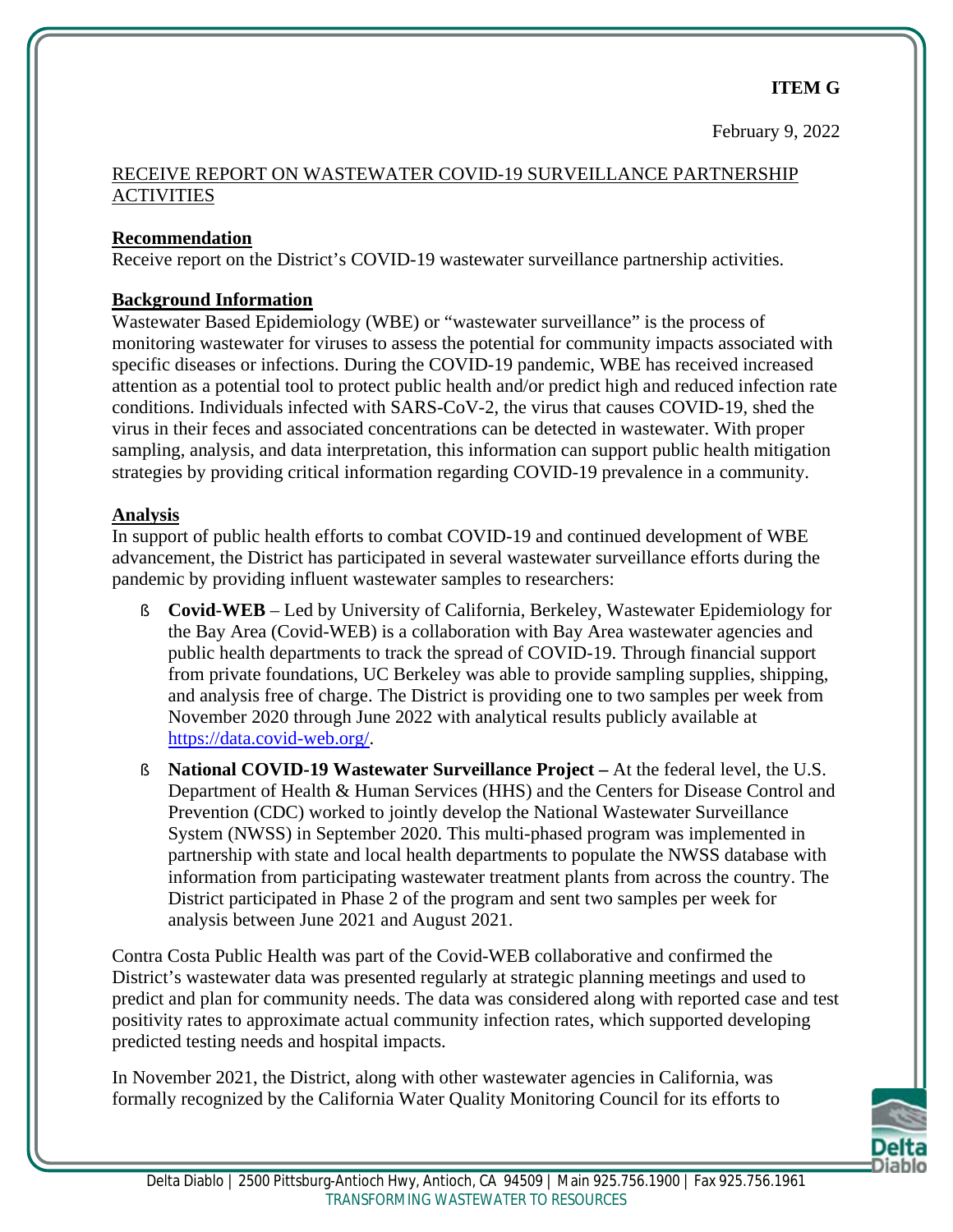develop and implement wastewater monitoring that informs responses to the pandemic and protects the health of Californians (see attached resolution).

The District will continue wastewater surveillance efforts by participating in the current NWSS phase, which is expected to start this month. Staff will also continue to monitor opportunities to support future WBE efforts.

#### **Financial Impact**

None.

#### **Attachment**

California Water Quality Monitoring Council Resolution No. 2021-001

Den Clea

Reviewed by:

Dean Eckerson Resource Recovery Services Director

cc: District File No. BRD.01-ACTS

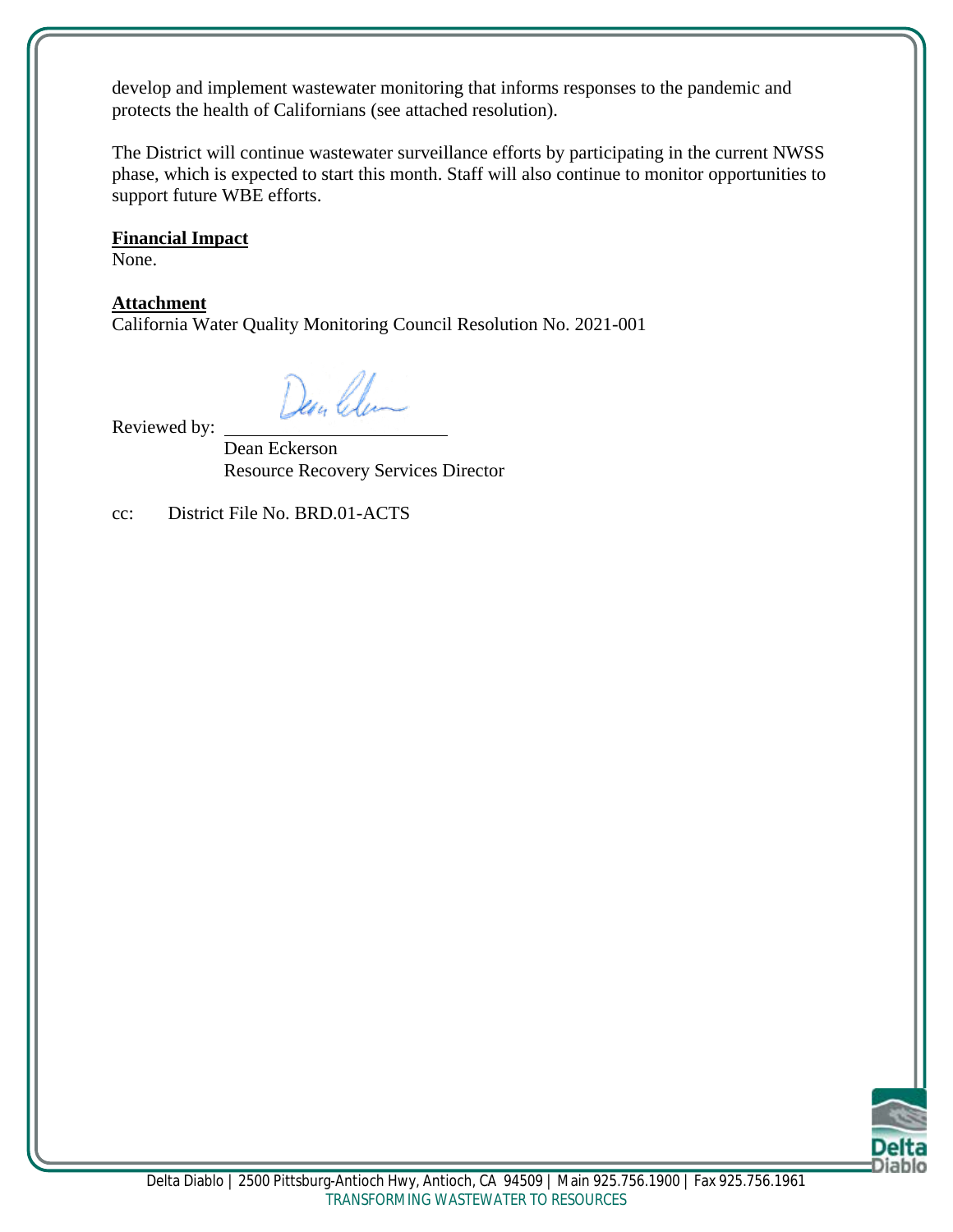

#### **CALIFORNIA WATER QUALITY MONITORING COUNCIL RESOLUTION NO. 2021-0001**

WASTEWATER-BASED SURVEILLANCE OF COVID-19

#### WHEREAS:

- 1. The World Health Organization declared COVID-19 a world health emergency in January 2020, followed shortly thereafter by the United States declaring a public health emergency.
- 2. Public health officials need accurate and timely information on the spread, movement, and control of the COVID-19 virus.
- 3. California's research and wastewater utilities quickly demonstrated international leadership in advancing a new approach to prevalence assessment: Wastewater-based epidemiology (WBE) to quantify trends in COVID-19. WBE complements clinical testing and can detect the virus shed by both symptomatic and asymptomatic individuals. WBE also yields information several days and almost two weeks sooner than it takes to collate individual testing and hospitalization records, respectively.
- 4. California's utilities undertook these efforts at their own expense, partnering with research institutions such as Stanford University, the University of California (UC) at Berkeley, UC Davis, UC San Diego, University of Arizona, Loma Linda University, University of Southern California, the Water Research Foundation, and the Southern California Coastal Water Research Project Authority to implement those efforts. Several utilities initiated these efforts as early as March 2020, with continual participation for the last 18 months. Those early efforts established sampling and analysis protocols subsequently adopted by others and demonstrated to the world that WBE is a valuable tool to inform COVID-19 public health response.
- 5. The US Department of Health and Human Services subsequently partnered with utilities in two phases of pilot studies to study the logistics of implementing WBE nationally. Eleven California utilities participated in Phase 1 and 25 utilities participated in Phase 2.
- 6. The California Department of Public Health and the State Water Resources Control Board entered into a formal partnership with the Centers for Disease Control and Prevention in December 2020 in a comprehensive program to further develop the WBE approach. Five California utilities participated in that program, again at their own expense, voluntarily collecting wastewater samples three times a week, analyzing samples according to protocol, submitting data to the Center for Disease Control's National Wastewater Surveillance System (NWSS), and participating in monthly California NWSS Workgroup coordination meetings for the state's pilot wastewater surveillance program. Originally a six-month project, these five utilities continue to participate in the program and make their data available to the public.
- 7. The California Water Quality Monitoring Council (Council) was formed by CA Senate Bill 1070 (Kehoe, 2006) and is mandated under California Water Code Section 13181 to enhance the effectiveness of California's water quality monitoring systems, with Council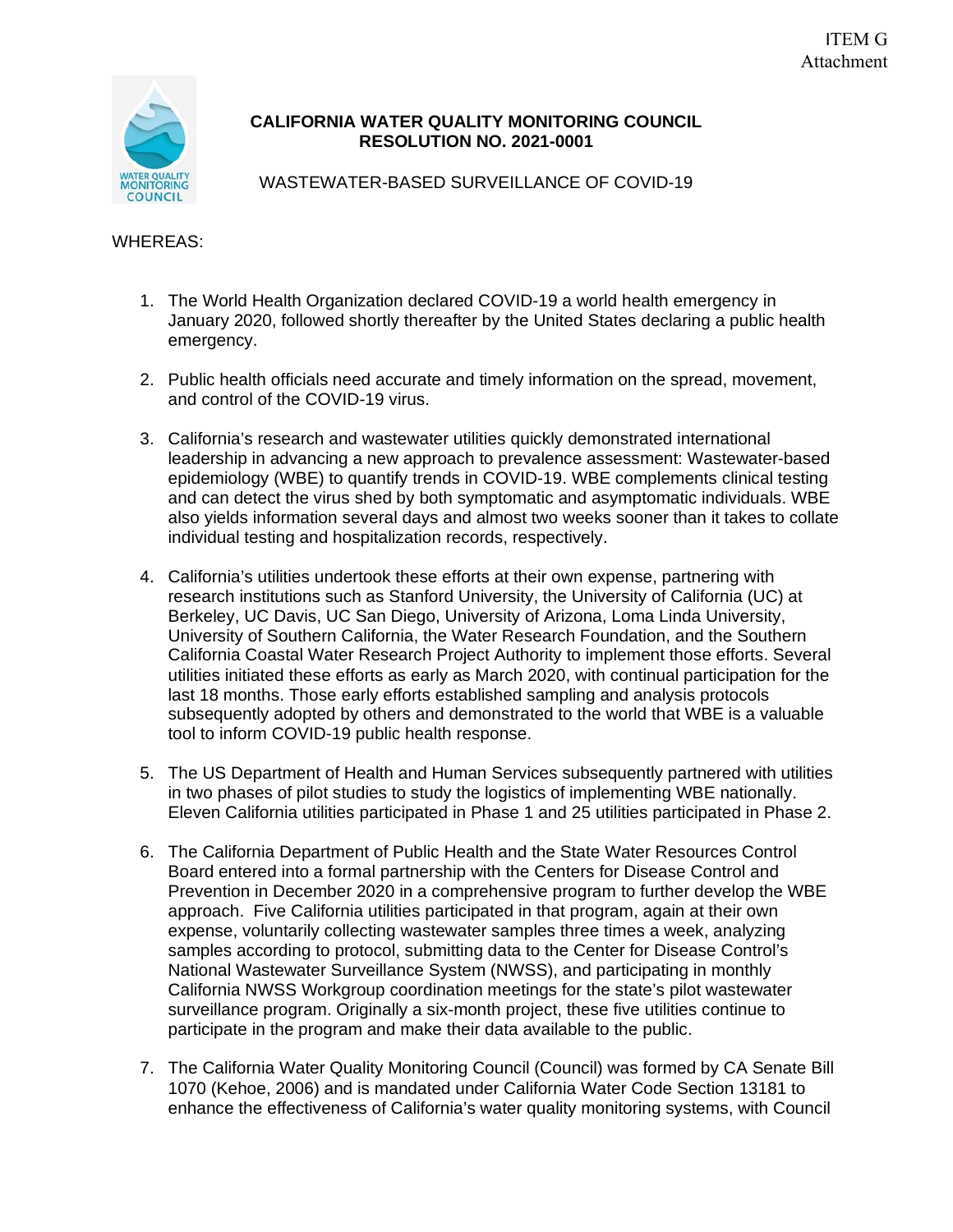members appointed by the Secretaries of CalEPA and Department of Natural Resources. The Council worked with utilities to help enhance the sampling and analysis protocols for WBE and was impressed by the commitment of California's wastewater utility community to help inform management of this public health crisis.

#### NOW THEREFORE BE IT RESOLVED THAT:

The California Water Quality Monitoring Council (Council) formally recognizes and extends its profound appreciation for the efforts of the utilities below to develop and implement wastewater monitoring that informs responses to the COVID-19 pandemic and protects the health of Californians.

Utilities that were early trendsetters in implementing wastewater-based epidemiology prior to the formal development of State and Federal programs and who have maintained sampling for more than a year:

- · East Bay Municipal Utilities District
- · Orange County Sanitation District
- · Los Angeles County Sanitation Districts
- · Los Angeles City Sanitation and Environment
- · City of San Diego Public Utilities
- · San Francisco Public Utilities Commission
- City of Gilroy
- · City of Davis
- Silicon Valley Clean Water
- City of Palo Alto Regional Water Quality Control Plant
- San Jose-Santa Clara Regional Wastewater Facility
- · Sacramento Regional County Sanitation District
- · City of Sunnyvale
- · City of San Bernardino Water Reclamation Facility
- · Sanitary District No.5 of Marin County
- · Central Marin Sanitation Agency
- · Las Gallinas Valley Sanitary District
- Sausalito-Marin City Sanitary District
- · Sewerage Agency of Southern Marin
- · Novato Sanitary District
- · Central Contra Costa Sanitary District
- · Delta Diablo Sanitary District
- · West County Water District
- · City of Yountville
- · City of American Canyon
- · Union Sanitary District
- · City of Vacaville
- · Lake County Sanitation District
- · South Orange County Wastewater Authority
- · Oro Loma Sanitary District
- · Las Vírgenes Municipal Water District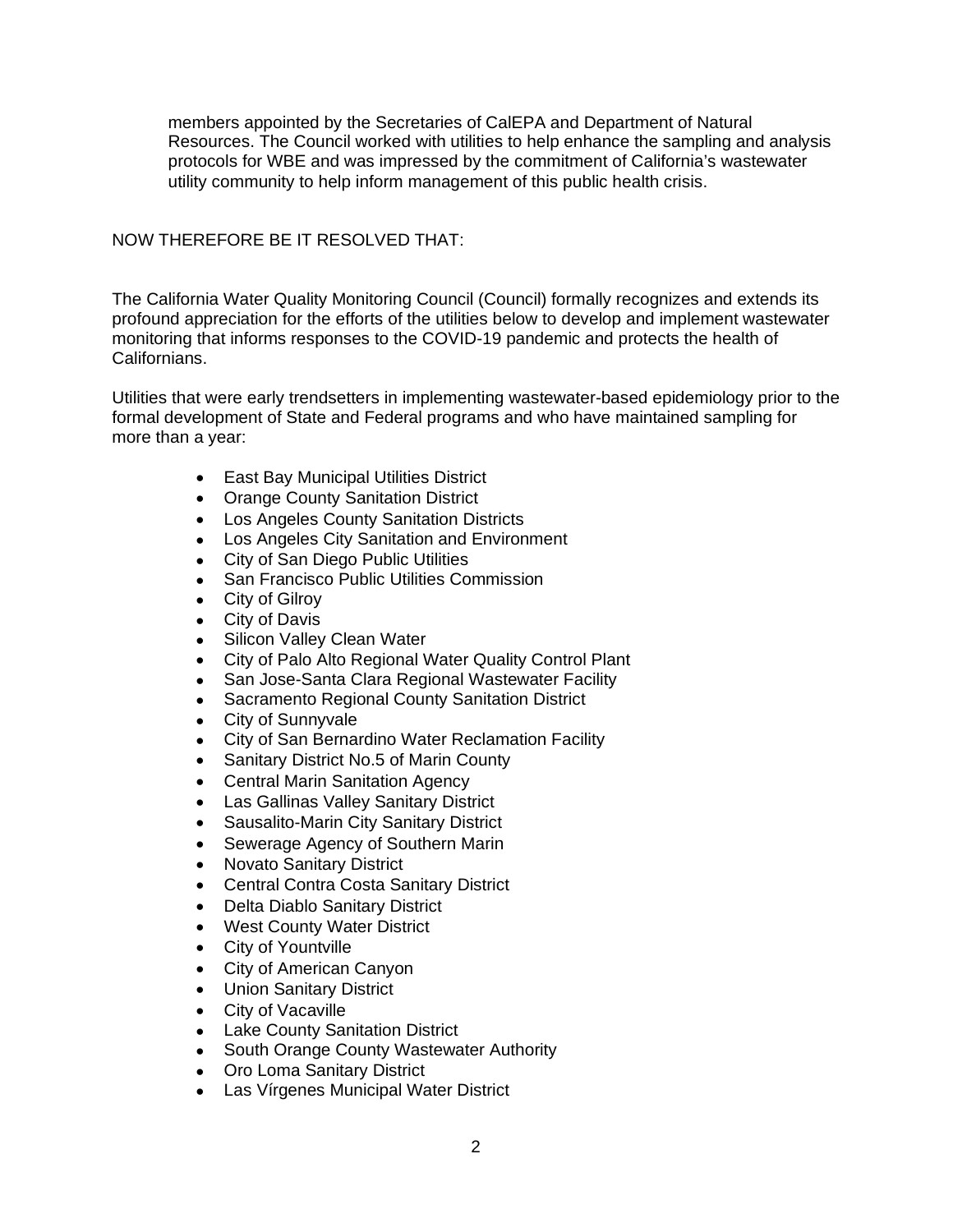• Mariposa Public Utility District

Utilities that participated in the Center for Disease Control's National Wastewater Surveillance System program in cooperation with the State Water Quality Control Boards:

- · Los Angeles County Sanitation Districts
- · Los Angeles Sanitation and Environment
- · City of San Diego Public Utilities
- · Orange County Sanitation District
- San Francisco Public Utilities Commission

Utilities that participated in the US Health and Human Services national monitoring pilot program:

- · East Bay Municipal Utilities District
- · Orange County Sanitation District
- · Los Angeles County Sanitation Districts
- · Los Angeles City Sanitation and Environment
- · City of San Diego Public Utilities
- · San Francisco Public Utilities Commission
- · Sacramento Regional Wastewater Treatment Plant
- · Central Contra Costa Sanitary District
- · Encina Water Pollution Control Facility
- · Oxnard Wastewater Treatment Plant
- · Silicon Valley Clean Water
- · City of San Mateo Wastewater Treatment Plant
- · Laguna Niguel Regional Treatment Plant
- · City of San Luis Obispo Water Resource Recovery Facility
- · Delta Diablo
- · Las Virgenes Municipal Water District
- · Carmel Area Wastewater District
- · City of Eureka
- · City of Fresno
- · Valley Sanitary District
- · City of Lincoln Wastewater Plant
- · City of Lompoc WWTP
- · City of Oxnard
- · City of Paso Robles
- · City of Redlands
- · San Elijo JPA
- · City of Santa Barbara
- · City of Santa Cruz
- · City of Santa Rosa
- · City of Watsonville WWTF
- · City of San Bernardino Municipal Water Department
- · Sewer Authority Mid-Coastside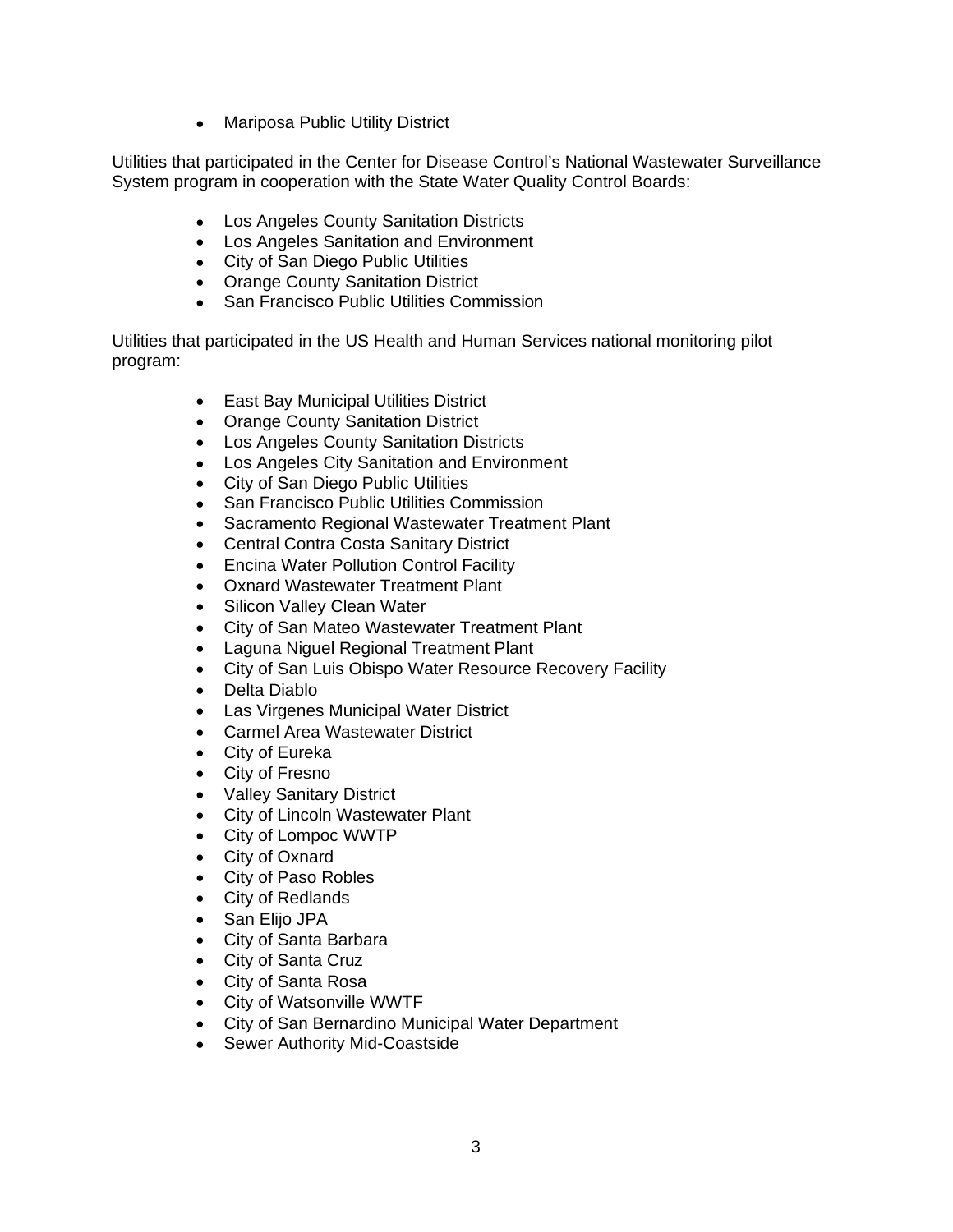CERTIFICATION:

The undersigned Co-Chairs of the Council do hereby certify that the foregoing is a full, true, and correct copy of a resolution duly and regularly adopted at a meeting of the California Water Quality Monitoring Council held on November 10, 2021.

- AYE: Co-Chair Karen Mogus Co-Chair (alternate) Chad Dibble Council Member Grant Sharp Council Member (alternate) Mark Cady Council Member Helen Fitanides Council Member Ray Heimstra Council Member Steve Weisberg NAY: None ABSENT: Drinking Water Council Member Regulated Community – POTWs Council Member
- ABSTAIN: Council Member Peter Vroom

 $\overline{\phantom{a}}$ 

Karen Mogus Co-Chair representing CalEPA

 $\vee$   $\vee$   $\vee$   $\vee$ 

Mark Gold Co-Chair representing CNRA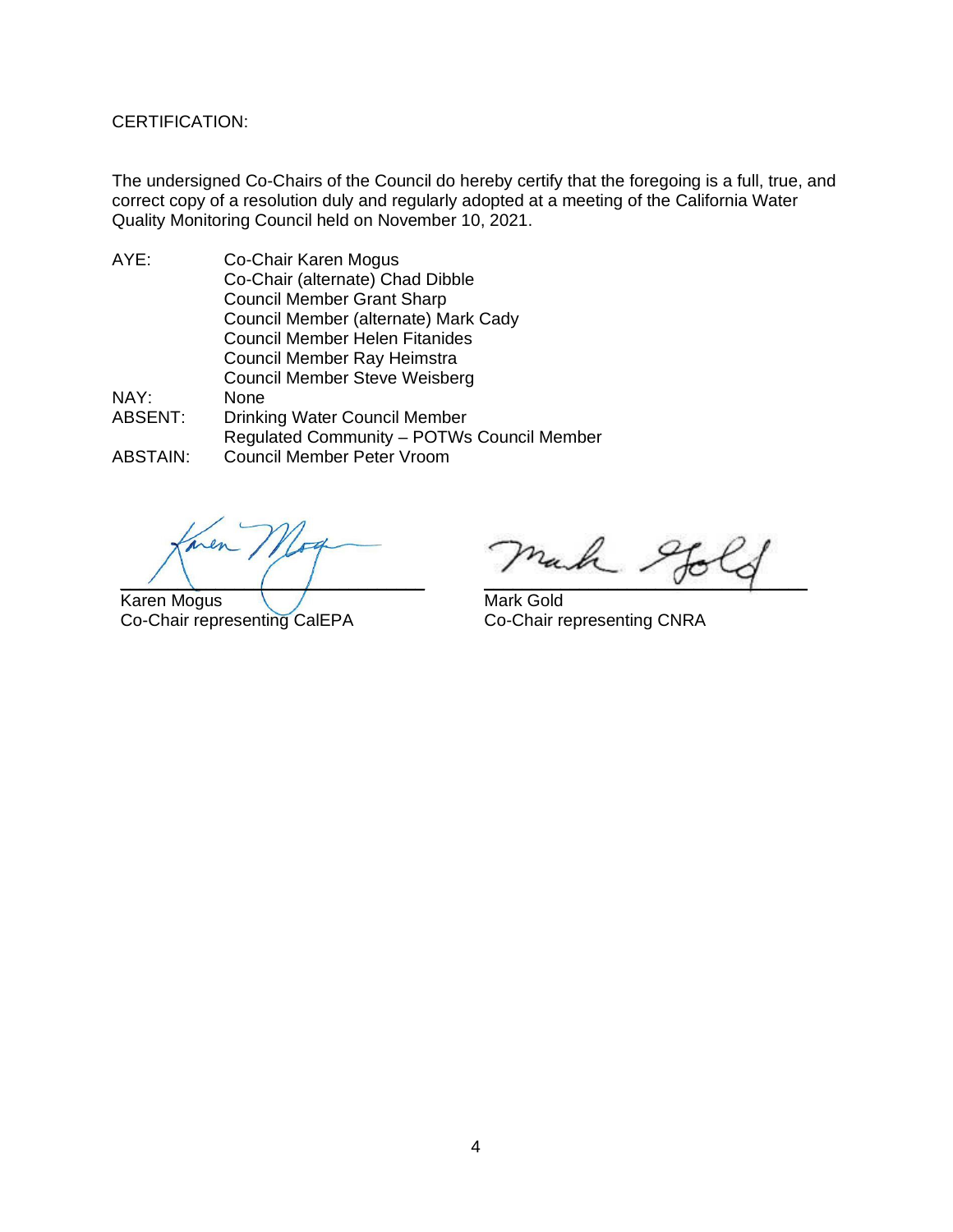## **ITEM J**

February 9, 2022

#### RECEIVE MONTHLY LOBBYIST REPORT DATED JANUARY 2022, KEY ADVOCATES, INC., WESTERN RECYCLED WATER COALITION

#### **Recommendation**

Receive and file report.

#### **Background Information**

Beginning in January 2022, Ironhouse Sanitary District (ISD) assumed the role of lead agency for the Western Recycled Water Coalition (WRWC). As a member of the WRWC, the District receives a monthly summary report regarding related to lobbying activities from Key Advocates, Inc.  $(KA)$ .

#### **Analysis**

Attached is the report for January 2022, which was produced by KA and distributed by ISD to WRWC members.

**Financial Impact**

None.

**Attachment**

KA Monthly Report, January 2022

Prepared by:

Thanh Vo Acting Engineering Services Director

cc: District File No. BRD.01-ACTS

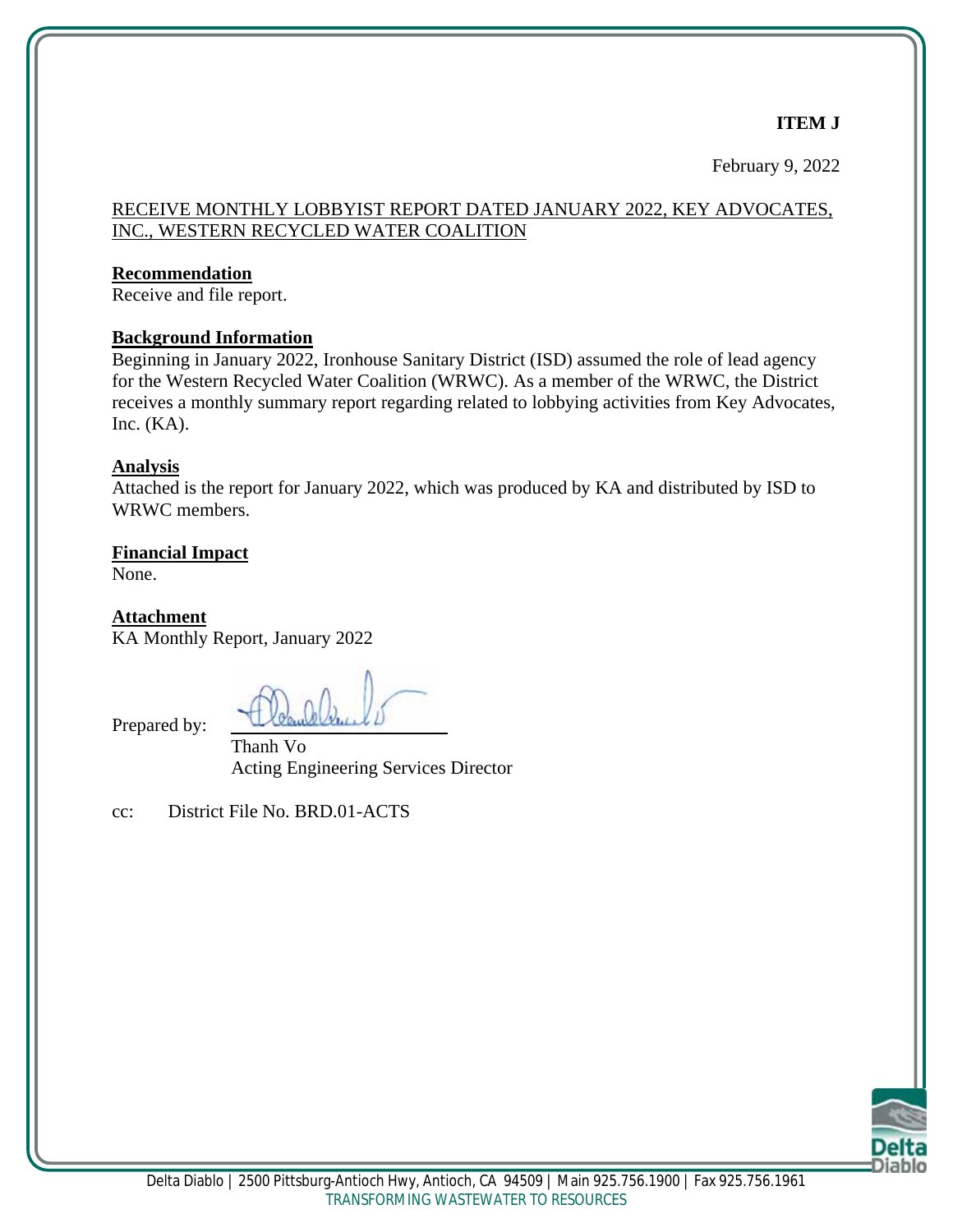

 (703) 340-4666 www.keyadvocates.com

January 31, 2022

To: Western Recycled Water Coalition From: Sante Esposito Subject: January Monthly Report

#### **Build Back Better bill (BBB) - Senate**

With the defeat of the voting rights bills and the filibuster reform effort, that pretty much sealed the fate of the Build Back Better bill, at least the version that passed the House. Next step, which is ongoing, is for The White House and congressional Democrats to decide what a viable "carve out" is to determine whether or not the votes are there for passage. Senate Democrats prefer a series of smaller subject designed bills. House Democrats, specifically the Speaker, want to keep the "big" package together as much as possible.

On Dec. 16, the Senate Environment and Public Works Committee released its title to the Senate's version (whatever that becomes) of the BBB. Included are \$9B for SDWSRF-funded lead remediation projects, \$225M for rural and low-income water assistance grants, \$125M for Alternative Water Source Program grants, and \$500M for sewer overflow and storm water reuse municipal grants.

#### **BBB – House-Passed**

On November 19, the House passed the \$1.9T BBB bill by a vote of 220-213 with all Republicans and one Democrat voting against sending the bill to the Senate. Issues of interest:

 \$30B for Safe Drinking Water SRF lead service line replacement projects; \$100M for state public water systems; \$700M to reduce lead in school drinking water; \$100M for large scale water recycling projects; \$1.15B for emergency drought relief; \$125M for Alternative Water Source Program grants; \$2B for sewer overflow and storm water reuse grants.

These are the same programs and the same funding amounts that were in the original BBB bill. No funding for the Clean Water SRF is included (there is in BIF). It does include new taxes.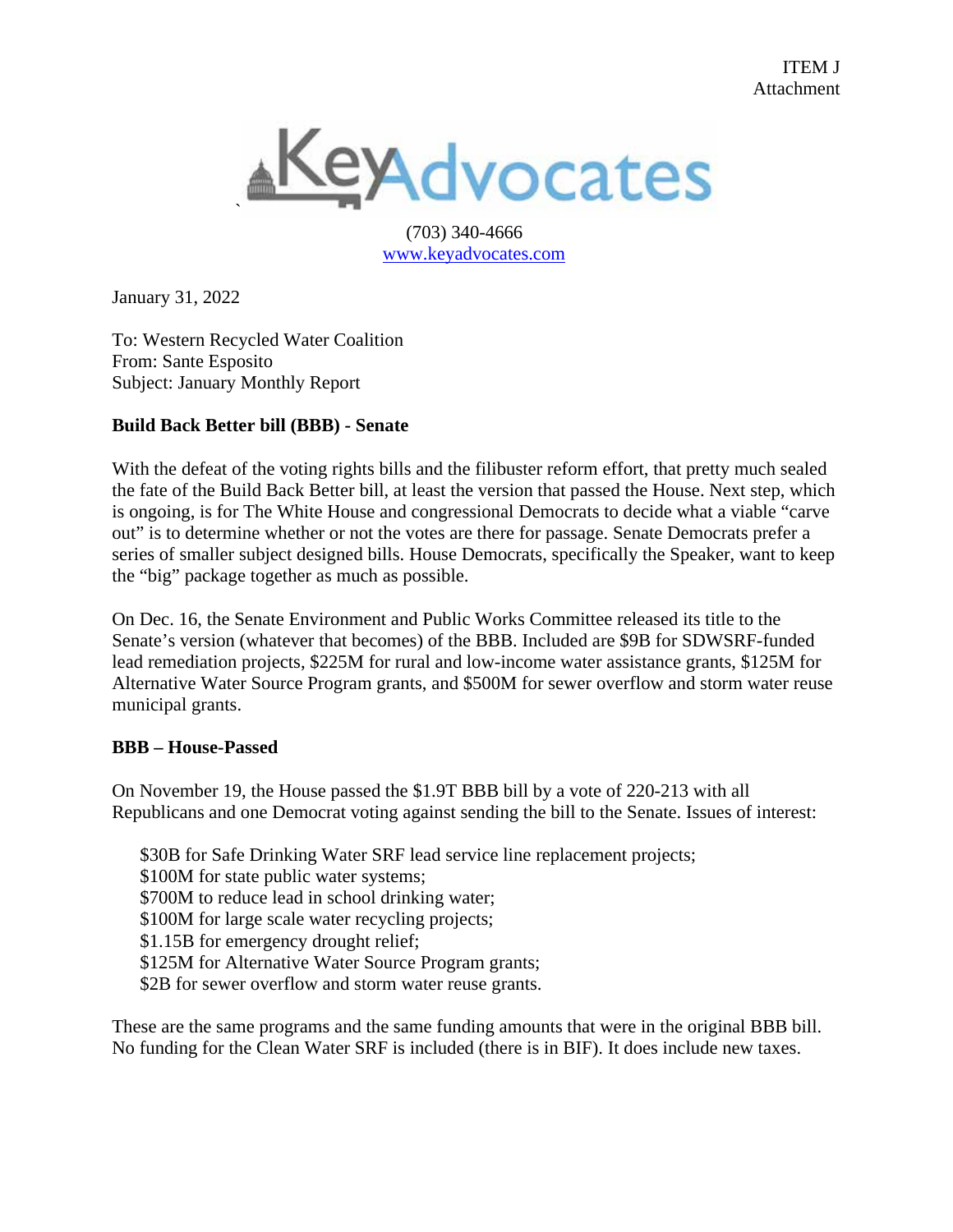#### **BIF – "Infrastructure Investment and Jobs Act"**

On November 15, the President signed into law (P.L. 117-58) the BIF, the core infrastructure bill totaling \$1.2T, of which \$550B is new spending and the balance from program offsets and user fees. It does not include any new taxes. Issues in the new law of interest to the Coalition:

- For FY22-26 \$12.838B for the Clean Water State SRF, starting at \$2.127B in FY22 and going up to \$2.828B in FY26;
- \$35.713B over five years for the Safe Drinking Water SRF, starting at \$6.702B in FY22 and going up to \$7.403B in FY26;
- No appropriations are included for the Alternative Water Source Projects program (an authorization of \$125M over 5 fiscal years is included);
- \$8.3B for the USBR for FY22-26 with an annual cap of \$1.66B per year including a number of programs under USBR's jurisdiction with specific appropriated amounts but without specifying annual funding amounts for each program;
- For water recycling, the bill appropriates \$1B over 5 FY's, broken down to \$550M for Title XVI and WIIN Act grants and \$450M for "large scale" projects (those with project costs  $> $500M$ :
- \$400M over 5 FY's for WaterSMART;
- $\cdot$  \$1.2B for water storage and groundwater;
- \$25M for desalination; and,
- S. 914, as passed by the Senate, which **a**uthorizes \$14.65B over five fiscal years for the Clean Water SRF and the Safe Drinking Water SRF, and \$125M for the AWSP and which includes the Feinstein-Padilla amendment which limits the prohibition against applying for Alternative Water Source Program (AWSP) grants to USBR projects that received construction funds; and,
- Other core infrastructure
	- o \$65B for Broadband
	- o \$17B for Ports
	- o \$25B for Airports
	- o \$7.5B for Zero and Low-Emission Buses and Ferries
	- o \$7.5B for Plug-In Electric Vehicle Chargers
	- o \$65B to Rebuild the Electric Grid
	- o \$21B for Superfund and Brownfield sites

#### **Funding Opportunities**

The focus now is on implementation of the new law. The following programs will be monitored: Clean Water SRF, Safe Drinking Water SRF, EPA's State and Tribal Assistance grant program, USBR's Title XVI grant programs, and the Alternative Water Source Program if it gets funding in the final Build Back Better bill.

USBR Title XVI Recycled Water Grants – applications for \$245M for FY22 are to be submitted by March 15.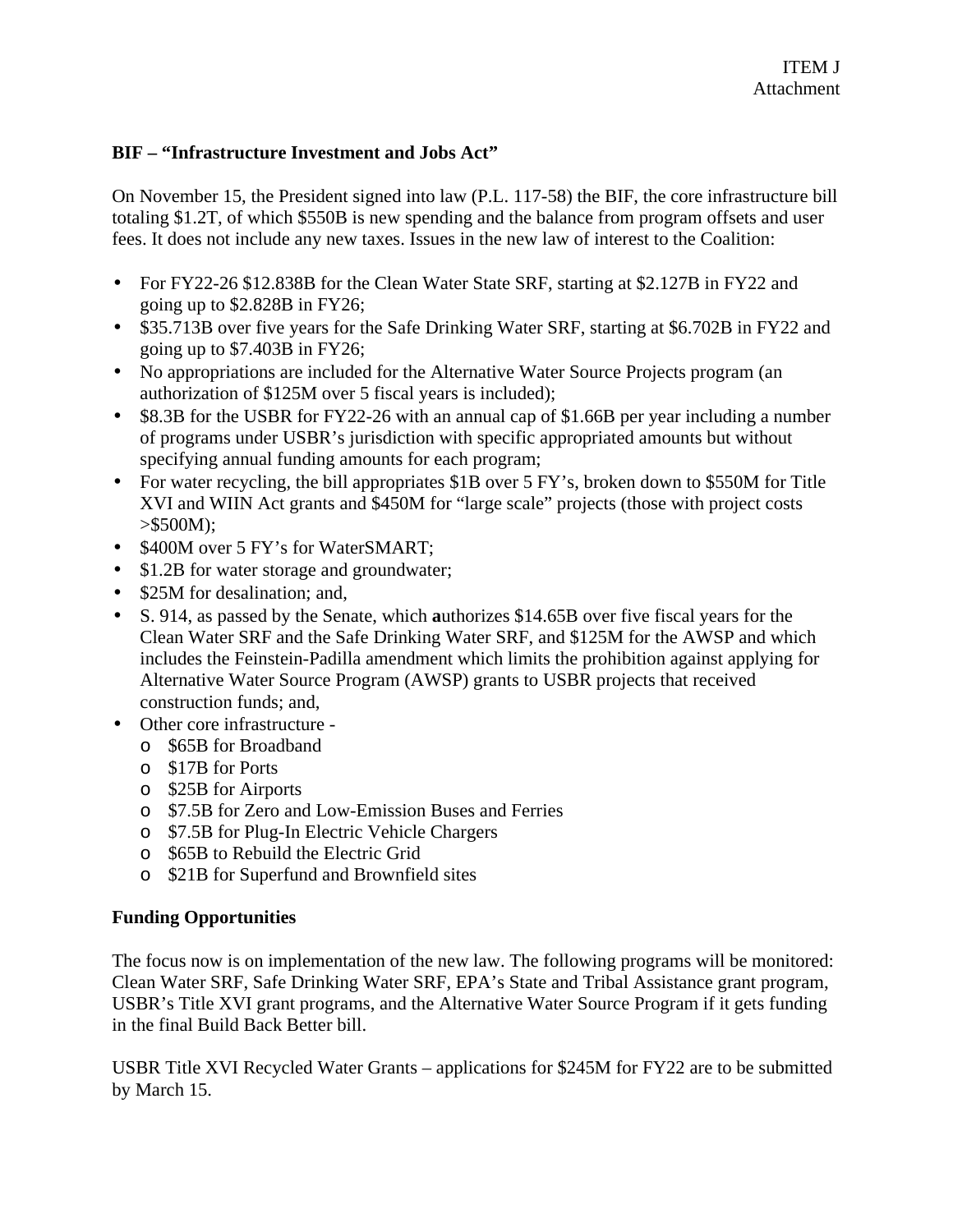EPA has released its Clean Water SRF state allocations – see link: https://www.epa.gov/system/files/documents/2021-12/fy-2022-bil-srfs-allotment-summary-508.pdf

State and Tribal Assistance grants – nothing announced so far.

Alternative Water Source Program grants – pending action on the Build Back Better bills.

Mentioning a fifth – WRDA which is up for reauthorization this year. We will monitor the process but don't expect it to address any issues of interest although it might be a possible vehicle for including the Title XVI "fixes."

#### **Bills of Interest**

Note: the following bills have some policy issues which were not addressed in the bipartisan infrastructure law and the House-passed BBB. Issues of interest in some of the bills below (H.R. 1015, H.R. 3404, STREAM Act) include raising the Federal share project cap from \$20 to \$30 M (although for FY22 the UDSBR has done so), removing the congressional approval process requirement, and providing opportunities for unauthorized projects to compete for both traditional Title XVI and Title XVI WIIN grants. Will continue to advocate for action on these separate and apart from the BIF and BBB efforts.

H.R. 1015, "Water Recycling Investment and Improvement Act" and STREAM Act ("Support to Rehydrate the Environment, Agriculture and Municipalities Act")

One of the main purposes of Congresswoman Napolitano's H.R. 1015 is to authorize \$500M for WIIN Act grants. As the BIF appropriates \$550M for Title XVI and WIIN, not sure Napolitano will pursue her bill given the outcome of the infrastructure bill. Likewise, for the STREAM Act which provides a \$250M authorization. To review, on February 11, Congresswoman Napolitano introduced H.R.1015, the same bill she introduced last Congress. It increases the WIIN Act authorization to \$500M, strikes certain requirements, and increases the Federal share from \$20M to \$30M.

The STREAM Act draft by Senator Feinstein authorizes the WIIN grant program at \$250M over 5 fiscal years, increases the Federal share to \$30M, eliminates the requirement that Congress must approve funding awards for specific projects by designating them in an enacted appropriations bill, establishes a new Reclamation Infrastructure Finance Program, expedites congressional approval for water shortage projects of \$750 million, and authorizes \$100 million for desalination projects.

#### H.R. 3404, "FUTURE Western Water Infrastructure and Drought Resiliency Act"

Again, one of the main purposes of Congressman Huffman's H.R 3404 is to authorize \$500M for the WIIN Act grant program. Per above, that has been addressed in BIF. To review, H.R. 3404, introduced on May 21, also increases the Federal share to \$30M and authorizes a new \$300M